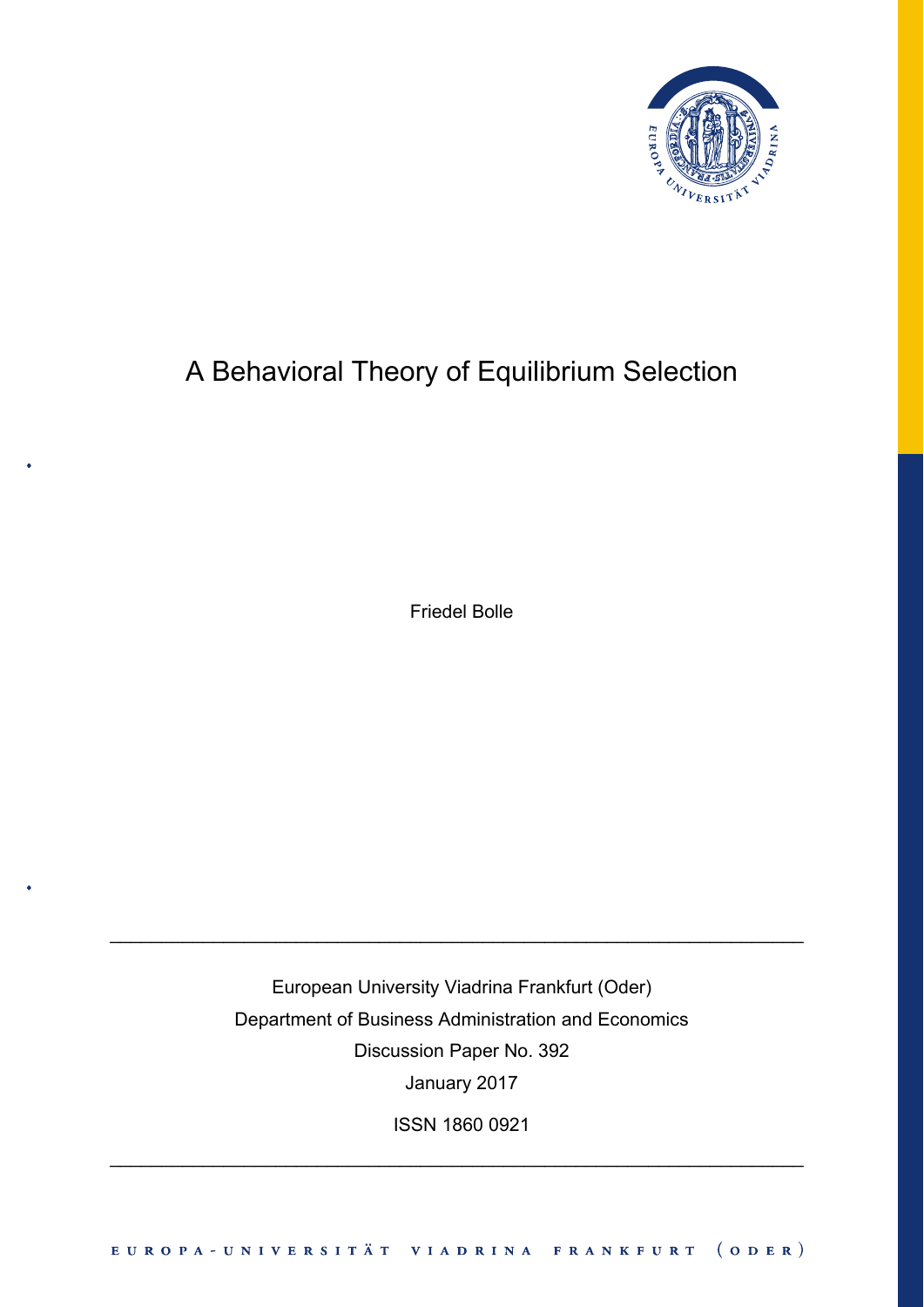## **A Behavioral Theory of Equilibrium Selection**

## **Friedel Bolle**

Europa-Universität Viadrina Frankfurt (Oder)

January 2017

## **Abstract**

Theories about unique equilibrium selection are often rejected in experimental investigations. We drop the idea of selecting a single prominent equilibrium but suggest the coexistence of different beliefs about "appropriate" equilibrium or non-equilibrium play. Our main selection criterion is efficiency applied to all or only to "fair" equilibria. This assumption is applied to 16 Binary Threshold Public Good games where at least *k* of four homogeneous or heterogeneous players have to incur fixed costs in order to produce a public good. The case *k=4* is the Stag Hunt game which is most often used to test equilibrium selection. Our finite mixture model applies with the same parameters (shares of populations, altruism parameters) to the four thresholds *k=1,2,3,4*. The estimated shares of populations are similar in four treatments with identical or different cost/benefit ratios of the players. Our results for *k=4* clearly contradict selection by Risk Dominance and Global Games. In the two (almost) symmetric treatments the Harsanyi/Selten selection explains 40% of the decisions.

**JEL** codes: C51, C57, C72, D72, H41

**Keywords:** equilibrium selection, Binary Threshold Public Goods, payoff dominance, risk dominance, Global Games, efficiency, experiment

Friedel Bolle Europa-Universität Viadrina Frankfurt (Oder) Grosse Scharrnstrasse 59 D - 15230 Frankfurt (Oder), Germany bolle@europa-uni.de, Tel.: +49 173 9853143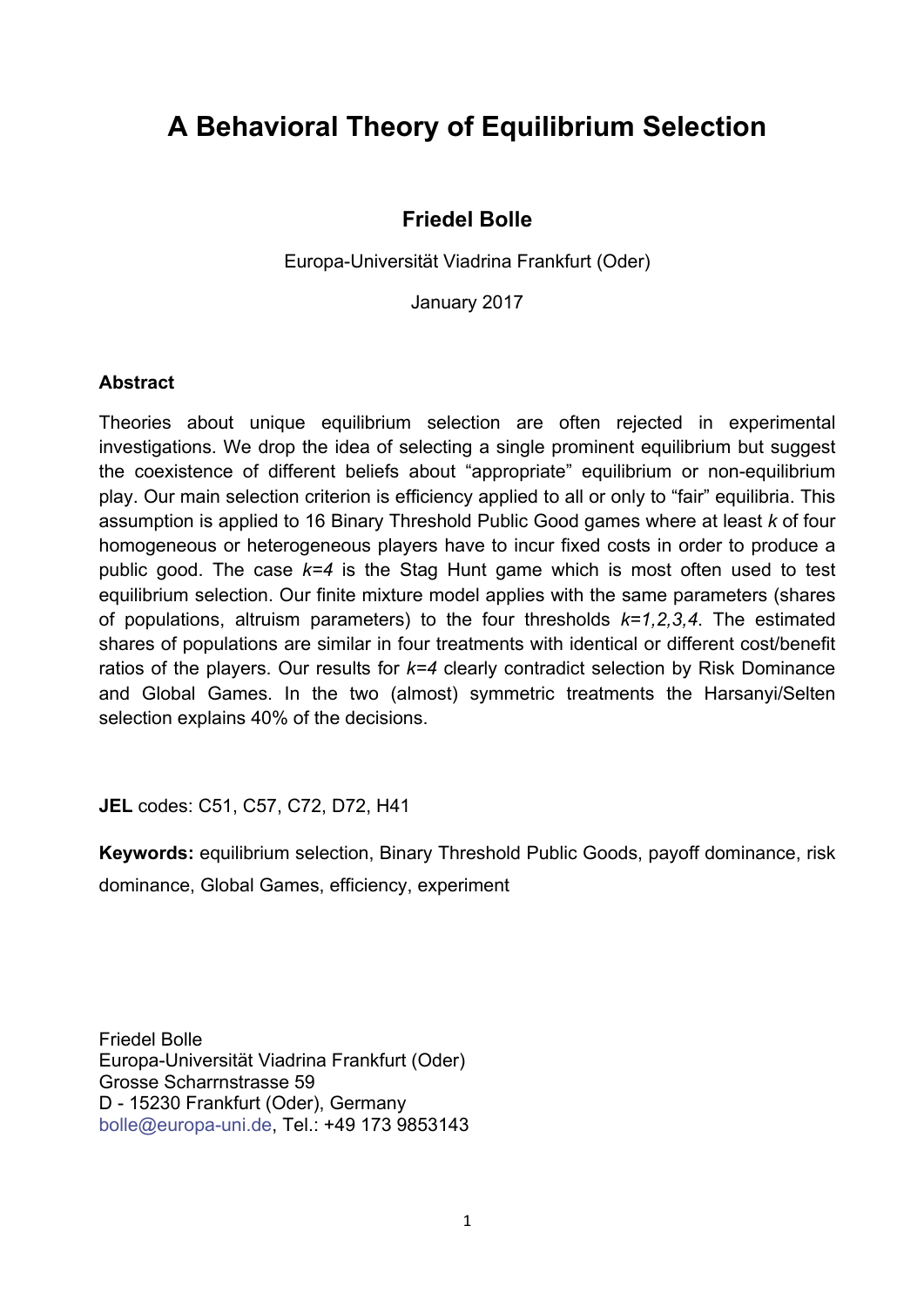## **1. Introduction**

The application of game theory is often plagued by the non-uniqueness of equilibria. Prominent examples are coordination games like the Stag Hunt game<sub>1</sub>. There are theoretical attempts to establish a normative theory of equilibrium selection (Harsanyi and Selten, 1988, called HS from now on) but in experiments we rarely observe contribution frequencies which clearly or approximately meet the selected equilibrium or one of the other equilibria. In this paper we want to suggest and test the hypothesis that players behave according to individual beliefs about appropriate equilibria or nonequilibrium strategy profiles, generally called *modes of play*. These modes of play are assumed to be characteristic for certain populations which mainly differ in their beliefs about the priority of efficiency and fairness. We successfully apply our concept to a large variety of Binary Threshold Public Good games which can have more than 30 separate equilibria.

During the last 20 years the discussion about equilibrium selection has more and more turned away from HS. In many experimental investigations equilibria do not play any role at all or are used only as benchmarks. Otherwise, learning to play equilibria (for example, Berninghaus and Ehrhart, 1998) and alternative approaches to equilibrium selection, in particular by Global Games (Carlson and van Damme, 1993) and Quantal Response Equilibria (McKelvey and Palfrey, 1995) have dominated explanations of experimental behavior. In the field of coordination games, the discussion has been focused on the question whether (in games with Pareto-ranked equilibria) payoff-dominance or riskdominance applies and on the question whether experimental results are close to or converging to Global Games equilibria. Contrary to most other experimental investigations which are concerned with this question we do not investigate 2x2 games but games with four players and two strategies. In the Stag Hunt game, where the riskdominant and the Global Games predictions (both zero contributions) can be easily computed, our experimental results with about 75% cooperating players in the two (almost) symmetric treatments and more than 90% cooperation in the two asymmetric treatments clearly reject these equilibrium selection principles. HS provide a moderately successful selection for the (almost) symmetric treatments where, according to our estimation, the HS equilibrium is played by 40% of the subjects.

<sup>1</sup> In the Stag Hunt game, players (hunters) can contribute a costly service (go for the stag) or not (succeed in hunting a hare). Hunting the stag is successful only if all players contribute.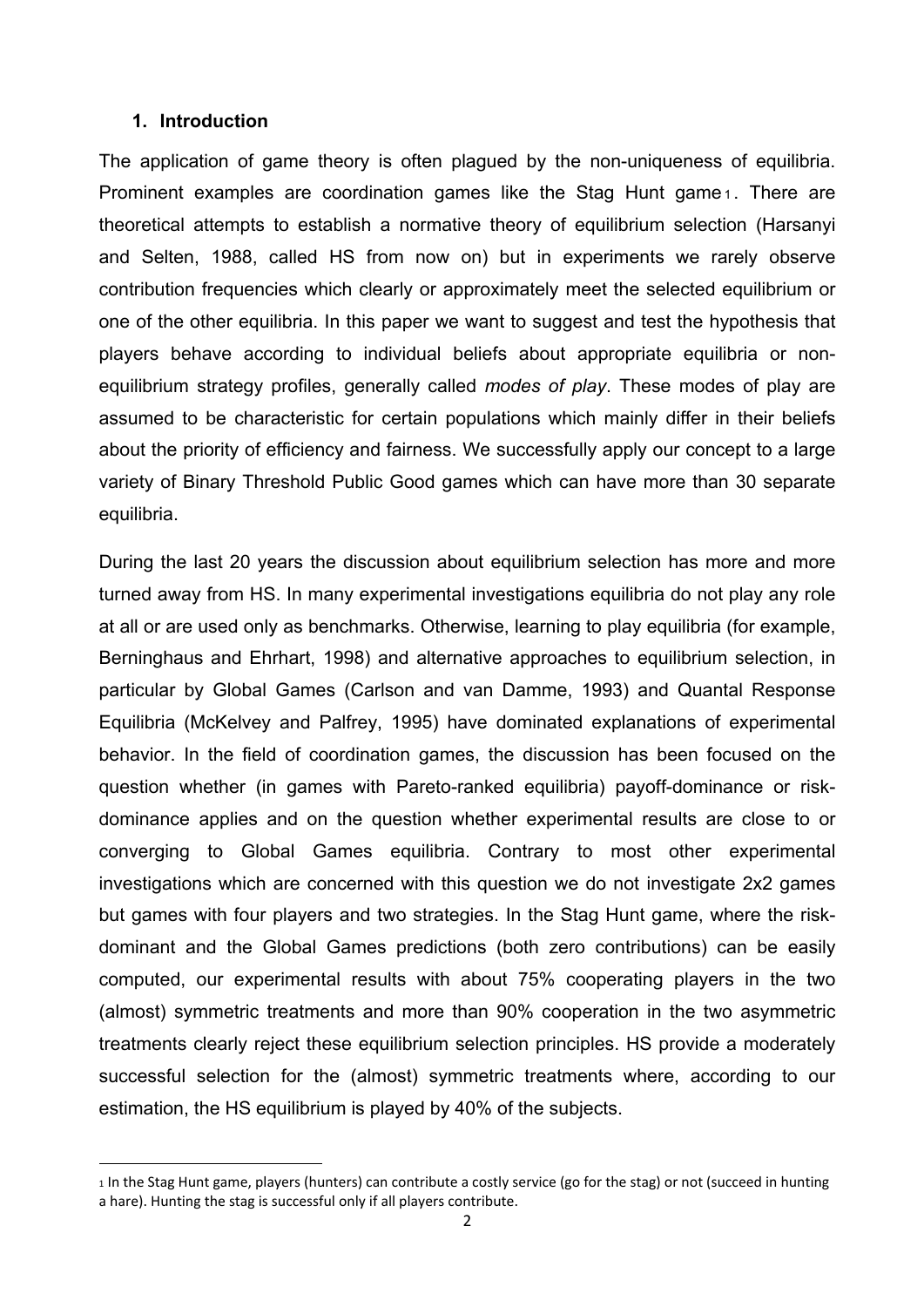Our general hypothesis is that behavior is based on three main, possibly conflicting, requirements2:

- (i) Consistency (best replies, equilibria)
- (ii) Efficiency (social product maximizing strategies)
- (iii) Fairness (qualitative or quantitative equality)

The selection of appropriate *modes of play* (selected strategy profiles) takes place on the basis of *individual beliefs* about social norms and the behavior of others. The first principle distinction is whether or not people care about the *consistency* of their beliefs, i.e. whether all strategies should be best replies to the others' strategies (Nash equilibria). Most of our modes of play are equilibrium strategies under certain social or risk preferences but a share of the population may also stick to simple heuristically based modes of play. Efficiency and fairness may be traded off against one another but, because of their simplicity, lexicographic orderings seem to be more sensible to assume3. There may be a population of players for which efficiency has priority and another who selects the most efficient among the fair equilibria. There is, however, one further important element of human behavior, namely

(iv) Error.

There are two sources of error, first, concerning the selection of a mode of play and, second, when applying a mode of play. The latter can be generally described by a noise term, in cases of binary decisions by a probability of deviation. The former is problem (game) specific.

In the BTPG games investigated in this paper at least k of n=4 players have to contribute a costly predetermined service in order to produce a public good. Two small populations are assumed not to care about consistency; one is extremely cooperative and the other extremely uncooperative. Players from population P1 (putative pivots, 10-20%) always contribute because they overestimate their own importance or because they are extremely altruistic. Players from population P0 (putative non-pivots, 5%) never contribute because of the opposite reasons. Always or never contributing are equilibria for some k but not for all. Most people, however, are assumed to select only equilibrium

<sup>2</sup> The principles *efficiency* and *fairness* (equality orientation) are often used for the characterization of experimental results (for example, Engelmann and Strobel, 2004).

<sup>3</sup> This is in the spirit of the "Take the Best" heuristic of Behavioral Economics (Gigerenzer, 2008).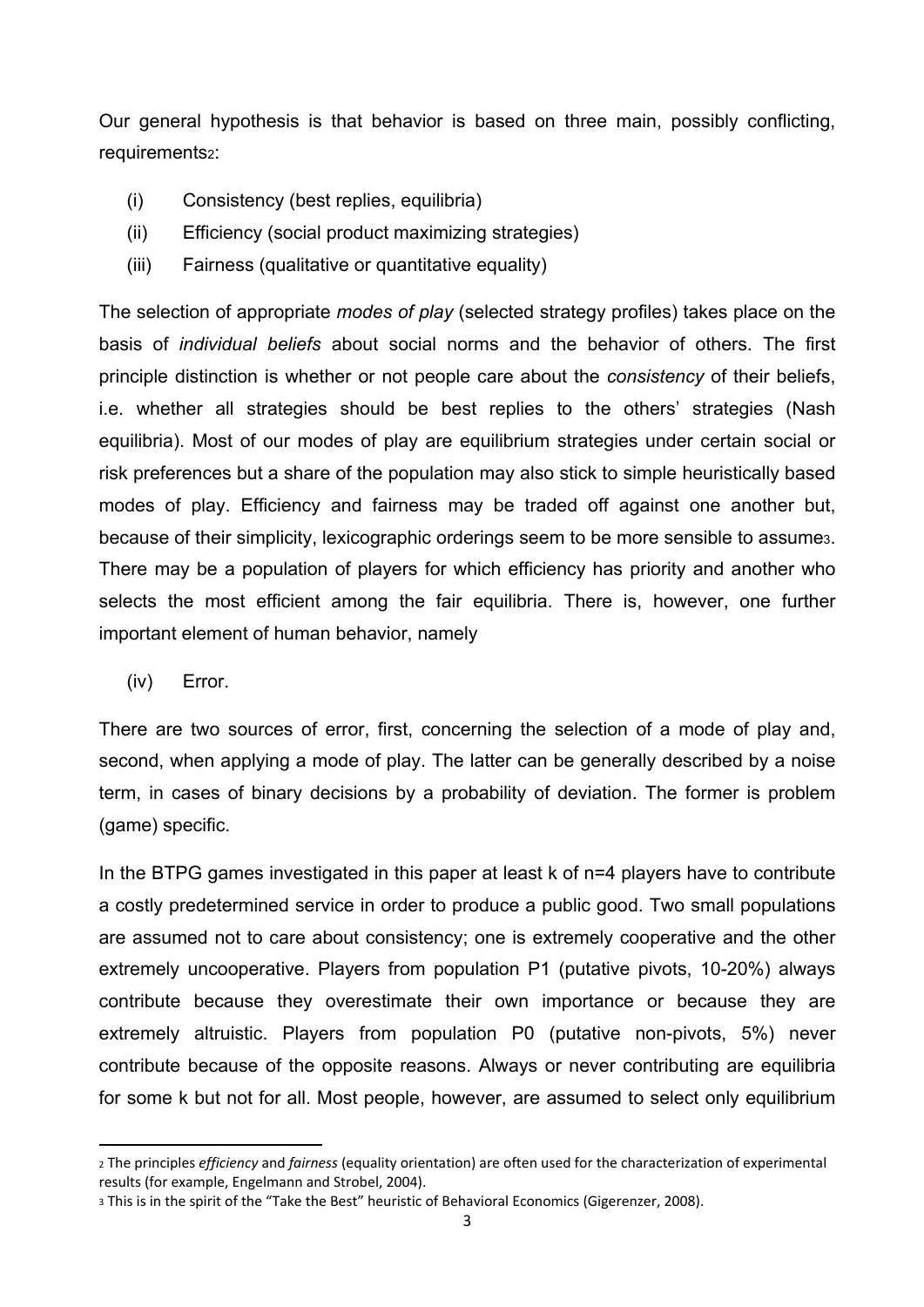modes of play. Some players are assumed to erroneously select the second most efficient equilibrium instead of the most efficient one. Players from the population PE (10- 30%) select the most or second most efficient equilibrium; players from the largest population PF (50-65%) select the most or second most efficient of the "fair" equilibria. The reasons of deviations are discussed in more detail in section 3.2. In many games, there are no second best equilibria or error or fairness arguments (in the case of PE) do not apply in which cases no differentiations are made. Note that our definition of populations allows comparing behavior across games. Indeed we find similar or even identical shares of populations for sixteen different BTPG games (four thresholds, four treatments) although the efficient or fair equilibria are rather different across games and treatments. The comparisons of shares rest on successful estimations which means that predicted behavior does not significantly deviate from observed behavior in a  $\chi^2$ -test. We will always present joint estimations over all four thresholds and also for two of our four treatments.

One apparent objection against our attempt is the question why subjects should stick to "their" selection if they observe others deviating from it. There are three possible reasons for inertia. First, people have identified "the right thing" and stick to it even if others do not. In the finitely repeated Prisoner's Dilemma game often a population P1 of "absolute cooperators" is observed (with a share of 12-13% in Cooper et al., 1996). The second reason might be that subjects observe others not playing "their" mode of play but have no incentive to change behavior. This may be the case for the subpopulation P0 of "absolute defectors". The third argument applies to mixed strategy equilibria and states that deviations from such equilibria are difficult to detect, not even in games with a moderate number of repetitions. In spite of these arguments, in repeated games it remains an empirical question whether people adapt to the play of their co-players or not. If there is adaptation then the application of our static theory can be successful only after the adaptation process has faded out. The question remains why then to investigate repeated games at all. The most important reason is that, in one-shot games, individual mixtures of strategies and population mixtures of pure or mixed strategies cannot be separated.

Our general principles should describe behavior in all games but have to be specified in every application. A first test of our theory considers a class of games with a lot of important applications and with a plethora of equilibria. In our experimental Binary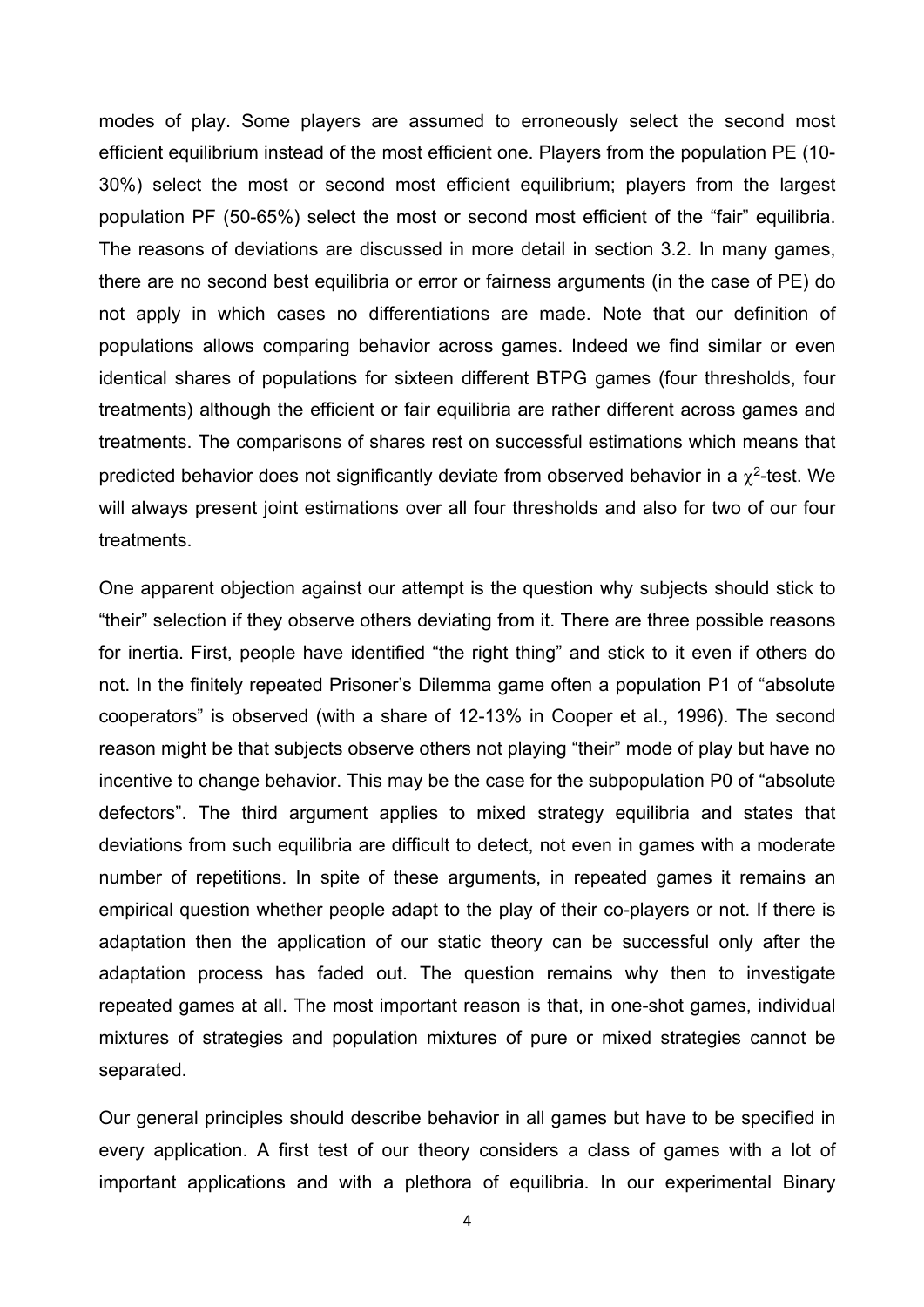Threshold Public Good (BTPG) games players i=1,2,3,4 simultaneously contribute (with costs  $c_i$ ) or not to the production of a public good (benefit  $G_i$ ) which is produced if there are at least k contributors. The game with k=4 is the Stag Hunt game (Rousseau, 1997, first edition 1762), the game with k=1 is the Volunteer's Dilemma (Diekmann, 1985), and all games can be interpreted as problems with k volunteers necessary or as "Costly Voting games" (Bolle, 2015b, 2016). Problems are naturally framed in a positive frame with the production of a public good  $(G_i > c_i > 0)$  or in a negative frame with producing a public bad ( $G_i < c_i < 0$ ). Formally, we can transform the two frames into one another and should expect, after applying the transformation, identical behavior. In many other natural examples the question arises whether there is a clear-cut threshold (trigger, tipping point) for a positive or a negative event and whether contributions are binary. In these cases, the BTPG game is, as most 2x2 games are, an approximation which serves the need for simplification for the players as well as the researcher, in both cases because of bounded rationality. For example, Russill and Nyssa (2009) observe a "tipping point trend in climate change communication". For further examples of BTPG games see Bolle (2015).

Let us finally mention a methodological innovation for the estimation of structural models. In economics, practically all structural models are estimated by maximum likelihood which allows comparing the performance of alternative models. The comparison of the best performing model predictions with the data, however, is not offered at all or only graphically. The reason may be that a chi-square test would reject the model. This need not be the case if we use minimum chi-square for the estimation of our model. We will discuss the complementary use of maximum likelihood and minimum chi-square estimations in Section 6.

In the next section we briefly discuss the relevant literature. In Section 3, we introduce BTPG games, derive *equilibrium conditions* and compute equilibria if they are available in closed form. In Section 4, we specify our finite mixture model of (mainly) equilibrium play. Section 5 presents the experiments and provides an overview of the results in terms of average contribution frequencies. In Section 6, our finite mixture model of "equilibrium selection" is tested. Section 7 is the conclusion.

## **2. Literature**

Since Harsanyi and Selten's (1988) suggestion a lot of work has been devoted to the identification of a unique "appropriate" equilibrium. Hansanyi (1995) took a new stance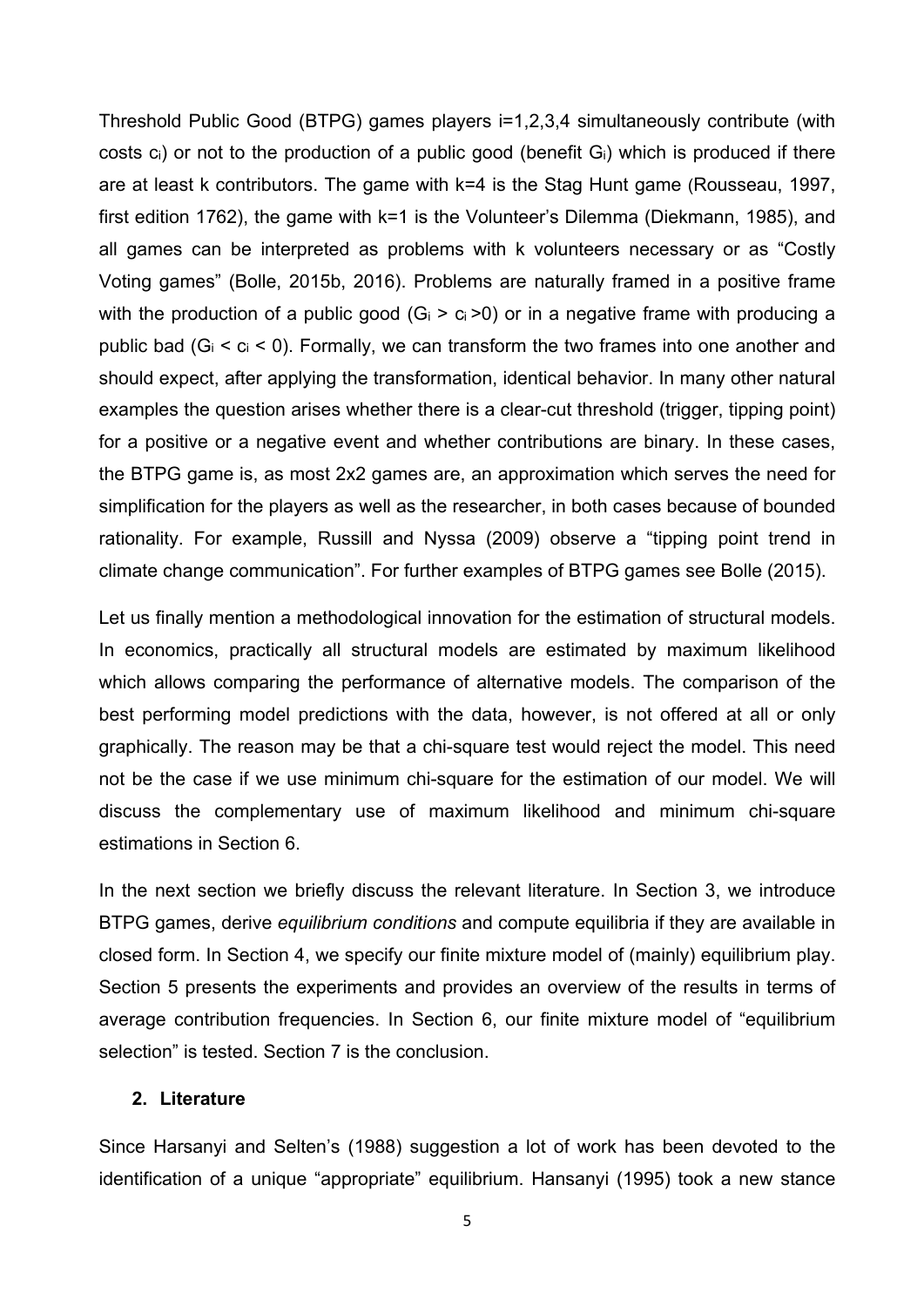with respect to the priority of payoff-dominance or risk-dominance and Güth and Kalkofen (1989) suggested a related approach. Others favored dynamic concepts (Binmore and Samuelson, 1999) or random deviations (McKelvey and Palfrey, 1995) in order to identify unique equilibria. The suggestion of Carlson and van Damme (1993) to transform common knowledge games into games of incomplete information with private and correlated signals (Global games) has played a major role for equilibrium selection in coordination games. While incomplete information (noise) vanishes play converges, under certain conditions, to one of the pure strategy Nash equilibria of the original game.

To the best of our knowledge, there are only few attempts in the literature to describe behavior as a *finite mixture of equilibrium play* or *best response play* concerning beliefs about the other players. There are models which distinguish types of players with different levels of reasoning (Nagel, 1995; Kübler and Weizsäcker, 2004; Crawford and Iriberri, 2007). Our types, however, do not believe that they are more intelligent or better informed than others. They are distinguished by different beliefs about the appropriate mode of play (mostly equilibrium) for all players. Beliefs (concerning out-of-equilibrium play) are decisive also in dynamic models with incomplete information (McAfee and Schwartz, 1994) but in this literature no attempt is made to analyze the co-existence of different beliefs.

Experimental work on equilibrium selection is often concentrated on the question of which of the two pure strategy equilibria in Stag Hunt games (BTPG games with k=n) and variants of it are played: the payoff-dominant "all contributing" equilibrium or the (mostly) risk-dominant "no one contributing" equilibrium. All studies are with symmetric games, the following also with n=2. Van Huyck et al. (1990) and Rydval und Ortmann (2005) find *tendencies* towards risk dominance; *tendencies* towards payoff dominance are found by Battalio et al. (2001), provided the "optimization premium" is high enough, and, in an experiment with chimpanzees, by Bullinger et al. (2011). Whiteman and Scholz (2010), Al-Ubaydli et al. (2013) and Büyükboyacı (2014) investigate the influence of social capital, cognitive ability, own risk aversion, information about others' risk attitudes, and patience. Spiller and Bolle (2016) investigate the case n=4 with symmetric and asymmetric players who have the same or different cost/benefit ratios and find strong evidence for payoff-dominance. Feltovich and Grossman (2013) investigate the influence of group size (2 to 7 players) and communication on contributions. Without communication, contribution frequencies are about 1/3, independent of group size.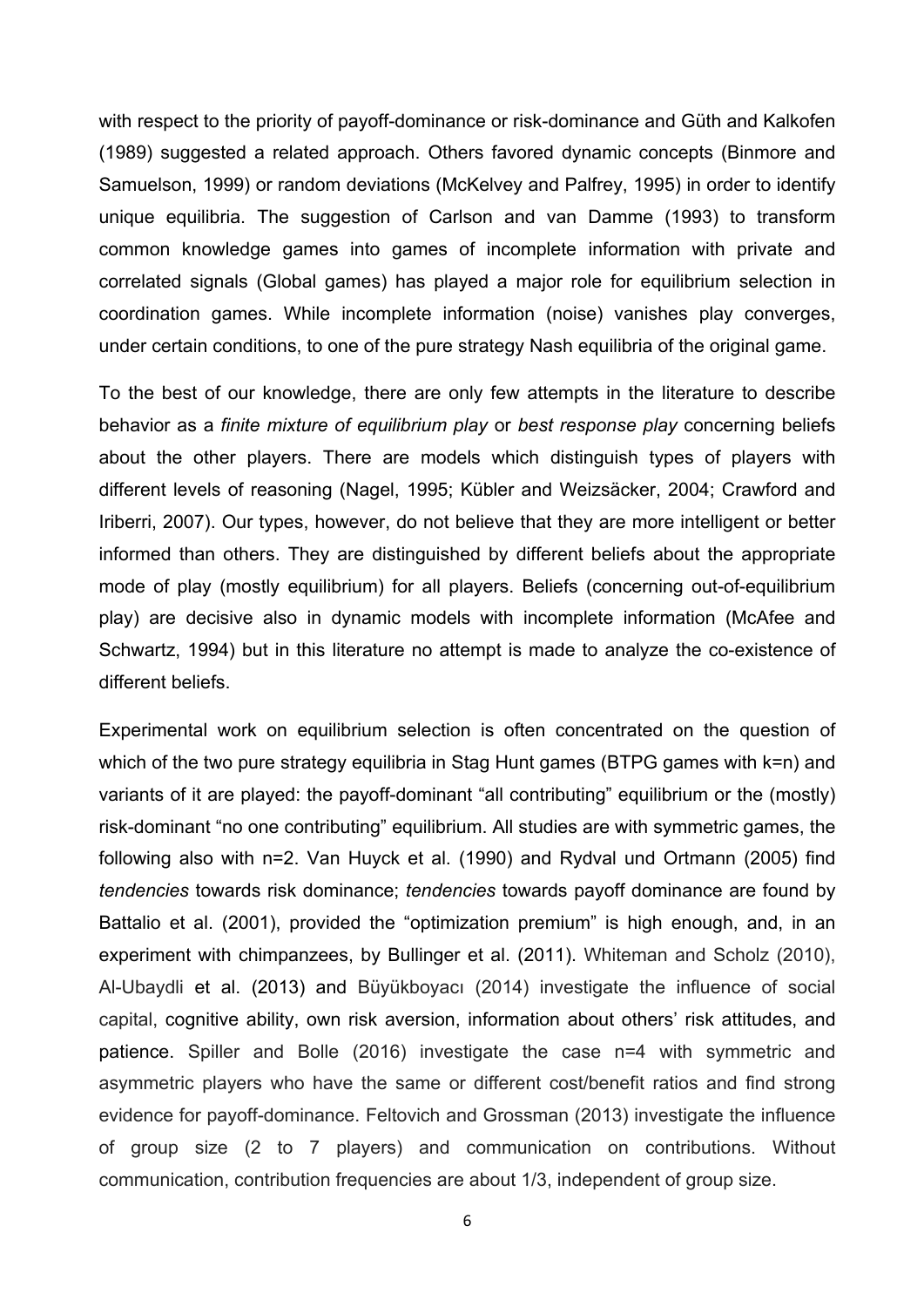Equilibrium selection is investigated in a meta-study of coordination games with Paretoranked equilibria by Blume and Ortmann (2007). They find successful coordination to be the rule rather than the exception. According to Chen and Chen (2011), in a minimum effort game social identity fosters the selection of the most efficient equilibrium. In an experimental investigation of financial attacks (providing a Club Good instead of a Public Good as in BTPG games), Heinemann et al. (2004) find behavior close to the unique Global Game equilibrium. Cabrales et al.'s (2007) experiments show, however, frequent deviations from this equilibrium and emphasize the importance of learning after which behavior can also converge to the payoff-dominant equilibrium. Also Duffy and Ochs (2012) find significant deviations from the Global Game equilibrium.

Experimental studies of BTPG games other than the Stag Hunt game k=n are not concerned with equilibrium selection, in spite (or because) of the tremendous number of equilibria in these games. Experiments with k=1, the Volunteer's Dilemma, are conducted with equal cost/benefit ratios by Diekmann (1985), Franzen (1995), and Goeree et al. (2005). An important result is that, contrary to the theoretical prediction from the unique completely mixed strategy equilibrium, the probability of success does not decrease with group size. Diekmann (1993) rejects the theoretical prediction that players with higher cost/benefit ratios use mixed strategies with higher mixture probabilities. In Public Good experiments with a punishment option (Fehr and Gächter, 2002), punishment can constitute a Volunteer's Dilemma if a punisher causes a predetermined loss for the punished player and further punishers do not increase the loss. Przepiorka and Diekmann (2013) and Diekmann and Przepiorka (2015a, b) investigate such situations with different costs of the players and find an (incomplete) coordination on the lowest cost player as a volunteer, i.e. there is a tendency towards the asymmetric efficient equilibrium. We will test whether these results can be replicated and extended to higher thresholds. Below, we estimate the share of efficient play in almost symmetric games where coordination on efficient play is difficult and in asymmetric games where it should be easy.

BTPG experiments with intermediate thresholds (in our investigation k=2 or 3 of n=4) have been conducted with k from 2 to 6 and n from 3 to 10, all with at most two different k. For an overview see Spiller and Bolle (2016). Erev and Rapoport (1990), Chen et al. (1996), and McEvoy (2010) find that *in sequential decisions* the pivotality (criticality) of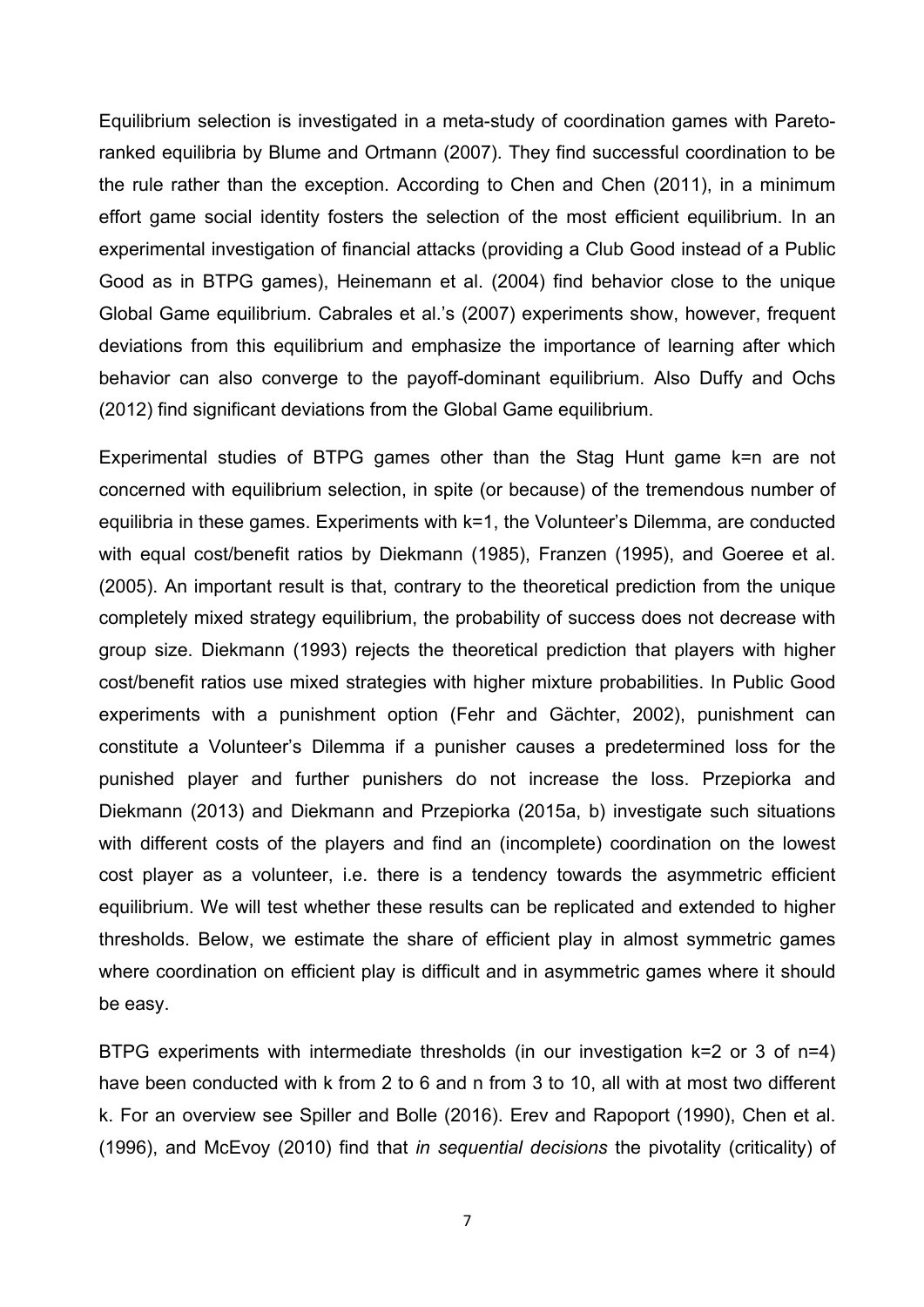players increases the contribution frequency. Bartling et al. (2015) find that pivotality increases *responsibility attribution*.

Spiller and Bolle (2016) investigate the same data set as this paper, however without an attempt to estimate a finite mixture model of equilibrium selection. Their results from nonparametric tests and regression analyses are briefly reported in Section 5.

## **3. Equilibria of BTPG games and their properties**

The general theory of BTPG games is developed in Bolle (2015b). Here we concentrate on results we need for the discussion of our experimental games. In particular we assume players with equal importance for passing the threshold. In the *positive frame*, there is a set of *n* players  $N = \{1, ..., n\}$  who can contribute (with costs  $c_i > 0$ ) or not (without costs) to the production of a public good. If a certain threshold k of contributions is surpassed, the public good is produced and the players earn  $G_i > c_i$ . If a player does not contribute and the project is not launched his revenue is 0. There are  $\binom{n}{k}$  pure strategy equilibria with the launch of the project where exactly k players contribute. For  $k > 1$  there is one pure strategy equilibrium without the launch of the project where no one contributes. Only the latter equilibria and the "all contributing" equilibrium of the Stag Hunt game (k=n) are symmetric. With different cost/benefit ratios also mixed strategy equilibria are asymmetric but they may be viewed as "less asymmetric" and "more fair" than asymmetric pure strategy equilibria.

The case  $G_i < c_i < 0$  is called the *negative frame*. In the following sense, it is the "mirror image" of the positive frame.

**Strategically neutral transformation:** By renaming "contribution" as "non-contribution" (and vice versa), exchanging thresholds k and  $n-k+1$ , and renormalizing utilities so that "non-contribution/non-launch" has a value of zero, the negative frame is transformed into the positive frame.

Let us assume that the players' contribution probabilities are  $p = (p_i)_{i=1,\dots,n}$ .  $Q = Q(p)$ denotes the probability of success, i.e. that k or more players contribute to the production of the public good.  $Q_{-i}$  ( $Q_{+i}$ ) denote the probability of success if *i* does not contribute (contributes). These probabilities depend only on  $p_j$ ,  $j \neq i$ .  $q_i = Q_{+i} - Q_{-i}$  is the probability that  $i$ 's contribution is decisive for the production of the public good. With these definitions player i's expected revenue is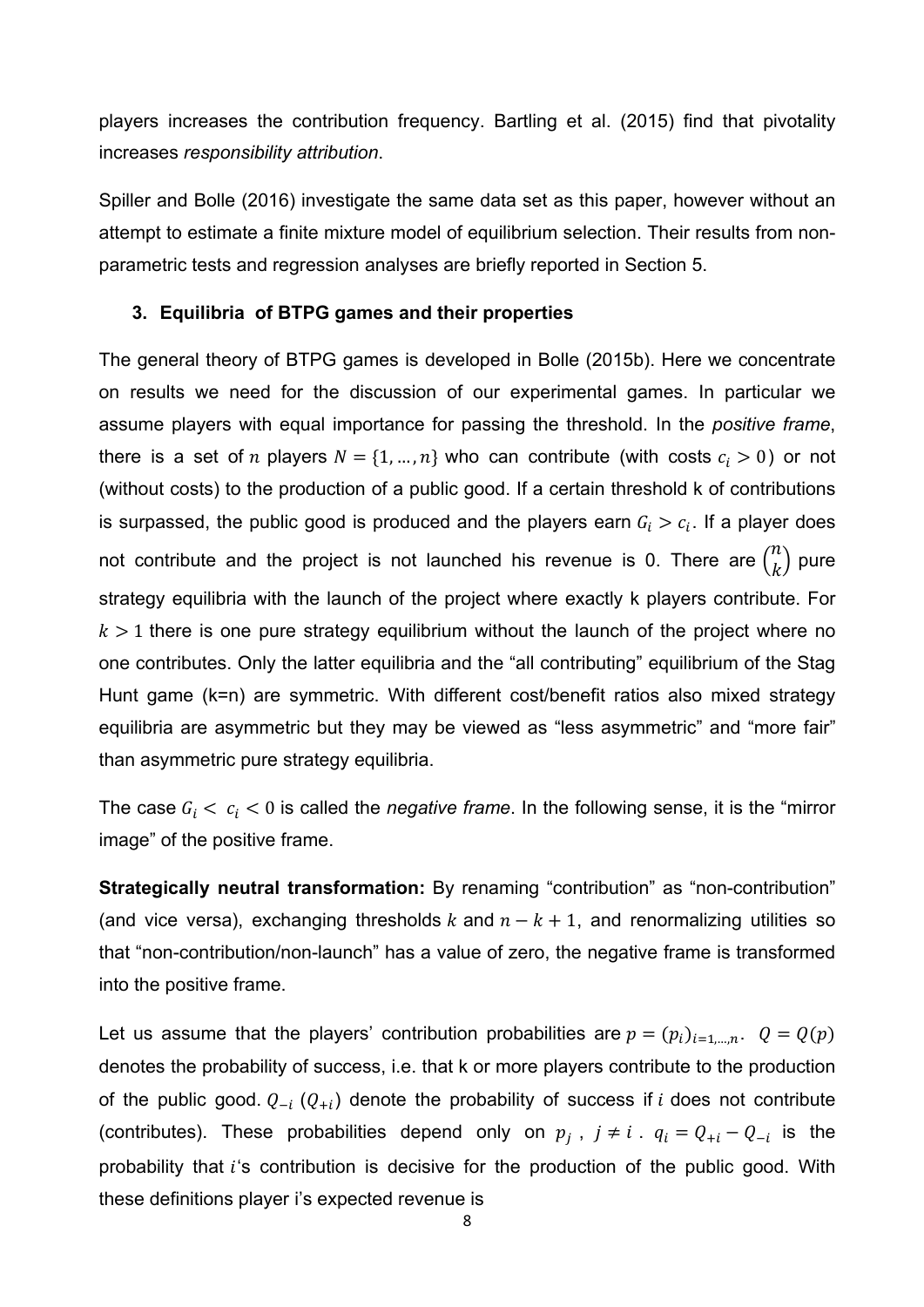(1) 
$$
R_i(p) = G_i * Q(p) - p_i c_i
$$

$$
= G_i * Q_{-i} + p_i * [G_i * q_i - c_i].
$$

A mixed strategy equilibrium with  $0 < p_i < 1$  requires that  $R_i$  is independent of  $p_i$ , i.e.

(2) 
$$
\partial R_i/\partial p_i = G_i * q_i - c_i = 0.
$$

This requirement has been derived verbally by Downs (1957, p. 244) for the binary decision of voting or not. If  $G_i * q_i - c_i < (>)0$  then player i contributes with  $p_i = 0$  (1). Inserting  $q_i$  from (2) into (1) provides us with the equilibrium profit which i expects if he plays a mixed strategy.

(3) 
$$
R_i = G_i * Q_{-i} = G_i * Q_{+i} - c_i.
$$

**Proposition 1:** The following statements apply in equilibrium:

- (i) If i plays a strictly mixed strategy, then  $q_i = r_i = c_i/G_i$ .
- (ii)  $q_i > r_i$  implies  $p_i = 1$  and  $q_i < r_i$  implies  $p_i = 0$ .
- (iii)  $R_i = G_i Q_{-i}$  applies for  $p_i < 1$  and  $R_i = G_i Q_{+i} c_i$  for  $p_i > 0$ .

**Proof:** (1), (2) and (3).

#### *The case*  $k = n$

This case is called the **Stag Hunt game,** first discussed by Rousseau (1997, first edition 1762). There are two symmetric pure strategy equilibria, namely  $p = (0, ... 0), p = (1, ... ,1)$ and, possibly, a completely mixed strategy equilibrium which is derived from (2) and  $q_i =$  $\prod_{j\neq i}p_j$ . It follows  $p_i=\left(\prod_j r_j\right)^{1/(n-1)}/r_i$ . The condition of the existence of this equilibrium is  $p_i\leq 1$  for all  $i.$  This condition is always fulfilled for n=2 or if all  $r_i$  are identical. Smaller  $r_i$  are connected with larger  $p_i$ . Because of (3) and  $Q_{-i} = 0$  the mixed strategy equilibrium yields zero revenues. There are possibly also pure/mixed strategy equilibria where some players contribute with probability 1 and the others play the mixed strategy equilibrium of a reduced Stag Hunt game. According to Proposition 1, those who contribute with probability 1 earn  $R_i = G_i * Q_{+i} - c_i \geq 0$  (if  $R_i < 0$ , this isn't an equilibrium) and the mixed strategy players earn zero. Because of Proposition 1 (iii),  $p = (1, ..., 1)$  is the payoffdominant equilibrium.

Let us, for this case and certain parameters, determine also the Global Game equilibrium and the risk dominant equilibrium under the definition of Harsanyi and Selten (1988).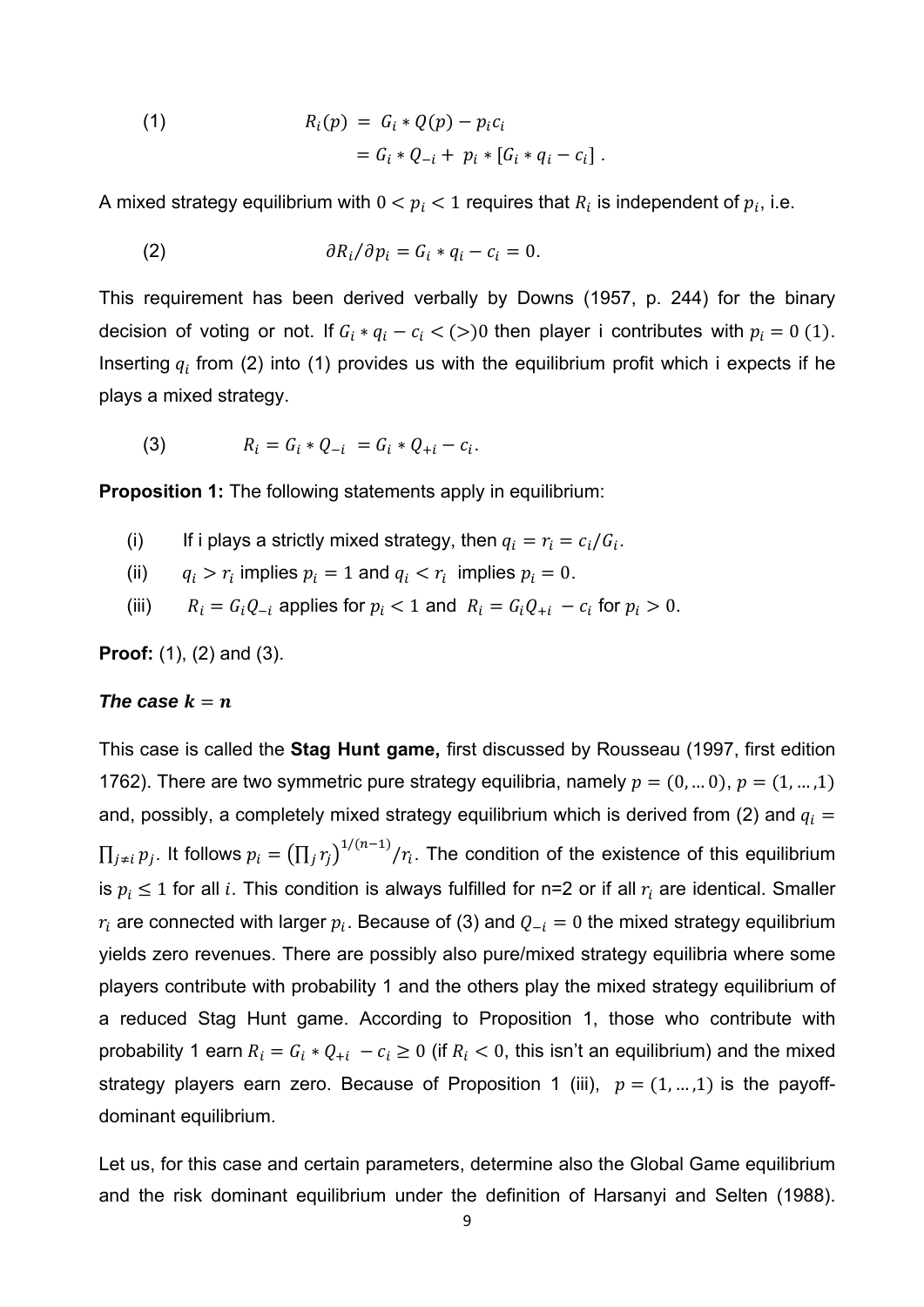Unfortunately, the application of Global Games is hindered by the possible dependency of the resulting (in many cases unique) equilibrium on the distribution of "noise" (Frankel et al, 2003) and by a lack of methods to compute the equilibrium in cases of asymmetric games with more than 2 players. Therefore, based on results by Frankel et al. (2003) we determine the global game equilibrium only for k=4 (Stag Hunt game) which, for our experimental games, coincides with the Risk Dominant equilibrium according to the definition of Harsanyi and Selten (1988).

**Proposition 2:**  $a^* = (0, ..., 0)$  is the unique global game equilibrium of a BTPG game with k=n.

## **Proof:** Appendix A1.

Frankel et al. (2003) require actions to be strategic complements. This requirement is not fulfilled in cases k<n. Others increasing their contribution (in our case from 0 to 1) can make it advantageous for i to reduce his contribution (from 1 to 0). On the first glance this is a bit surprising because Frankel et al.'s (2003) theory can be applied to the quite similar case of financial attacks against a currency (Heinemann et al., 2004). If the model assumes binary choices and if the attack is successful when at least k<n players join the attack then this is not a BTPG game. Because only players joining the attack can profit the players provide a Club Good and not a Public Good. For Club Goods actions are strategic complements.

Let us now turn to Risk Dominance as defined by Harsanyi and Selten (1988).

**Proposition 3:** In the case k=n, if  $r_i > \prod_{i \neq i} r_i$  for all *i* then  $(0, ..., 0)$  risk dominates all other equilibria.

## **Proof:** Appendix A1.

**Corollary:** In our four experimental treatments with cost/benefit ratios of r**i=0.4** in the two almost symmetric treatments and (0.225, 0.25, 0.275, 0.3) and (0.1, 0.2, 0.3, 0.4) in the asymmetric treatments, the risk dominant equilibrium in the games with k=4 is  $(0, ..., 0)$ *.* 

## *The case*  $k = 1$

This case is called the **Volunteer's Dilemma**, first investigated by Diekmann (1985, 1993). There are n pure strategy equilibria where exactly one player contributes. The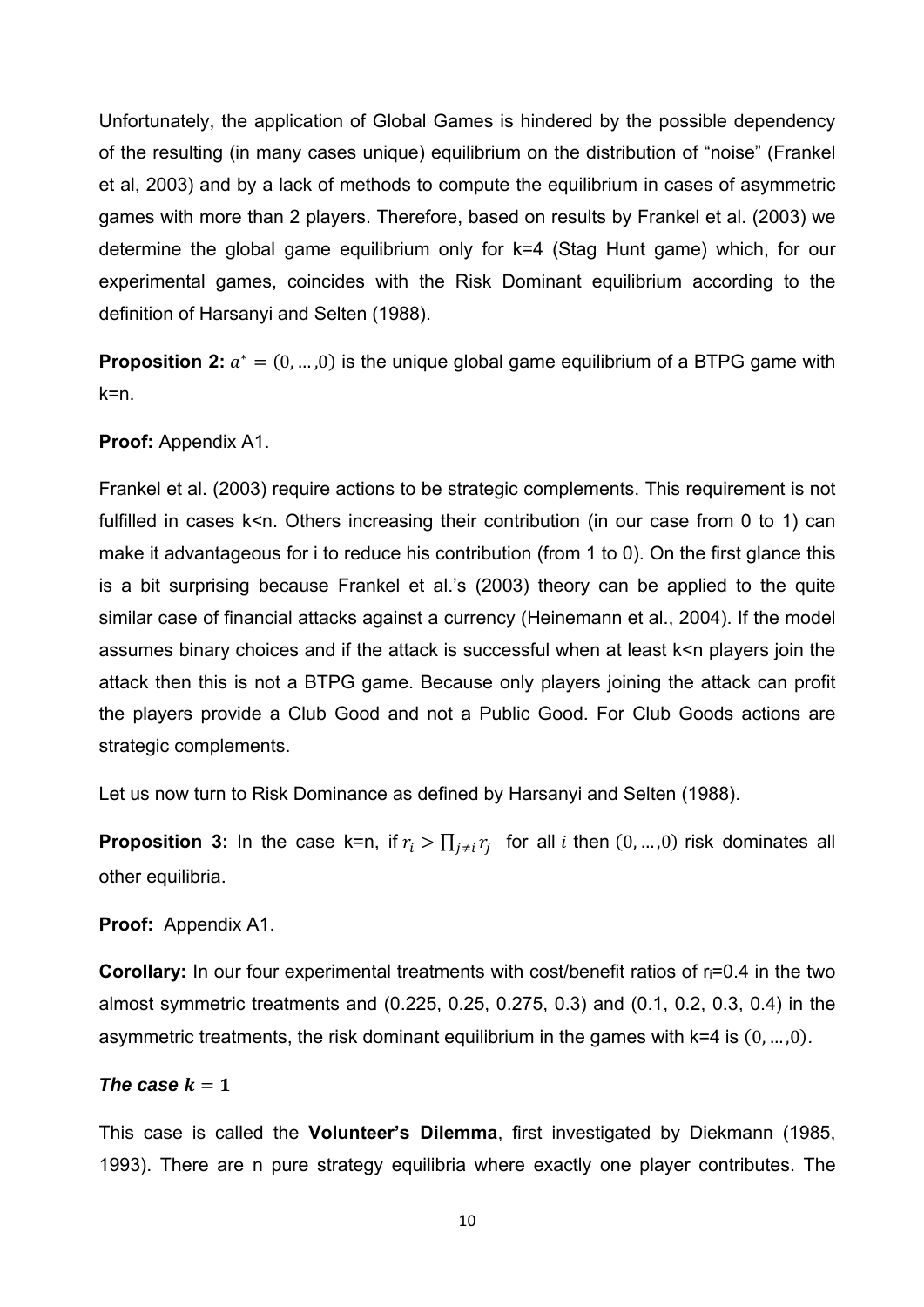only completely mixed strategy equilibrium is derived from (2) and  $q_i = \prod_{j \neq i} (1 - p_j)$ . It follows  $p_i = 1 - \left(\prod_j r_j\right)^{1/(n-1)}/r_i$  . Therefore this equilibrium exists under the same conditions as that of the Stag Hunt game. Smaller  $r_i$  are connected with smaller  $p_i$ (regarded as counterintuitive by Diekmann, 1993). Because of Proposition 1 and  $Q_{+i} = 1$ , in this equilibrium players earn  $R_i = G_i - c_i$ , i.e. as much as players who always contribute.

#### *The case 1<k<n*

If all  $c_i/G_i = r_i = \rho$  are equal, then, in a completely mixed strategy equilibrium, all  $p_i = \pi$ are equal (see Bolle, 2015b) and  $\pi$  is derived from

(4) 
$$
\rho = q_i = {n-1 \choose k-1} \pi^{k-1} (1-\pi)^{n-k}.
$$

For  $1 \leq k \leq n$ , the right hand side of (4) is a unimodal function of  $\pi$  with a maximum at  $(k-1)/(n-1)$ . Therefore (4) has either two solutions  $\pi$ <sup>*''</sup>* >  $\pi'$  (for small enough  $\rho$ ) or</sup> one solution (border case) or no solution; i.e., completely mixed strategy equilibria do not necessarily exist and, if they exist, generically there are two. In the positive frame, the equilibrium with  $\pi$ <sup>*''*</sup> Pareto-dominates the one with  $\pi$ ' and vice versa in the negative frame (Proposition 1 (iii)). If the  $r_i$  are unequal then the system of equations (2) has to be solved with  $q_i$  being a more complicated function of  $p_i$  than (4).

## *The number of equilibria*

A completely mixed strategy equilibrium depends only on  $\; r_i \; = c_i / G_i \;$  and therefore applies in the positive ( $G_i > c_i > 0$ ) as well as in the negative ( $G_i < c_i < 0$ ) frame. Pure strategy equilibria and equilibrium selection, however, correspond only after applying the strategically neutral transformation.

If 1<k<n, n>3, then completely mixed strategy equilibria can be determined only by numerical methods. For n=4, four polynomial equations of degree 3 with four variables have up to 12 different solutions, though not necessarily real numbers and not necessarily in (0,1)<sup>4</sup>. For our experimental case n=4 and if  $c_i/G_i=r_i$  are not equal we find numerically (with a lot of parameter variations) mostly up to two completely mixed strategy equilibria, in rare cases also more than two.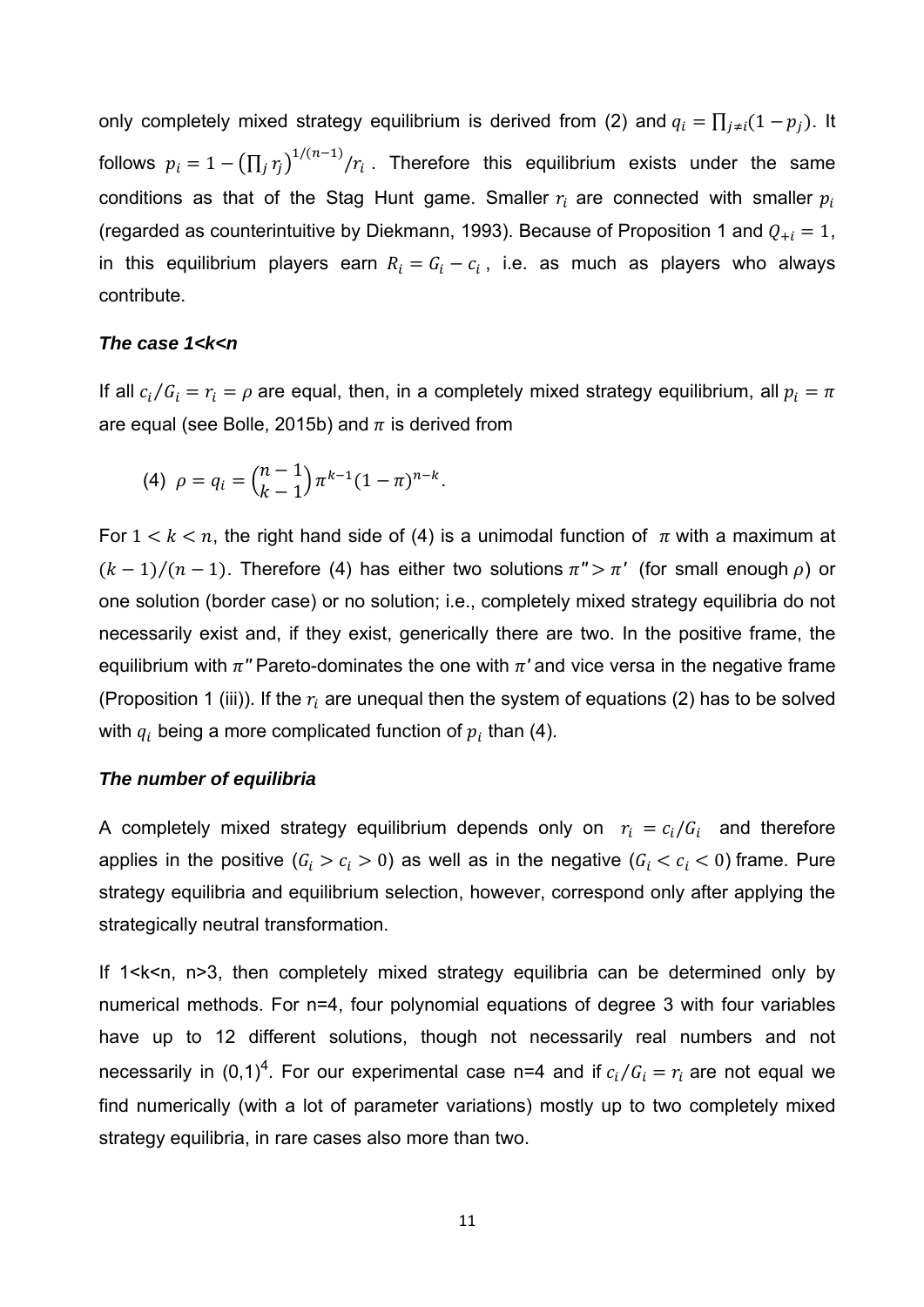Independent of whether or not  $r_i$  are equal, there are many more pure/mixed strategy equilibria (see Table 1). In the case k=1, the Volunteer's Dilemma, there are four pure strategy equilibria where exactly one player contributes, there is possibly one completely mixed strategy equilibrium (see above), there are up to four additional equilibria where one player plays  $p_i=0$  and the others according to the completely mixed strategy equilibrium of the Volunteer's Dilemma with n=3, and there are up to six equilibria where two players play pi=0 and the other two according to the completely mixed strategy equilibrium of the Volunteer's Dilemma with n=2. The number of equilibria for k=2 and k=3 are derived accordingly. In the Stag Hunt game, however, no pure/mixed strategy equilibrium exists where the player with the highest  $r_i$  contributes with  $p_i=1$ . This results from the others contributing with such probabilities that their expected revenue is 0.

| Threshold k                  |         |        |                 |     |
|------------------------------|---------|--------|-----------------|-----|
| # pure str. equ.             |         |        |                 |     |
| # compl. mixed equ. $\leq 1$ |         | $<$ 2* | *</td <td></td> |     |
| # pure/mixed equ.            | $~<$ 10 | $<$ 24 | $<$ 24 $\,$     | < 6 |

**Table 1:** Number of equilibria in the positive frame if the threshold is "k contributions from n=4 players".

Explanatory remarks: \* For the parameters estimated below there are exactly two equilibria. Computations with many different parameter constellations resulted often in less than two completely mixed strategy equilibria and in rare cases in more than two.

## The HS selection for games with identical  $r_i$

In the case of symmetric games, Harsany and Selten (1992) restrict their selection to the set of symmetric equilibria. These can generically be ordered according to Paretodominance. For BTPG games we extend the HS definition of symmetry to games with identical  $r_i = c_i/G_i$ .

**Proposition 2:** In a BTPG game with identical  $r_i$  the following equilibria are selected according to the Harsanyi-Selten theory.

- (i) For  $k = 1$  in the positive (negative) frame (5) applies (no player contributes).
- (ii) For  $k = n$  in the positive (negative) frame all players contribute ((6) applies).
- (iii) For  $1 < k < n$  in the positive (negative) frame we get: if solutions  $\pi'' \geq \pi'$  of (4) exist, then  $p_i = \pi''(\pi')$  otherwise  $p_i = 0$  (1).

**Proof:** Appendix A1.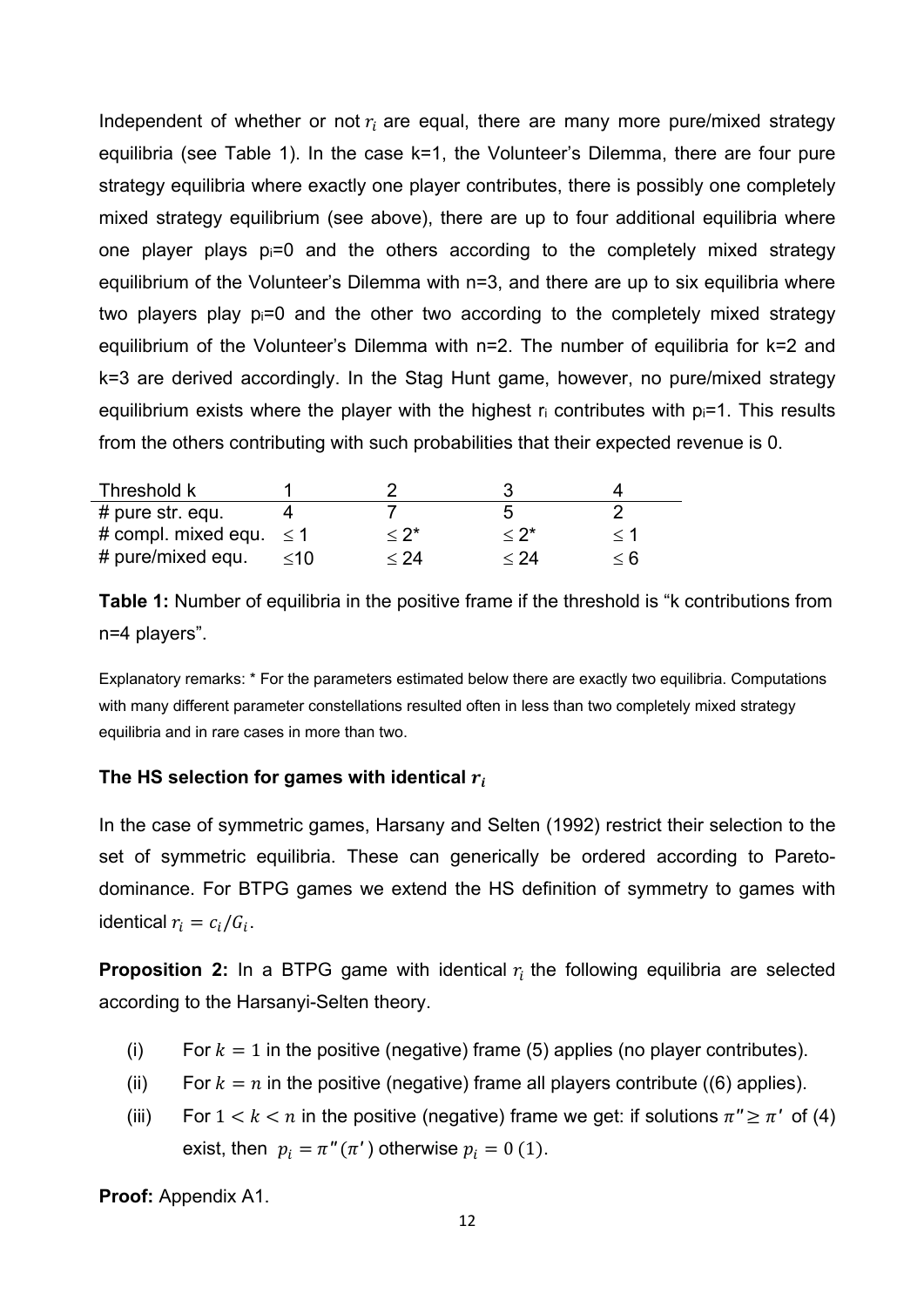## **4. The selection of modes of play in BTPG games**

As already outlined in the introduction we allow the coexistence of different beliefs about the appropriate selection of a *mode of play*. Our first distinction is between equilibrium and non-equilibrium players. While equilibrium requires a certain consistency of beliefs, we assume also two (small) populations of non-equilibrium players who do not care about the beliefs of others. There are absolute cooperators (population P1) who believe that their own contribution is decisive with a high probability  $(q_i > r_i)$  in Proposition 1) and who therefore always contribute ( $p_i=1$ ) in the positive frame. There is also a population P0 with opposite beliefs ( $q_i \le r_i$ ) that never contributes ( $p_i = 0$ ) in the positive frame. P1 may consist of extremely altruistic players and P0 of extremely spiteful players. Close to the P0 players are free riders who may be characterized by optimistic maximax strategies (resulting in  $p_i=0$  for games with k<4 and  $p_i=1$  for k=4 in the positive frame) and risk averters who may be characterized by pessimistic maximin strategies (resulting in  $p_i=0$ for games with  $k>1$  and  $p_i=1$  for  $k=1$  in the positive frame). We introduce P0 players as counterparts of P1 players but it may turn out that, in other applications, the alternatives maximax or minimax strategies are more different and more successful.

Equilibrium players believe that the appropriate mode of play is defined as the most efficient among the Nash equilibria (population PE) or among the "fair" Nash equilibria (population PF). An *efficient* mode of play maximizes the social product (the sum of incomes). "*Fairness*" is used here mainly in the sense of *"equality"* and, as a concession to bounded rationality, it is defined only qualitatively with the binary values "equal" and "unequal". Modes of play  $p=(1,1,1,1)$  or  $p=(0,0,0,0)$  or a completely mixed strategy with  $0 \le p \le 1$  for all i are considered as (qualitatively) equal and therefore fair; all other modes of play p are defined as unequal and unfair. Of course, fairness has many other facets which may be important in other applications and even below we will discuss also another interpretation of fairness but our main assumption remains that mixed strategy equilibria are fairer than asymmetric pure strategy equilibria.

The assumption that all players behave according to these four classes is too strong, however. We assume that most efficient equilibria are selected only by the subpopulations PE1 and PF1 and introduce two further classes PE2 and PF2 where "most efficient" is substituted by "second most efficient". Such behaviors may be assumed to be errors or they may indicate deviations from lexicographic preferences. PE2 players may be concerned "a bit" about fairness and PF2 players "a bit" about error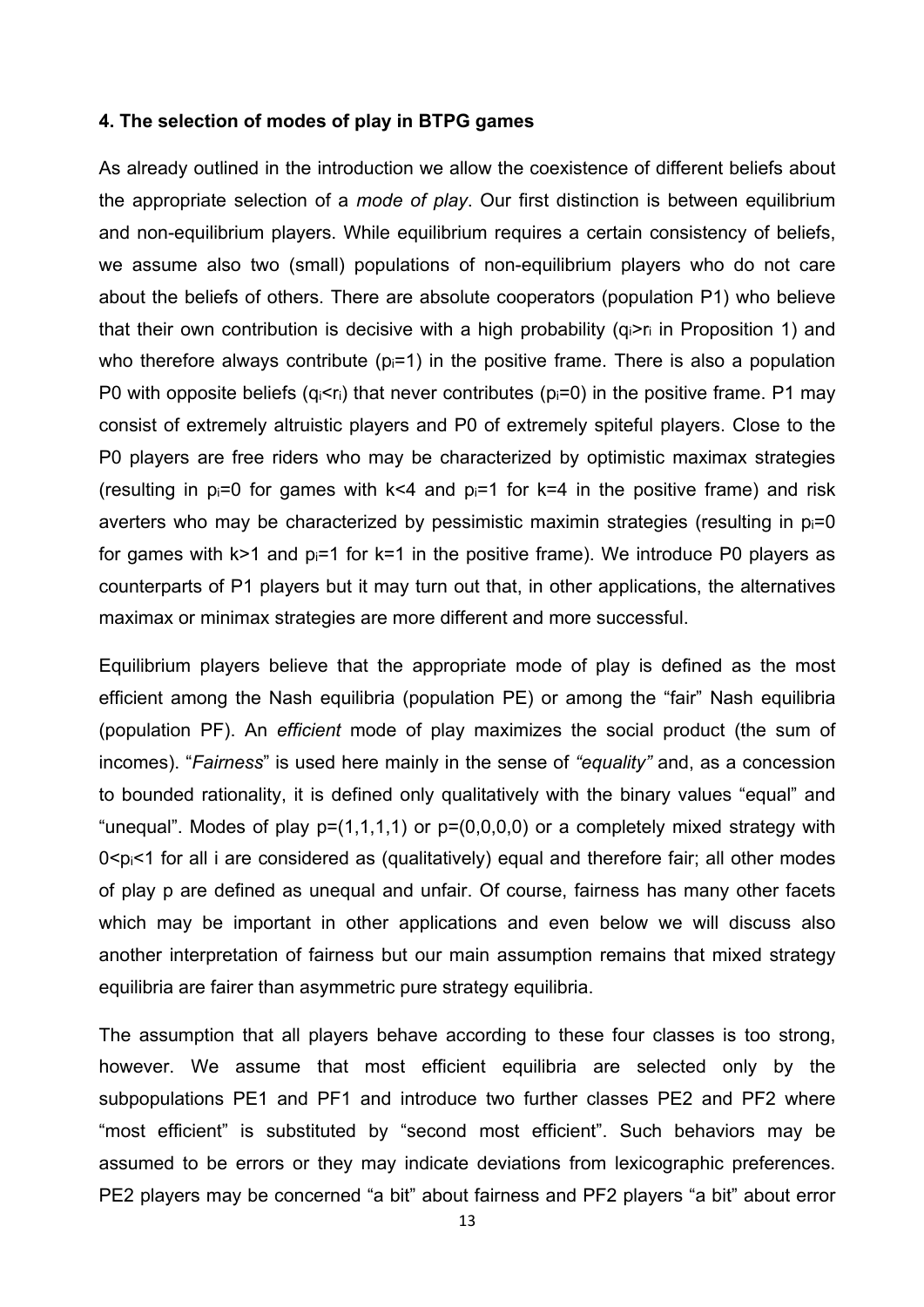of others and risk. In a game with the threshold  $k=2$  and different costs  $c_1 < c_2 < c_3 < c_4$ , the most efficient Nash equilibrium is  $p=(1,1,0,0)$ . Although in PE efficiency has priority over fairness, some dissatisfaction of the contributing players can be expected. In particular, player 2 may ask whether player 3 should not also contribute, at least sometimes. In oneshot games<sub>4</sub>, however, they cannot coordinate on alternatingly playing (1,1,0,0) and (1,0,1,0). Instead of that we assume the subpopulation PE2 playing according to the unique mixed strategy equilibrium  $(1,v_2,v_3,0)$  where  $v_i$  denotes the mixed strategy equilibrium probabilities of the Volunteer's Dilemma with n=2. In games with k=1 and k=3, PE2 people are assumed to play according to the unique strategies  $(v_1,v_2,0,0)$  and  $(1,1,v<sub>3</sub>,v<sub>4</sub>)$ ; in the game with k=4 dissatisfaction arguments are without bite and we assume both subpopulations playing (1,1,1,1). In the population PF a fair equilibrium is selected but players may be concerned about riskiness in a loose and weak sense. PF1 players select  $(1,1,1,1)$  in the game with  $k=4$ , and the (if it exists) unique completely mixed strategy equilibrium  $M_1$  for k=1, and the most efficient  $H_k$  of completely mixed strategy equilibria (if existent) in the games with k=2 and k=3. Population PF2 trades off efficiency against equilibria with less frequent contributions (on average less risky concerning errors or deviant beliefs of their co-players) and select the (if existent) unique completely mixed strategy M4 for k=4, and the second most efficient completely mixed strategy equilibrium  $L_k$  for k=2 and k=3. For k=1, the completely mixed equilibrium is the only fair equilibrium. In the error interpretation of PF2's behavior, the selection of L in the games with  $k=2$  and  $k=3$  is the consequence of ignorance of  $H_k$ , in particular if we assume equilibria not to be computed but approximately known from a lifelong experience with similar situations.

Table 2 provides an overview about populations and their selections of modes of play in the case with different costs, i.e. in our treatments A and B. For the thresholds k=1 and k=4, some modes of play of different populations coincide. In particular, the Stag Hunt game alone cannot provide an estimation of the hypothetical populations.

Asymmetry is generic but many example games are symmetric. This poses a problem for efficiency play in our almost symmetric games for cases k=1 and k=3 where there are two efficient asymmetric equilibria and where it seems to be impossible to coordinate actions for playing one of these. Our treatments  $S<sup>+</sup>$  and  $S<sup>-</sup>$  have identical  $r_i=0.4$  and, in

<sup>4</sup> In our experiments repeated games with a stranger design were played, i.e. for every repetition the four players in a game were randomly composed.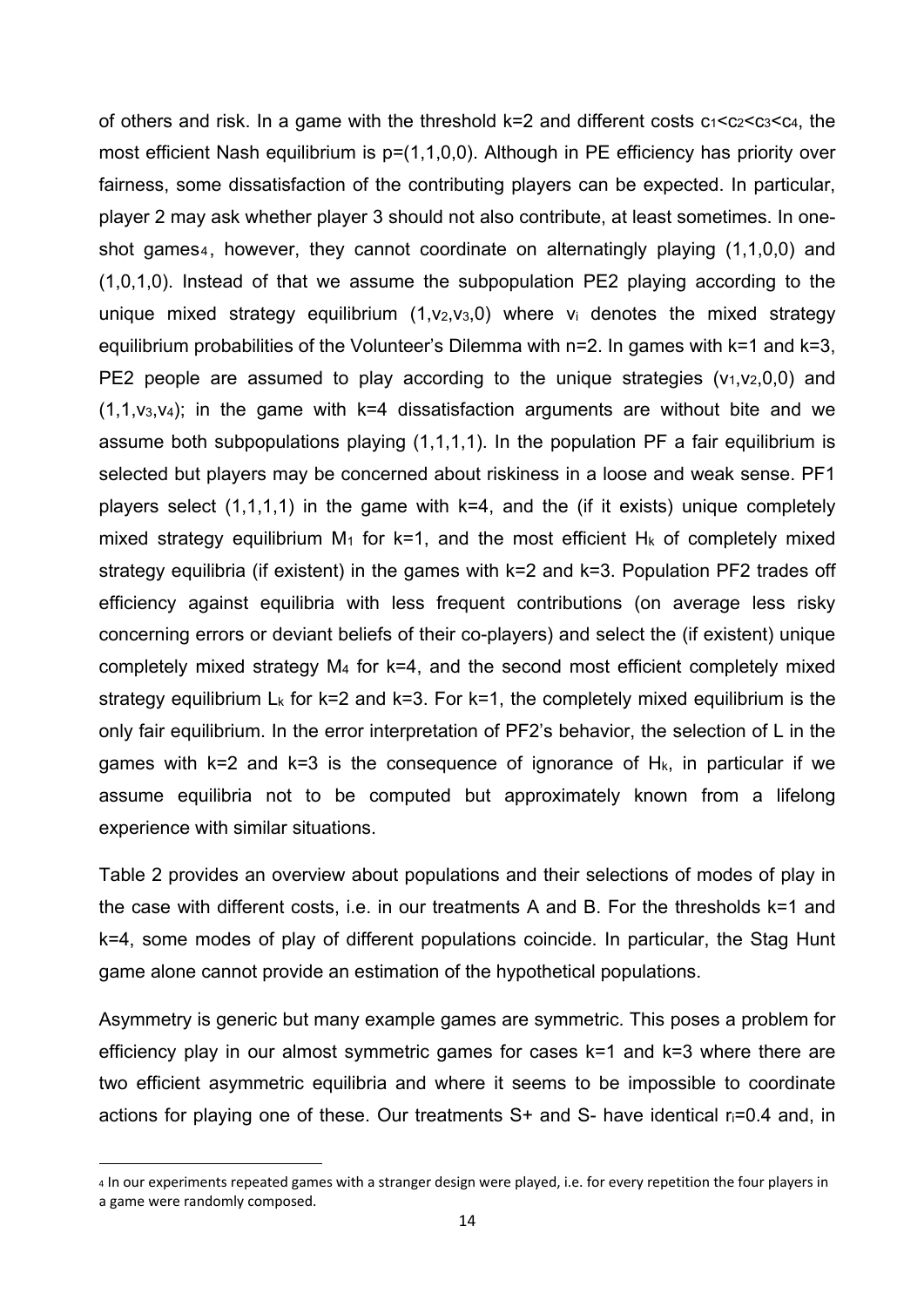S+, c1=c2=4, c3=c4=8. This allows to define equilibria E1 for k=2 and k=4 and equilibria E2 for k=1 and k=3 as indicated in Table 2. Our new definition of E1 is the play of (v<sub>1</sub>, v<sub>2</sub>, 0, 0), (1, 1, 0, 0), (1, v<sub>2</sub>, v<sub>3</sub>, 0), (1, 1, 1, 1) for k=1, 2, 3, 4. Population E2 in treatments S+ (correspondingly in S-) is assumed to be concerned also with fairness and they may argue as follows: Players 3 and 4 have not only larger costs but also larger benefits; if player 3 contributes and player 1 not and if the project is launched then player 3 earns 12 and player 1 earns 8. Therefore population E2 favors switching the roles of small and large players compared with E1's selection of equilibria.

| Pop                                                                   | Characterization                       | Modes of play for $k=1,2,3,4$                                        |  |  |  |  |
|-----------------------------------------------------------------------|----------------------------------------|----------------------------------------------------------------------|--|--|--|--|
| PE1                                                                   | Most efficient equilibrium             | $(1,0,0,0), (1,1,0,0), (1,1,1,0), (1,1,1,1)$                         |  |  |  |  |
| PE <sub>2</sub>                                                       | "Second" most efficient equilibrium    | $(v_1, v_2, 0, 0), (1, v_2, v_3, 0), (1, 1, v_3, v_4), (1, 1, 1, 1)$ |  |  |  |  |
| PF1                                                                   | Most efficient fair equilibrium        | $M_1$ , H <sub>2</sub> , H <sub>3</sub> , (1,1,1,1)                  |  |  |  |  |
| PF <sub>2</sub>                                                       | Second most efficient fair equilibrium | $M_1$ , L <sub>2</sub> , L <sub>3</sub> , M <sub>4</sub>             |  |  |  |  |
| P1                                                                    | Putative pivots                        | $(1,1,1,1)$ for all k                                                |  |  |  |  |
| P <sub>0</sub>                                                        | Putative non-pivots                    | $(0,0,0,0)$ for all k                                                |  |  |  |  |
| <b>Table 2:</b> Subpopulations for games with $c_1 < c_2 < c_3 < c_4$ |                                        |                                                                      |  |  |  |  |

Explanatory remarks:  $M_1$  ( $M_4$ ) denotes the (if existent) unique completely mixed strategy equilibrium in the game with  $k=1$  ( $k=4$ ).  $v_2$  denotes the symmetric equilibrium contribution probabilities of the Volunteer's Dilemma with two players. H denotes the most efficient of the (mostly two) completely mixed strategy equilibria with k=2 and k=3, L the second most efficient one.

The shares of the six subpopulations constitute the first five parameters of our finite mixture model. The shares are assumed to be independent of the threshold k and the player type  $(c_i, G_i)$ . The pure strategy modes of play are, except in extreme cases, independent of social preferences. Mixed strategy equilibria, however, vary with the social preferences which constitute one (in the two almost symmetric treatments) or four (in the two asymmetric treatments) additional parameters.

Social preferences are introduced as *altruism and/or warm glow* in the spirit of Andreoni's (1989, 1990) suggestion. They change the game only insofar as the cost/benefit ratios  $r_i$ are multiplied by a factor. Following Andreoni (1990) we add an "altruistic" term by substituting  $G_i$  by  $G_i + a_i * G_{-i}$  with  $G_{-i} = \sum_{i \neq i} G_i$  and we introduce an additional "warm glow" utility  $b_i * c_i$  of contributing to the public good. With such a utility function, players who play mixed strategies with probabilities  $p_i$  have revenues

(5) 
$$
R_i = Q * (G_i + a_i * G_{-i}) - (1 - b_i) * p_i * c_i
$$
.

This results in the equivalent to (2),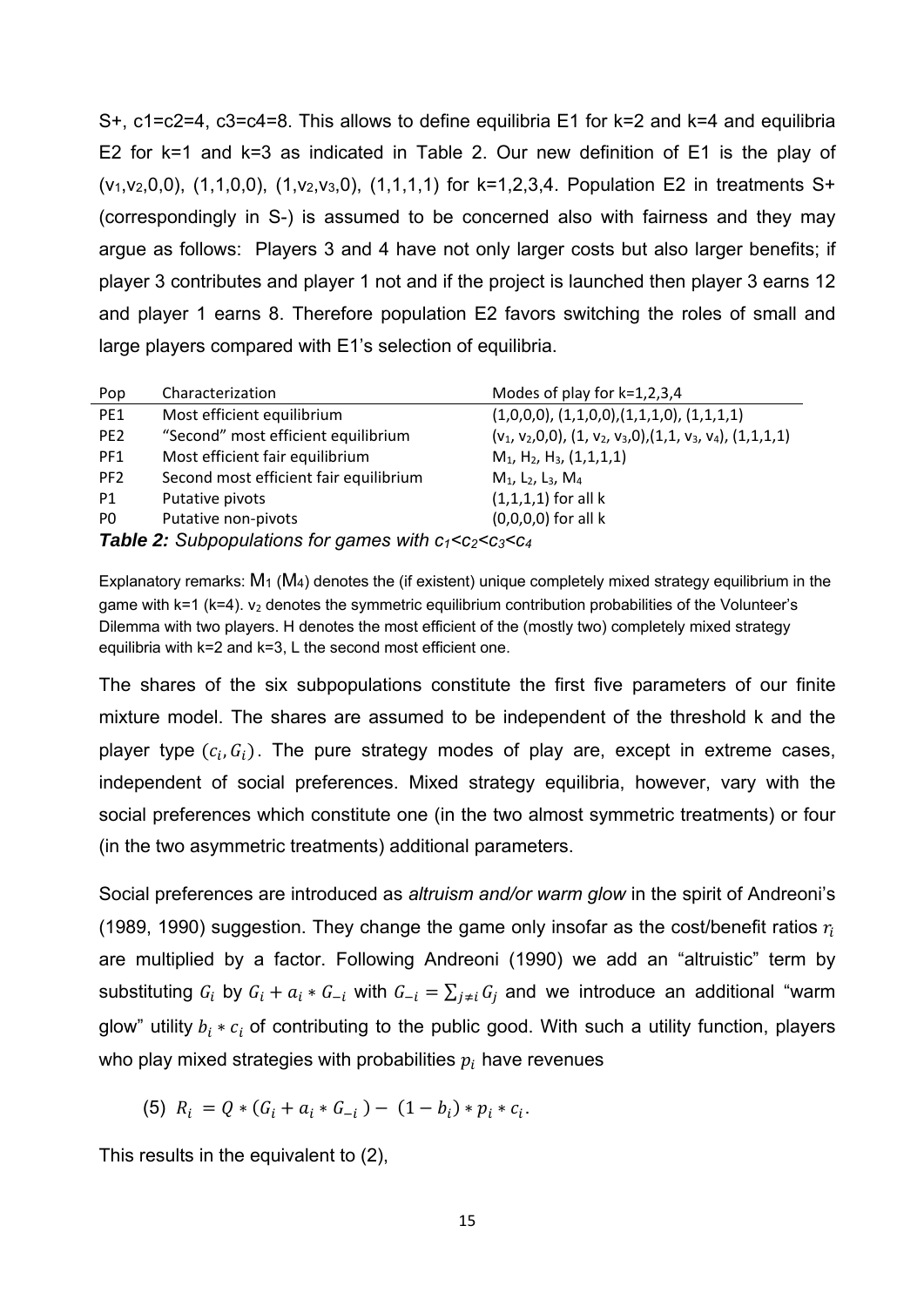(6)  $(G_i + a_i * G_{-i}) * q_i - (1 - b_i) * c_i = 0.$ 

**Proposition 4:** The introduction of altruistic and/or warm glow players results in an equilibrium condition for mixed strategies

(7) 
$$
q_i = r_i * s_i
$$
 with  $s_i = \frac{G_i(1-b_i)}{G_i + a_i * G_{-i}}$ .

## **Proof:** (6).

For the sake of simplicity we assume  $a_i = 0$  so that  $s_i = 1 - b_i$  does not depend on  $c_i$  or  $G_i$ . In the following we will assume that players with equal  $r_i$  have equal  $s_i$ , while otherwise the  $s_i$  may be different. This is in the spirit of role dependent preferences (Bolle and Otto, 2016) which assume that social preferences are adapted in an evolutionary process in order to improve the strategic position of a player. For an investigation concerning the evolutionary stability<sub>5</sub> of altruistic preferences see Bester and Güth (1998) and Bolle (2000). Roles are defined by the strategic situation of a player, here the cost/benefit ratios of all players. In the almost symmetric treatments one  $s_i = s$  is estimated and in the asymmetric treatments there are four (one for every player). These values are independent of the populations and the thresholds.

The last parameter of our model describes an average random deviation (perturbation) probability from the strategies selected. Small and large contribution probabilities are thus moved to the middle as hypothesized in Prospect Theory when probability weighting functions are introduced. The perturbation probability should be small and is indeed estimated as smaller than 3.3% for four of the six separately estimated data sets.

## **4. Experiments and overview of results**

All our experimental games are with four players. In Treatment S+ (almost symmetric, positive frame), players 1 and 2 with  $(c_i, G_i) = (4,10)$  Lab-Dollars are called small players; players 3 and 4 with  $(c_i, G_i) = (8,20)$  are called large players. In Treatment S- (almost symmetric, negative frame)  $G_i$  and  $c_i$  have the same absolute values as in S+ but are both negative, i.e., players earn a profit by contributing and suffer a loss if the threshold is

<sup>5</sup> Evolutionary stable preferences depend on the parameters of the game (Heifetz, 2007) and thus such an approach challenges the stability of preferences. Note, however, that also other approaches as many variants of Prospect Theory (Kahnemann and Tversky, 1979) do this. Bolle and Otto (2016) comment on the plausible extent of role dependent variability.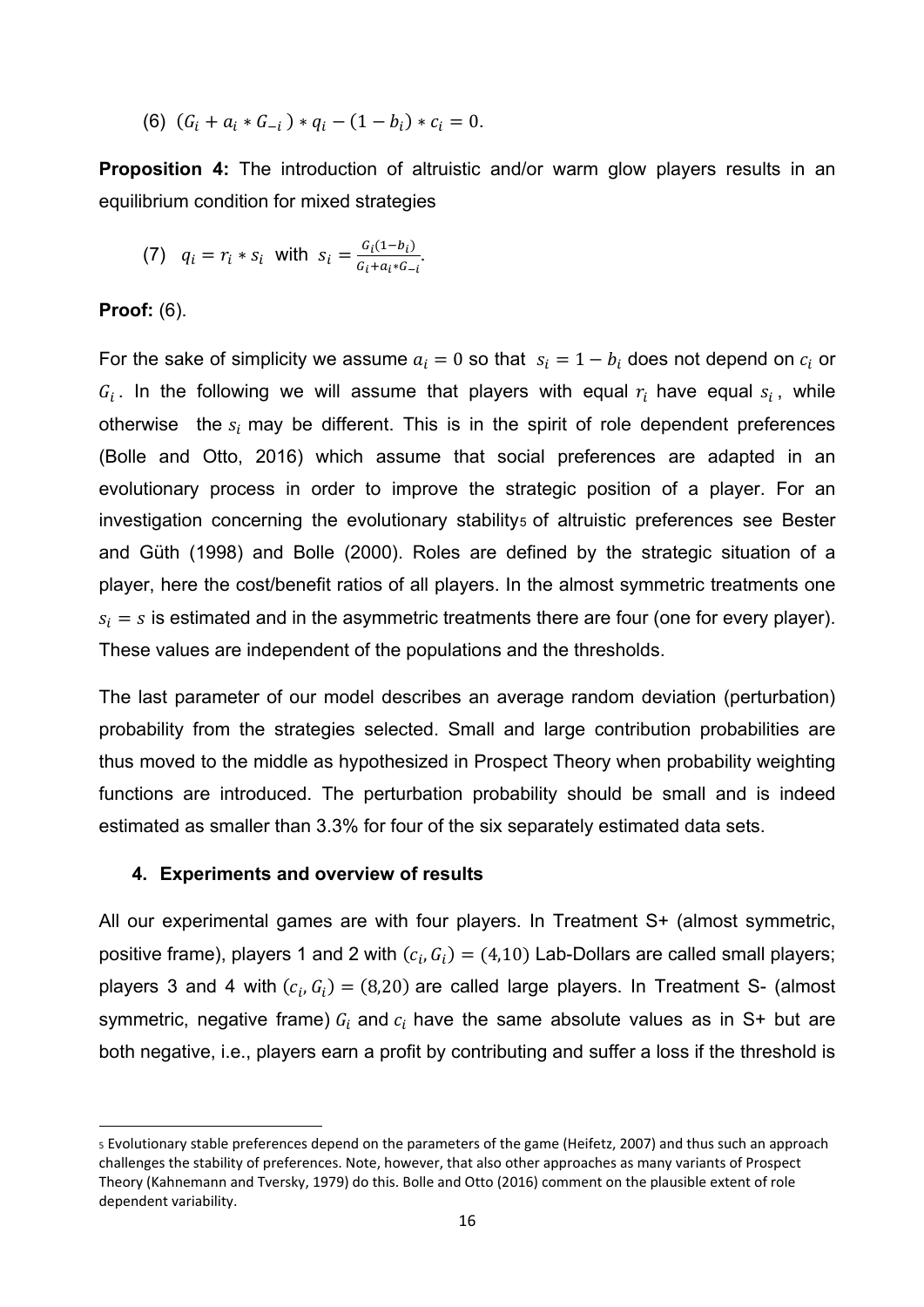surpassed. Again, players 1 and 2 are called small players and 3 and 4 large players. All players have a cost/benefit ratio  $c_i/G_i = 0.4$ .

In the asymmetric treatments A and B benefits were Gi=20 and costs varied. In Treatment A, contribution costs  $(c_i)$  were  $(4.5, 5, 5.5, 6)$  and cost/benefit ratios (*ri*)=(0.225, 0.25, 0.275, 0.3) had a small spread. In Treatment B costs were (2, 4, 6, 8) and cost/benefit ratios (0.1, 0.2, 0.3, 0.4) showed a large spread. The costs and benefits of a player define his *type*. A player kept his type during the whole experiment. Every subject participated in only one treatment.

| Treat- | Endow- | costs            | <b>Benefits</b>     |                           | #sessions     |
|--------|--------|------------------|---------------------|---------------------------|---------------|
| ment   | ment   | $C_i$            | Gi                  | $c_i/G_i$                 | (at V, at TU) |
| $S+$   | 8      | (4,4,8,8)        | (10, 10, 20, 20)    | 0.4                       | $(10, -)$     |
| $S-$   | 20     | $(-4,-4,-8,-8)$  | $(-10,-10,-20,-20)$ | 0.4                       | $(10, -)$     |
| Α      | 8      | (4.5, 5, 5.5, 6) | 20                  | (0.225, 0.25, 0.275, 0.3) | (6, 12)       |
| B      | 8      | (2, 4, 6, 8)     | 20                  | (0.1, 0.2, 0.3, 0.4)      | (10, 6)       |

**Table 3:** Game parameters (in lab dollars) in the four treatments for players i=1,2,3,4 and number of sessions with eight subjects either at TU (Technische Universität Berlin) or V (Europa-Universität Viadrina Frankfurt (Oder)).

We conducted the experiments as computerized laboratory experiments (implemented in a z-tree program design, Fischbacher, 2007) at two locations, the Vialab (V) of the Europa-Universität Viadrina in Frankfurt (Oder) and in the experimental laboratory of the Technische Universität (TU) Berlin. Table 4 describes the experimental parameters and how many sessions of a treatment were conducted at TU and Viadrina.

A session consisted of 32 games with the same eight subjects. In every session there were four (in treatments S+ and S-) or two (in treatments A and B) players of each type. In each of the 32 periods they were allocated randomly to two experimental groups under the restriction that in every group two (in treatments S+ and S-) or one player of each type was present. So there are 36 different groups in treatments S+ and S- and 16 different groups in treatments A and B. In each session every threshold k=1, 2, 3, 4 was played in eight periods in a row. During 32 periods all thresholds were adopted in a random order but with the restriction that, in the 10 sessions with treatments S+, S-, and B at the Viadrina, each *k* was played either 2 or 3 times at each of the four positions. In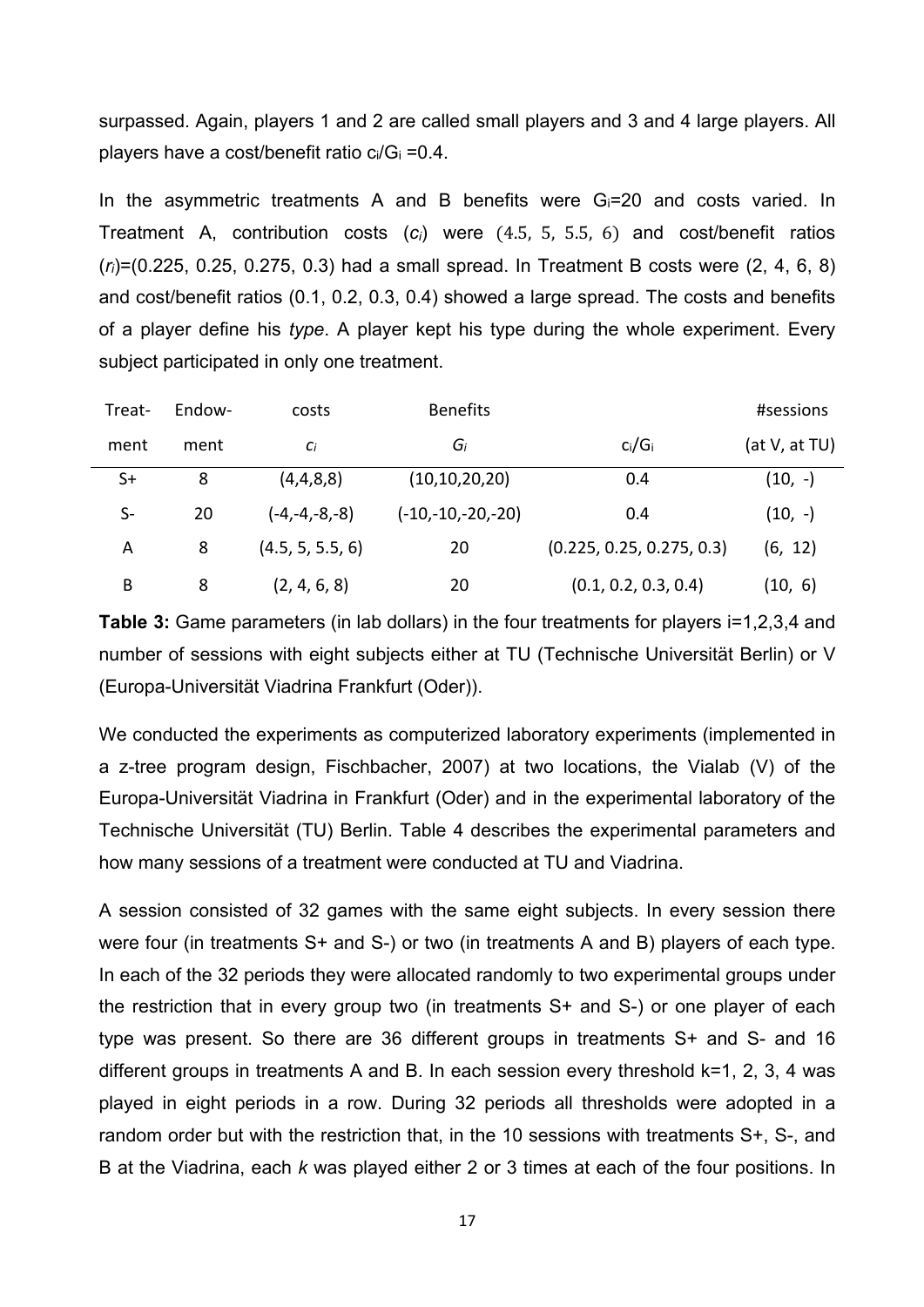the 12 sessions with treatment A at TU each k was played three times at each of the four positions, in the six sessions of A at Viadrina and B at TU, each k was played once or twice in each position.

Subjects were not informed about the order of the thresholds in the beginning, but only when the threshold changed. We mentioned already that we used a *stranger design*, i.e. the composition of the groups was changed after each round and the co-players could not be identified. Subjects were informed about how many players contributed to the public good but not who contributed.

Before subjects played the games, they were given printed instructions and had the possibility to ask questions. Instructions contained general information, the description of the threshold public good game and two example calculations. Furthermore, they had to answer five comprehension questions to make sure that everyone understood the game. The experiment did not start until all subjects had answered the questions correctly. In cases of problems, personal advice was given. In every period the subjects were reminded of the actual threshold and, every eighth period, the changing of the threshold was announced. In each period subjects were informed on the *decision screen* that the group composition had been changed and they were required to decide whether or not to contribute. On the *profit display screen* they were informed about the number of contributing players and whether the threshold was reached. They further received information about their payoff in the current period.

In all of the 32 periods players were endowed with 8 Lab-Dollars (treatments S+, A, B) or 20 Lab-dollars (treatment S-). If the threshold of k contributions was reached or surpassed, all players received the benefit  $G_i$  (suffered losses in treatment S-); otherwise they received nothing. Their total income in a period consisted of their endowment minus their costs of contributing (if they contributed) plus benefits (if the threshold was reached or surpassed). One Lab Dollar was worth 4 Eurocents. Participants earned between 17 and 36 Euros with an average of 28.11 Euros. Sessions lasted roughly 45 minutes.

## *Average contribution probabilities*

In Tables A2 and A3 (Appendix A3, adopted from Spiller and Bolle, 2016), *average contribution frequencies*  $ACF(k, c_i, G_i)$  are reported for different thresholds k and different player types described by  $(c_i, G_i)$ . Non-parametric tests are carried out based on session averages. The stylized conclusions for *treatments S+ and S-* are: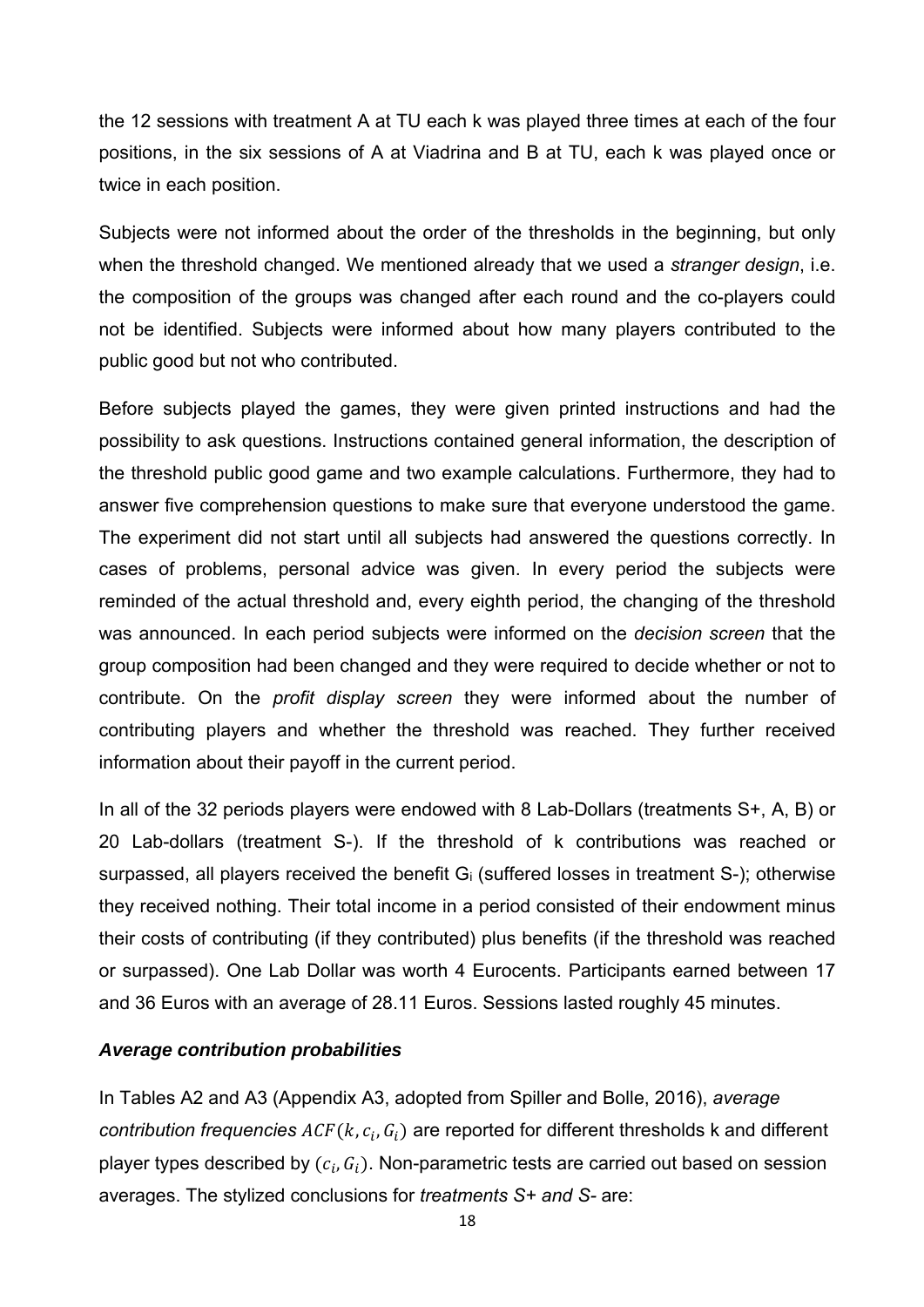**-** *Small and large players show similar ACFs except for k=4, i.e. there is little evidence of efficient play with small players contributing more frequently than large players.*

**-** *ACFs in the positive and the negative frame are mirrored, i.e.*  $ACF(k, c_i, G_i) = 1 ACF(5 - k, -c_i, -G_i).$ 

Stylized conclusions for treatments A and B are:

*- There are no systematic differences between V and TU subjects in treatment B; there are some differences in treatment A.* 

*- There is a tendency towards efficiency. Generally, lower cost players contribute with higher probability. In particular, the k least cost players contribute more than the other players.* 

For all treatments we find:

*- ACFs increase with the threshold.* 

*- The predictions of Global Games and Risk Dominance (Propositions 2 and 3 for k=4), namely that no one will contribute in the game with k=4, are clearly rejected.6*

Further results are reported in Spiller and Bolle (2016) where also regression analyses are carried out which show traces of dynamics, in particular a trend towards more cooperation in later periods of S+ and S-.

## **5. A finite mixture model of equilibrium selection**

In treatments A and B we found hints that efficient play may have a certain influence on average contribution frequencies. On the other hand, it is clear that, except in the Stag Hunt game (k=4), only a small part of the population can have played efficient pure strategies. The question is whether efficiency players exist at all or whether there is only a general tendency that players with smaller ci contribute with higher probability. Therefore we now turn to individual contributions.

We call a player's number of contributions to the public good in the eight repetitions of decisions (for a certain threshold k) the *individual contribution frequency ICF*. The distributions of these ICFs are provided in Appendix A5 for treatments, subject pools,

 <sup>6</sup> Note that, in treatment S-, k=1 is the Stag Hunt game and no one contributing is the cooperative equilibrium.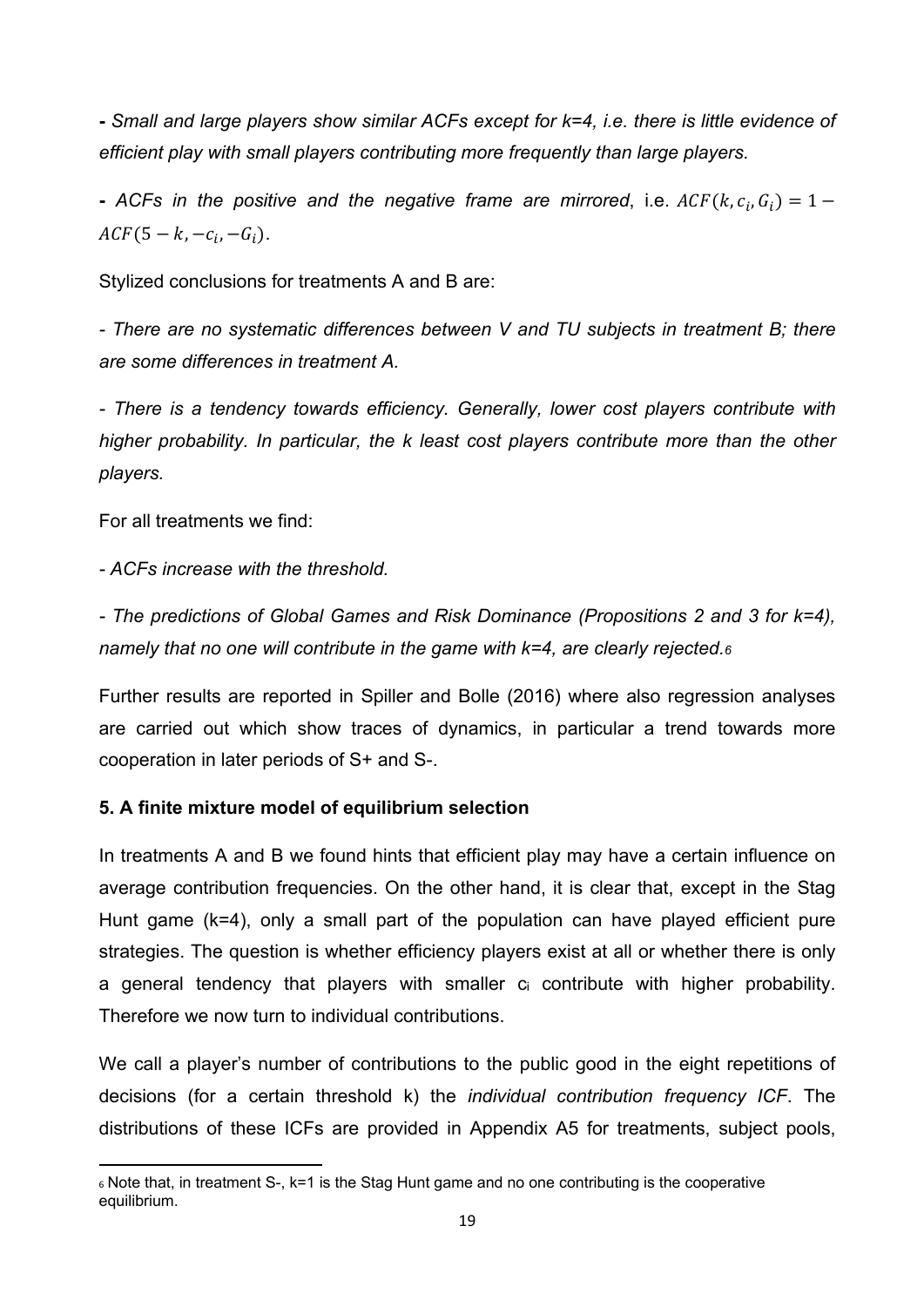player types, and thresholds, for treatments S+ and S- also for the first half of experiments (period<17) and the second half (period>16). As an example, Figure 1 provides the ICFs of treatment S+, aggregated over small and large players. There are some players who choose the same action eight times (ICF=0 or ICF=8), but this number varies over games and player types. As we assume the shares of the subpopulations to be independent of the threshold k and the player type, we conclude that the share of P1 cannot be large and that the share of P0 must be even smaller. Also efficiency players from PE cannot be frequent. So we expect the bulk of subjects to belong to the PF subpopulations.



**Figure 1:** Frequency distribution of individual contribution frequencies (ICFs) in treatment S+. k= threshold. For every k, 8 decisions by 80 individuals.

## *Methodological issues*

For the estimation of our model we need a hypothesis about the variation of membership in the six subpopulations (Table 2) during the 32 periods of an experiment. A regression model for single decisions predicts each decision *separately*. In a finite mixture model this would mean:

*HypNo:* Players may switch randomly between the six subpopulations in every of their 32 decisions. The shares of the subpopulations remain constant, however.

Alternative hypotheses are:

*HypThresh:* Players keep their membership of one of the six subpopulations during the eight decisions under a certain threshold. Between games with different thresholds they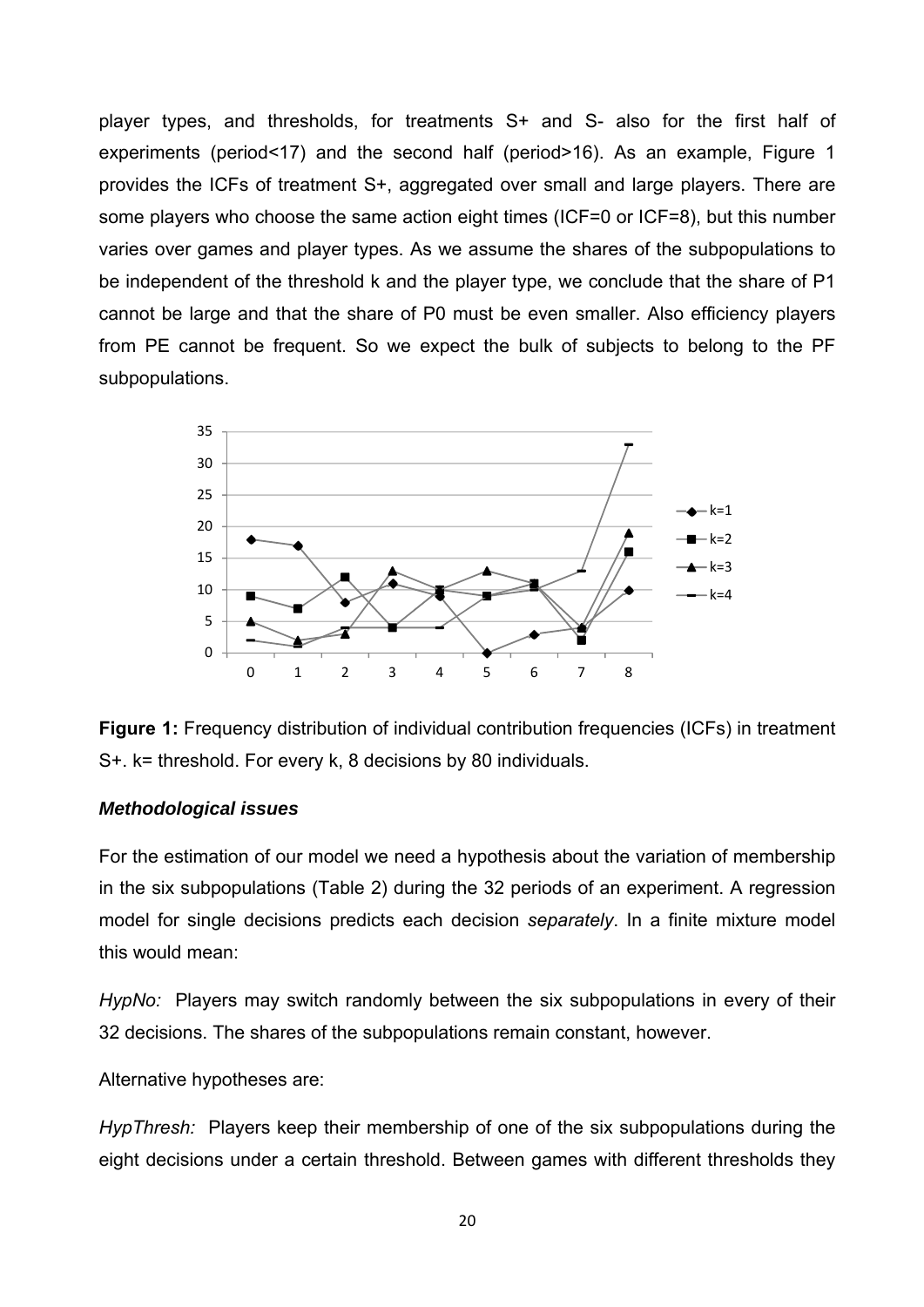may change their membership. The shares of the subpopulations remain constant however.

*HypAll:* Players keep their membership of one of the six subpopulations during the 32 decisions of a session.

*HypNo* almost obliterates the assumption of consistently acting subpopulations. Its consequence is that players in a certain game (defined by the threshold k) act according to an average contribution probability, i.e. overall we should observe a binomial distribution of ICFs for a certain k. This is apparently not the case in Figure 1. *HypThresh* results in a mixture of binomial distributions of ICFs and *HypAll* in a mixture of the product of four binomial distributions. *HypAll* is possibly too demanding. A new game with a new threshold requires a new evaluation and, similar as perturbations occur in the play of strategies, they may also occur in the choice of the appropriate mode of play. In Appendix A3 we compute the likelihood functions for the three hypotheses and the chisquare function for *HypThresh*. We present also a table with the results of Maximum Likelihood estimations under the three hypotheses. As *HypThresh* is the clear winner of this competition we employ it in the following.

In the following, S+/S-(per<17) denotes the aggregated data from the two treatments S+ and S- in the first half of the session (period<17), i.e., the first two experiments of a session.  $A_{\text{TU}}$  denotes the data from treatment A at the TU laboratory. Etc.. The estimation of our model is carried out separately for each of the six data sets S+/S-(per<17), S+/S- (per>16),  $A_{\text{TU}}$ ,  $A_{\text{V}}$ ,  $B_{\text{TU}}$ , and  $B_{\text{V}}$  and jointly for the data of the same treatments  $A_{\text{TU}}+A_{\text{V}}$ .  $B_{\text{TU}}+B_{\text{V}}$ , and S+/S-(per<17) + S+/S-(per>16). The separate investigation of the early (per<17) and late (per>16) decisions in S+/S- is motivated by the detection of dynamics in a regression analysis (Spiller and Bolle, 2016). The separate investigation of TU and V data is due to the four significant differences in treatment A (Table A4). For the estimation of the model parameters we have employed the Maximum Likelihood method as well as the Minimum Chi-square method (Berkson, 1980; Newey and West, 1987). Maximum Likelihood allows to identify significant differences between alternative models and to evaluate the aggregation of data sets; the chi-square score is a measure of the absolute fit between model and data. Results of these estimations are presented in Tables 4 and 5.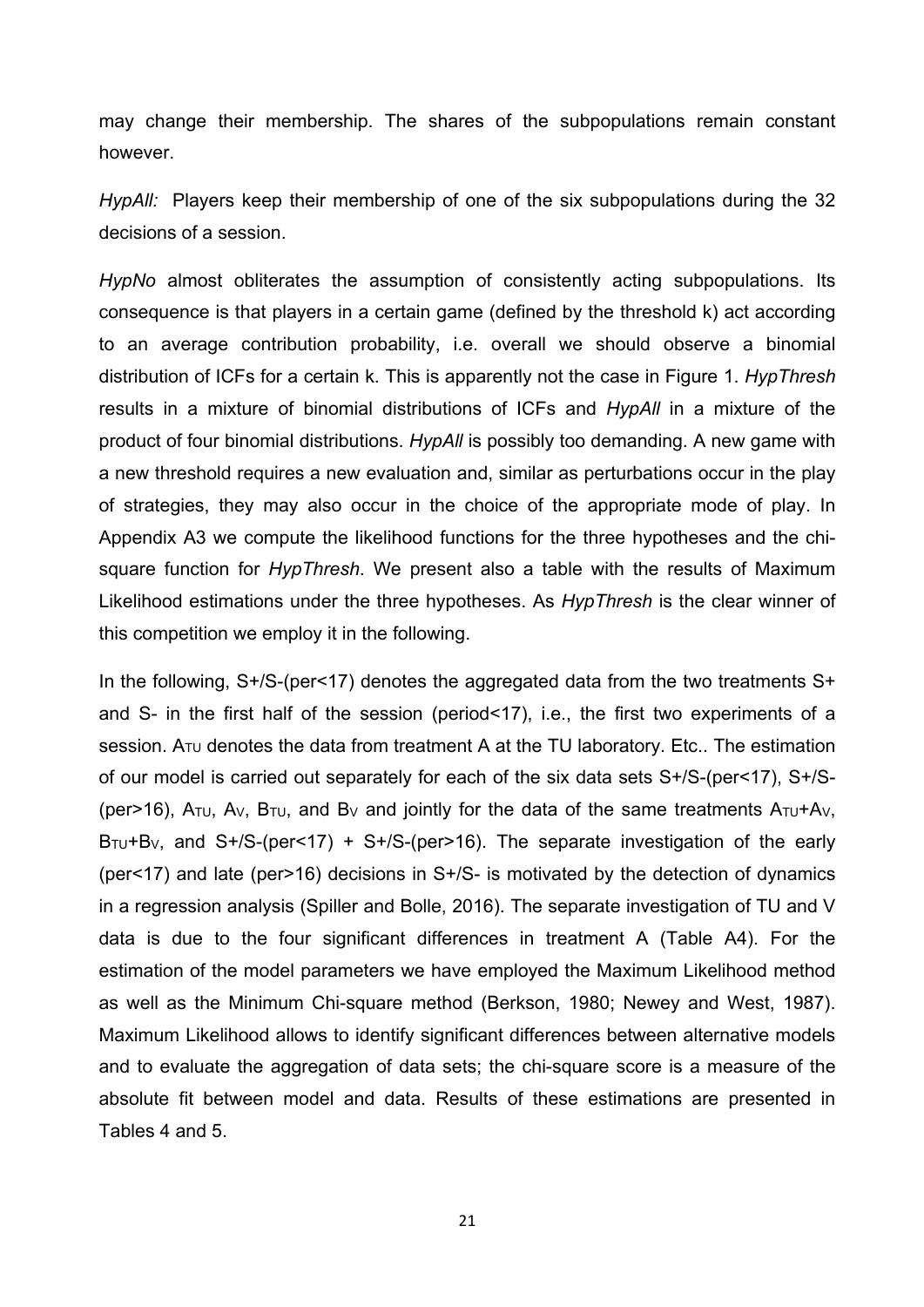Although the parameter estimations by Minimum Chi-square and Maximum Likelihood are asymptotically equivalent, real estimations differ to a certain degree. The loglikelihood scores are improved by 3-13 points when we employ Maximum Likelihood instead of Minimum Chi-square (see Table 4) while the Chi-square values increase considerably and signal significant deviations between the predictions from maximum likelihood estimations of parameters and results. This gives rise to the question whether Minimum Chi-square leads to over-fitting, i.e. the question whether it can compensate structural weaknesses of the model. We think this is unlikely because most model variations as, for example, neglecting the mostly smallest subpopulation, P0 with a share of 3-6%, lead to strongly increasing  $\chi^2$  scores. We take the stance that the loss of degrees of freedom by estimating the seven or ten parameters is best taken into account with corresponding tests and estimation procedures. Likelihood ratio tests and applications of the Akaike and Bayes information criteria AIC and BIC should be carried out on the basis of Maximum Likelihood estimations; a Chi-square test of the model fit on the basis of Minimum Chi-square estimations. Of course, we should keep in mind that the loss of degrees of freedom by the number of estimated parameters is generally true only for linear models (Andrae et al., 2010), and that it is unclear when numbers are large enough for asymptotic properties to apply. The fine differentiation of ICFs allows testing a particularly detailed structure but it leads to many small frequencies. As a rule of thumb, the estimated frequencies in Chi-square tests should not be smaller than 5. This requirement is not fulfilled in our estimations. Note, however, that the danger under such circumstances is to produce too large  $\chi^2$  scores, i.e. there is an increased danger of rejecting an adequate model. Therefore corrections as the *Williams correction7* decrease the computed  $\chi^2$  scores. In Table 7 we report uncorrected  $\chi^2$  scores. Because of our large sample size, the Williams correction factor for  $\gamma^2$  is smaller than 1.02 and would not change our evaluations considerably. We carry out, however, an additional estimation based on categories where ICFs {0,1,2}, {3,4,5}, and {6,7,8} are aggregated. As a result, the  $p(\chi^2)$  values are either about the same or considerably larger than in the disaggregated model.

 $\sigma\,\chi^2$  is divided by the Williams correction factor which is always larger than 1. In our investigation it is maximal in A<sub>v</sub> (1.0191).  $\chi^2$  is then reduced from 141.9 to 139.2 and p increases from 0.066 to 0.088.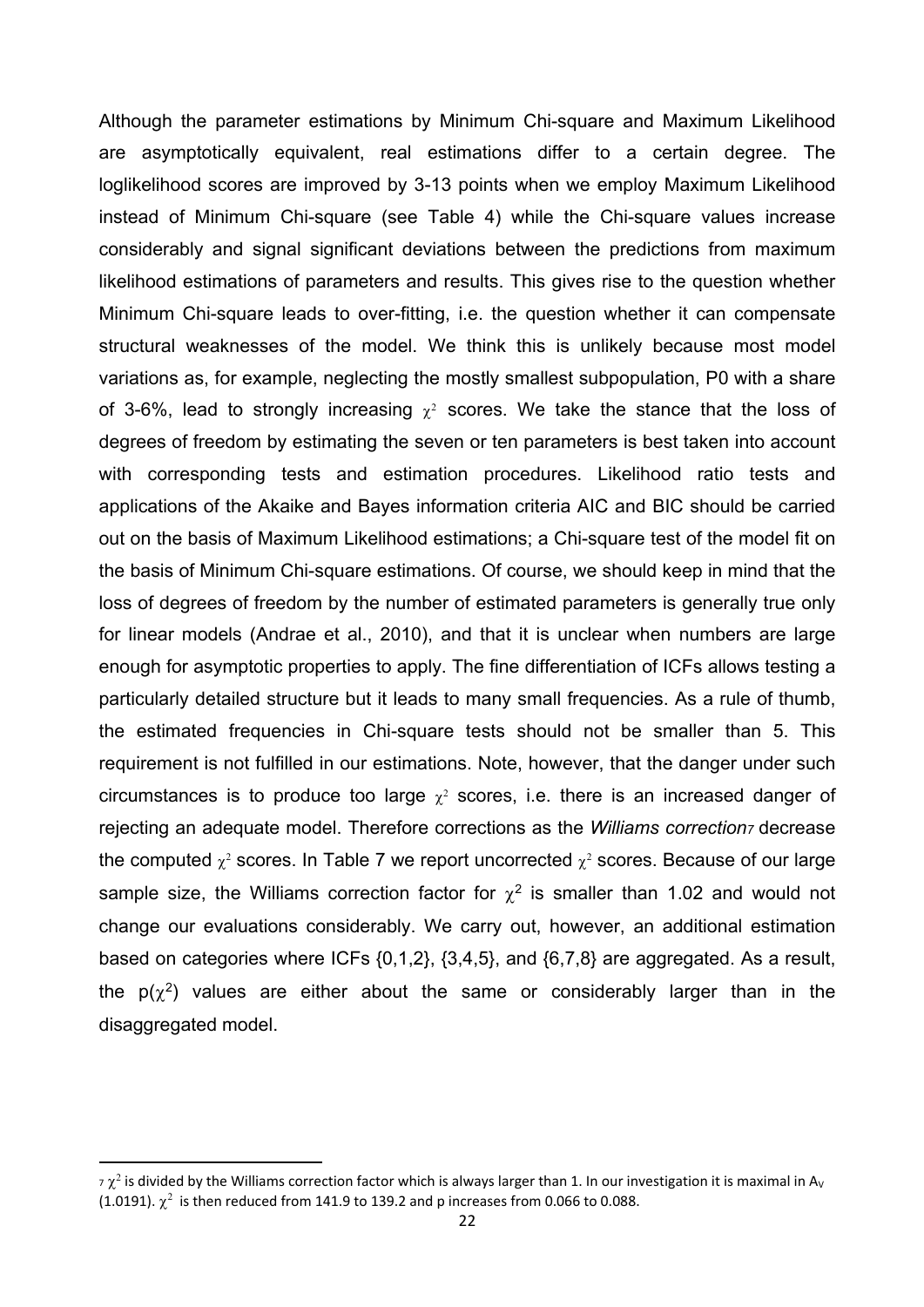## *The fit of the finite mixture model*

The chi-square scores and the average log-likelihood scores indicate that our model shows the worst fit in the almost symmetric cases S+/S- and the best fit in the case of the highly asymmetric treatment B and for the subject pool TU. For all data sets except S+/S-(per<17) the chi-square scores indicate a sufficient fit (not rejected on the 5% level). In the maximum likelihood estimations of treatments S+/S- the score of the joint maximum likelihood estimation of 1329.5 is 33.5 points worse than the separate estimations for per<17 and per>16, 700.8+595.2=1296.0**.** For treatment A, the score of the joint estimation  $A_{\text{TU}}+A_{\text{V}}$ , 980.0, is worse by 27.9 points compared to the score in the separate estimations. According to a Likelihood Ratio test the separate estimation is significantly better ( $p$ <10 $^{-7}$  in the case of treatment A, even smaller in S+/S-), in spite of the additional 10 parameters (7 parameters in S+/S). Also AIC and BIC favor the separate estimation. The separate estimations in treatment B are worse by only 10.7 points and are justified according to the Likelihood ratio test with p=0.018 and (just) AIC but not according to BIC. The minimum chi-square estimation confirms the first two comparisons, but it allows merging the subject pools in treatment B.

|                              |     | Minimum $\chi^2$ |             |         |            | Minimum $\chi_r^2$ |          | Maximum Likelihood |         |           |
|------------------------------|-----|------------------|-------------|---------|------------|--------------------|----------|--------------------|---------|-----------|
| Data                         | N   | $\chi^2$         | $p(\chi^2)$ | $-logL$ | $\chi_r^2$ | $p(\chi_r^2)$      | $\chi^2$ | $p(\chi^2)$        | $-logL$ | $-logL/N$ |
| $S + /S - per < 17$          | 320 | 171.0            | 0.002       | 712.1   | 24.7       | 0.479              | 216.4    | $< 10^{-6}$        | 700.8   | 2.190     |
| $S + /S - per > 16$          | 320 | 146.1            | 0.060       | 602.9   | 38.6       | 0.040              | 174.2    | 0.001              | 595.2   | 1.860     |
| $S + /S - a$ ll              | 640 | 190.8            | $< 10^{-4}$ | 1342.5  | 22.1       | 0.683              | 248.8    | $10^{-9}$          | 1329.5  | 2.077     |
| $A_{\text{TU}}$              | 384 | 121.0            | 0.405       | 610.5   | 24.4       | 0.328              | 134.5    | 0.142              | 604.5   | 1.574     |
| $A_V$                        | 192 | 141.9            | 0.066       | 350.9   | 24.8       | 0.304              | 177.3    | 0.003              | 347.6   | 1.810     |
| $A_{TU}$ + $A_V$             | 576 | 181.7            | $10^{-4}$   | 986.7   | 32.4       | 0.070              | 208.5    | $< 10^{-6}$        | 980.0   | 1.701     |
| $B_{\text{TU}}$              | 192 | 124.2            | 0.300       | 291.0   | 18.6       | 0.667              | 368.3    | $\theta$           | 279.2   | 1.454     |
| $B_V$                        | 320 | 122.0            | 0.382       | 549.3   | 20.6       | 0.546              | 143.4    | 0.056              | 544.4   | 1.701     |
| $B_{\text{TU}}+B_{\text{V}}$ | 512 | 135.5            | 0.129       | 841.3   | 24.4       | 0.328              | 162.6    | 0.004              | 834.3   | 1.629     |

|  | Table 4: Minimum Chi-square and Maximum likelihood estimation of the finite mixture |  |  |  |  |
|--|-------------------------------------------------------------------------------------|--|--|--|--|
|  | model with six data sets under HypThresh.                                           |  |  |  |  |

*Explanatory remarks:*  $\chi^2$  is determined from the estimation of 144 cells of 16 mixtures of binomial distributions (2 treatments times 2 player types times four games in S+/S-, 4 player types times 4 games in treatments A and B) with nine different ICFs; therefore df=144-16-10=118 for  $p(\chi^2)$  from treatments A and B and df= 121 for treatments S+/S-. For  $\chi^2_{\rm r}$  only three classes of ICFs are defined; therefore df=48-16-10=22 for  $p(\chi^2_r)$  from treatments A and B and df= 25 for treatments S+/S-.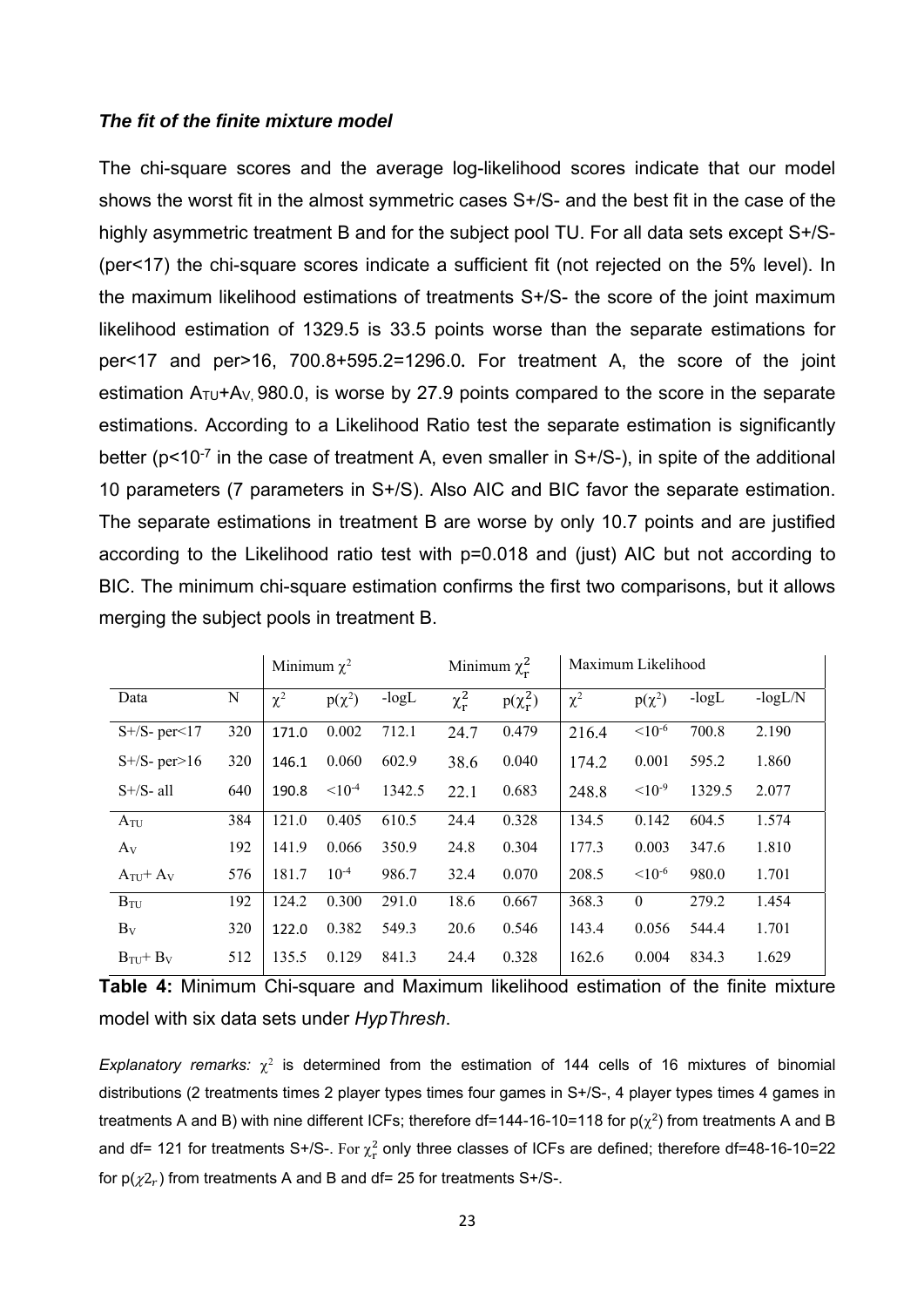|                 | $\boldsymbol{\varepsilon}$ | $\alpha_1$ | $\alpha$ E1 | $\alpha$ E <sub>2</sub> | $\alpha$ F1 | CF2     | $\alpha$ <sub>0</sub>        | S <sub>1</sub> | S <sub>2</sub> | $S_3$       | S <sub>4</sub> |
|-----------------|----------------------------|------------|-------------|-------------------------|-------------|---------|------------------------------|----------------|----------------|-------------|----------------|
| $S+/S-$         | 0.114                      | 0.168      | 0           | 0.008                   | 0.223       | 0.398   | 0.202                        |                |                |             | 0.708          |
| per<17          | 0.010                      | 0.025      | 0.010       | 0.026                   | 0.029       | 0.026   |                              |                |                | -           | (0.039)        |
| $S+/S-$         | 0.021                      | 0.122      | 0.035       | 0.109                   | 0.406       | 0.259   | 0.070                        |                |                |             | 0.814          |
| per>16          | (0.005)                    | (0.017)    | (0.020)     | (0.023)                 | (0.027)     | (0.022) | $\qquad \qquad \blacksquare$ |                |                | -           | (0.024)        |
| A <sub>TU</sub> | 0.020                      | 0.180      | 0.083       | 0.214                   | 0.322       | 0.171   | 0.029                        | 1.414          | 1.880          | 1.686       | 1.546          |
|                 | 0.002                      | 0.020      | 0.022       | 0.023                   | 0.025       | 0.019   | $\overline{\phantom{0}}$     | $< 10^{-4}$    | $< 10^{-4}$    | $< 10^{-4}$ | $< 10^{-4}$    |
| A <sub>V</sub>  | 0.063                      | 0.149      | 0           | 0.104                   | 0.498       | 0.186   | 0.062                        | 1.894          | 1.779          | 1.642       | 1.485          |
|                 | 0.008                      | 0.025      | 0.039       | 0.032                   | 0.024       | 0.026   | $\overline{\phantom{0}}$     | $< 10^{-3}$    | $< 10^{-3}$    | $< 10^{-3}$ | $< 10^{-3}$    |
| $B_{\rm TU}$    | 0.022                      | 0.226      | 0.172       | 0.132                   | 0.208       | 0.213   | 0.050                        | 3.270          | 1.378          | 1.072       | 0.784          |
|                 | 0.004                      | 0.027      | 0.035       | 0.0405                  | 0.033       | 0.026   | $\overline{\phantom{a}}$     | 0.234          | 0.098          | 0.070       | 0.055          |
| Bv              | 0.032                      | 0.110      | 0.119       | 0.217                   | 0.321       | 0.188   | 0.045                        | 3.294          | 1.331          | 1.020       | 0.757          |
|                 | 0.005                      | 0.019      | 0.029       | 0.034                   | 0.032       | 0.019   | $\qquad \qquad \blacksquare$ | 0.157          | 0.075          | 0.058       | 0.043          |

**Table 5:** Parameters estimated by minimum chi-square, standard errors in parentheses. Explanatory remarks. Standard errors are estimated by the square roots of the diagonal elements of the inversion of the Hessian. A peculiarity of the standard errors is their tiny values for the  $s_i$  parameters in  $A_{\tau U}$ and AV. This results from the fact that the estimated parameters "just" allow the existence of completely mixed strategies.



**Figure 2:** Shares (%) of subpopulations (left) and altruism/warm glow parameters of player types characterized by ci/Gi. S<17 stands for S+/S-(per<17).

The parameters of the estimations according to minimum chi-square are shown in Table 5 and Figure 2. Note that  $\alpha_0 = 1 - \alpha_1 - \alpha_{E1} - \alpha_{E2} - \alpha_{F1} - \alpha_{F2}$ . The corresponding contribution probabilities for S+/S-(per>16) and the two larger data sets  $A<sub>TU</sub>$  and B<sub>V</sub> of the asymmetric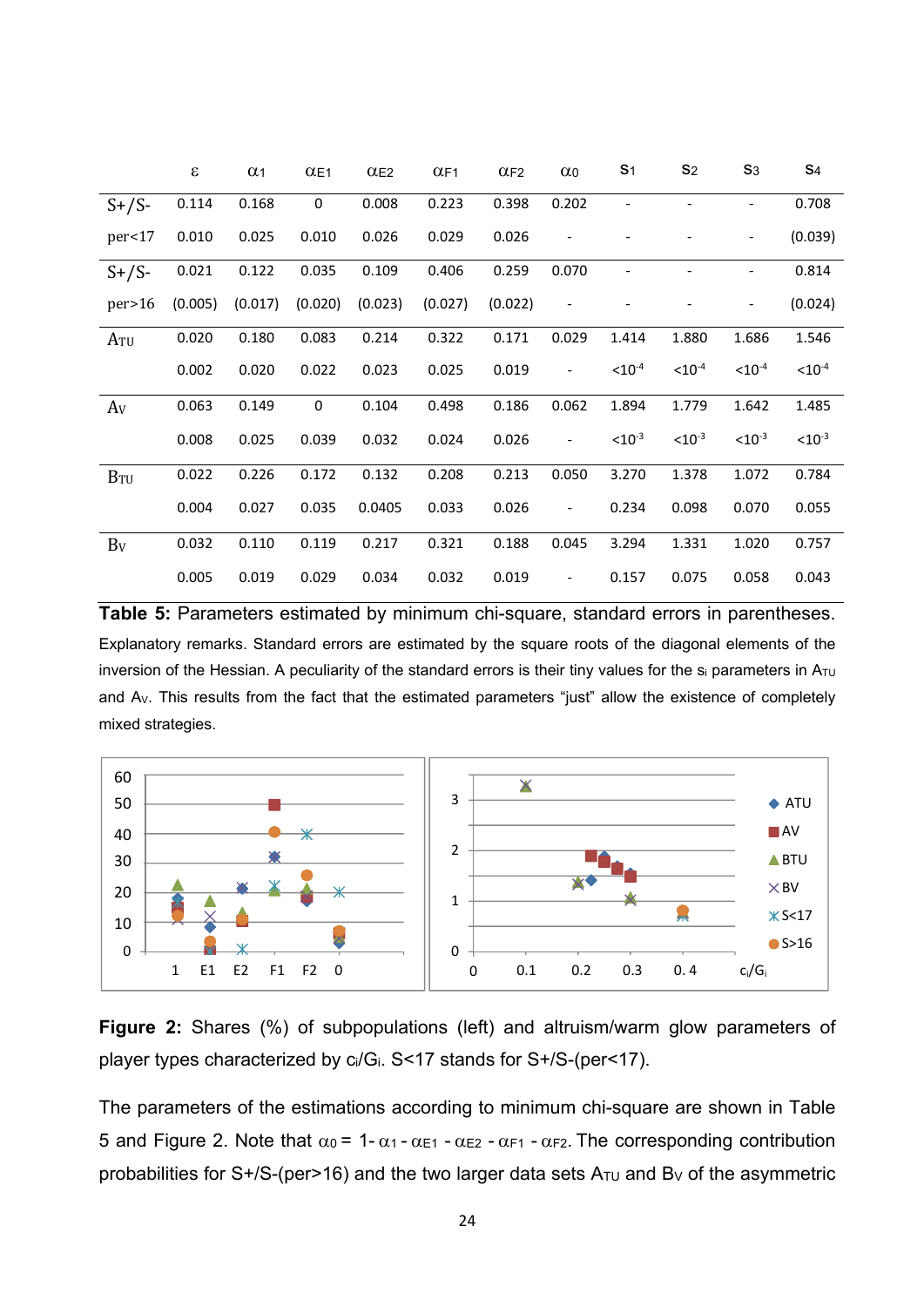treatments are presented in Appendix A4. First, we observe that the perturbation probability  $\epsilon$  is small and has its largest values for the data set with the worst fit, S+/S-(per<17). Otherwise  $\epsilon$  is at most 0.063 and, on average, 0.030; therefore it certainly does not dominate the intrinsic structure of the model.

Second, we find some considerable differences between S+/S-(per<17) on the one hand and S+/S-(per>16) as well as the other data sets on the other. The estimated parameters for S+/S-(per<17) are either outliers or at least extreme compared with the other estimations. From the first to the second half of the experiments with S+ and S- subjects learn to contribute: the shares of efficient and F1 play increased and those of P0 and F2 decreased. Leaving aside the outliers from S+/S-(per<17), the shares of populations P1, PE2, PF2, and P0 are rather similar while the shares of PE1 and PF1 are more variable. For four of the six data sets, PF1 is the largest population; for treatments S+ and S- PF1 is the HS selection.

Third, the altruism/warm glow parameters vary little between subject pools but a lot between treatments. Figure 2 shows a strong negative correlation between  $r_i = c_i/G_i$  and  $s_i$  which may be expressed by a linear or hyperbolic function, in the latter case  $r_i * s_i \approx$ 0.35. If our model is correct the estimation of different preferences across player types but not across populations means that preferences are not stable. Our explanation is that preferences are "role dependent" where a role is narrowly defined as a player in a certain game. But it does not make sense to define thousands of different roles; therefore the same role should be taken also in "similar" strategic situations. Preferences guide behavior and are therefore similar to commitments which allow players to gain higher *material* profits. Whether and under which conditions evolutionary stable preferences are described by  $r_i \ast s_i = const$  may be investigated as in Bester and Güth (1998); but such a theoretical investigation is beyond the scope of this paper.

Roles in bargaining are discussed by Bolle and Otto (2016). Envy towards one's bargaining partner generally improves the bargaining results of a player (except when both show so much spite that no agreement can be reached) but although, except for  $r_i = 0.4$ , all the estimated si are larger than 1 and thus indicate spite or cold prickle, in BTPG games things are more difficult. In the mixed strategy equilibrium of the Volunteer's Dilemma a player's increasing altruism improves his material success, in the

<sup>8</sup> That's the point in strategic delegation (Vickers, 1985; Fershtman et al.,1991).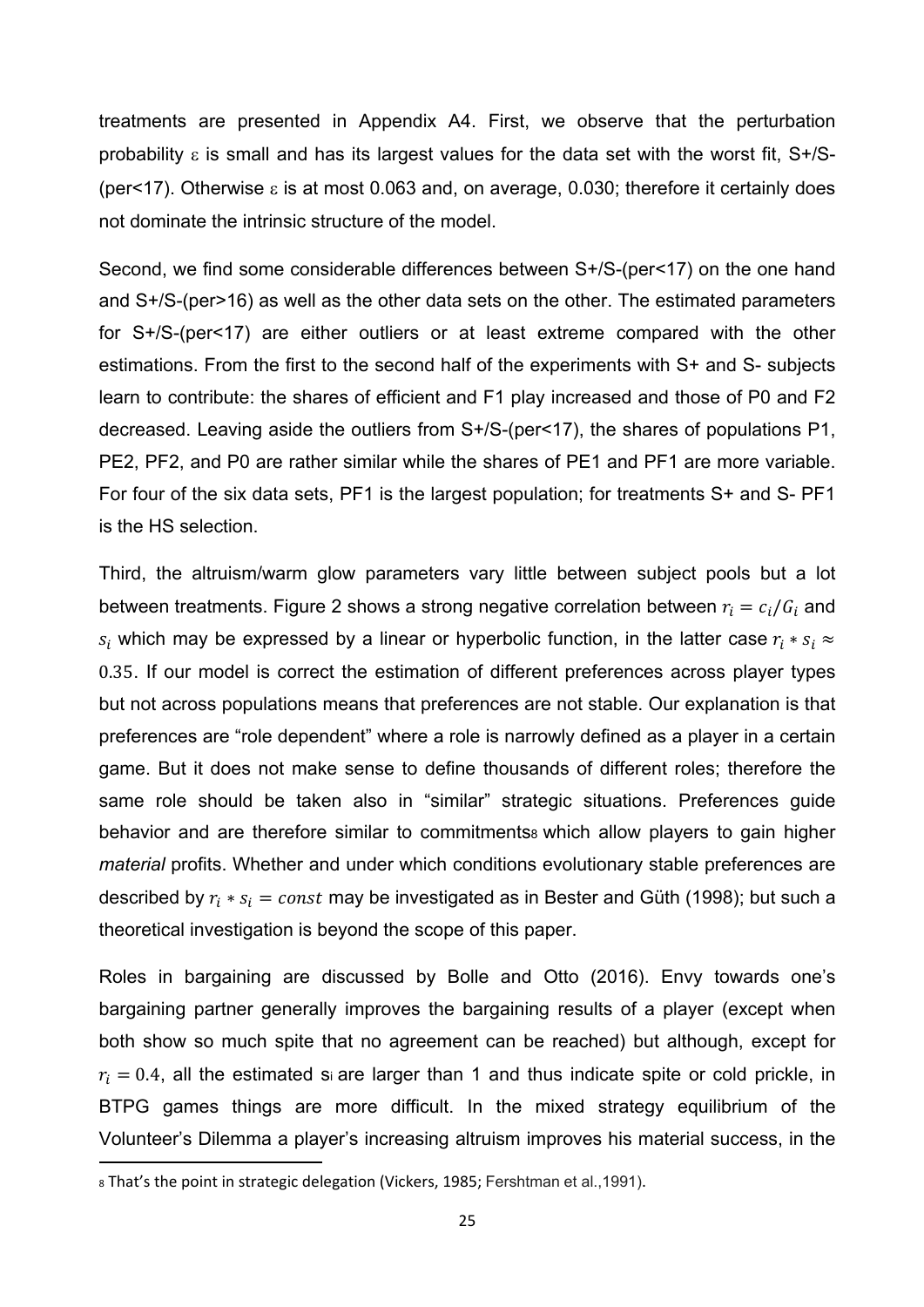mixed strategy equilibrium of the Stag Hunt game it reduces his material success. The same contrary effects are valid when comparing the completely mixed strategy equilibria with k=2 and k=3.

In general, our equilibrium selection hypothesis has turned out to be successful, but of course minor adaptations to other applications may be necessary. An example is the substitution of the small population P0 by a population of maximax players (free riders) or maximin players (risk averters). In our data set, in both cases only one of the four games (k=1 or k=4) is affected. For many simple games, the predictions for several populations coincide. Therefore the complete model should be re-tested preferably in a rich environment and not for single 2x2 games. On the other hand, the theory must be applicable also to such "simple games".

## **7. Conclusion**

The main message from this investigation is that Nash equilibria can explain behavior but that, first, people have individual beliefs about the appropriate equilibrium, second, that people have adopted "role dependent" social preferences, and, third, that there is a certain level of random and perhaps also systematic error. With some qualifications, behavior in our four treatments can be explained by a finite mixture model with six populations who are guided by different principles for the selection of (mostly equilibrium) modes of play. About 80% of the subjects either play most efficient equilibria or most efficient fair equilibria. Some fuzziness is introduced by a perturbation probability (about 3%) and by reducing the "most efficient" requirement to a "second best" level.

The almost symmetric treatments S+ and S- are estimated jointly, i.e., with the same parameters. Contrary to many linear Public Good experiments (e.g. Dufwenberg et al., 2011) no effect of framing a decision positively or negatively is observed. Comparing early and late decisions in treatments S+ and S- shows that there is a trend towards more cooperation. The consequence is that only decisions from the second half of the experiment fit our static model with a non-significant chi-square score. In the moderately asymmetric treatment A and the considerably asymmetric treatment B a strong (A) and a weak (B) subject pool effect is observed. Only in the latter case is the estimation of the model with the joint data from two laboratories at different universities successful. Parameters are always estimated jointly for games with thresholds k=1,2,3,4. Across treatments, the shares of populations do not differ considerably. The altruism parameters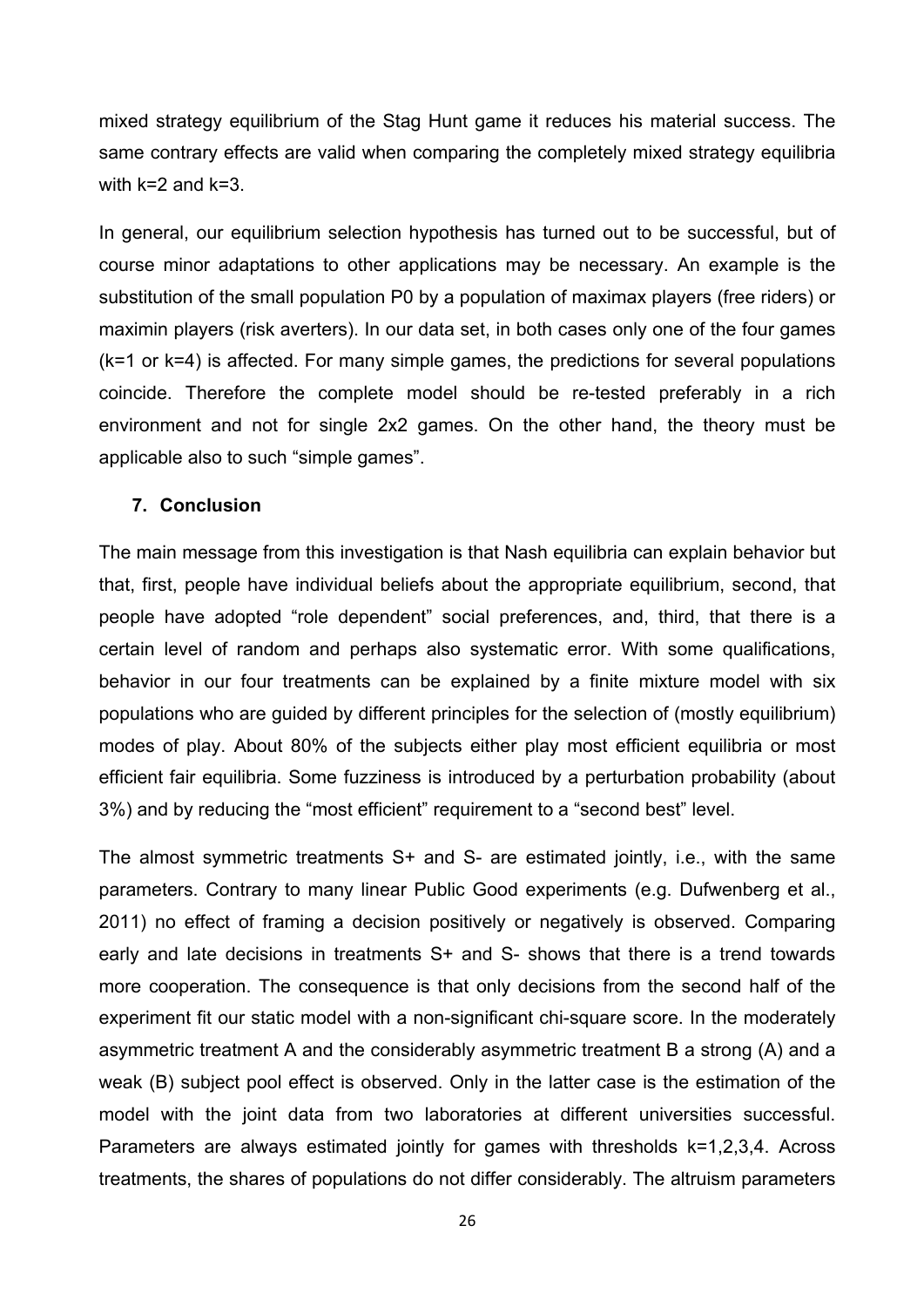do differ but they are rather similar for players with the same cost/benefit ratios. For increasing cost/benefit ratios, altruism increases (si decreases). Figure 2 suggests a close relationship between the cost/benefit relation of a player and his altruism/ warm glow parameter. We interpret this as an indication for role dependent preferences.

People often doubt that game theoretic equilibria have any meaning for behavior. In the Volunteer's dilemma not even qualitative predictions seem to apply. (a) In the completely mixed strategy equilibrium of the symmetric Volunteer's Dilemma the probability of producing the public good should decrease with the number of players n, but it is shown to increase (Diekmann, 1986). (b) In the completely mixed strategy equilibrium of the asymmetric Volunteer's Dilemma, the probabilities of contribution should increase with the cost/benefit ratios of players, but average observed frequencies are shown to decrease (Diekmann, 1993). However, (b) is implied in our finite mixture model because of the existence of efficiency players and because altruism parameters counteract the influence of cost/benefit ratios. (a) follows from the existence of the group P1 whose members always contribute. The larger the number of players n, the larger the probability that a member of P1 is present. In many other investigations of BTPG games not even an attempt is made to match observed behavior with equilibria (see Section 2).

The other extreme game, the Stag Hunt game, is the favorite example for discussing coordination problems. In our experiments the "optimistic" subpopulations P1, PE1, PE2, and PH who have an aggregate share of about 75% choose to always contribute. A share of about 20% PL people contribute with a probability of 2/3 and only about 5% P0 people do not contribute at all. This result clearly contradicts the selection of P0 by risk dominance or Global Games. It poses the question how to explain behavior in some experiments with the Stag Hunt game (van Huyck et al., 1990; Rydval und Ortmann, 2005) with intermediate contribution probabilities or convergence to zero contributions. The usual result for the wider class of games with Pareto-ranked equilibria is, however, successful coordination (Blume and Ortmann, 2007).

Dynamics *need not* be strong, in particular in a stranger design. For repetitions in a partner design, however, a behavioral drift may be the dominant phenomenon. The consequence would be that subpopulations could no longer be assumed to be constant. From the perspective of our model the most interesting question is whether even after many repetitions several modes of play survive or whether convergence to a single equilibrium is the rule.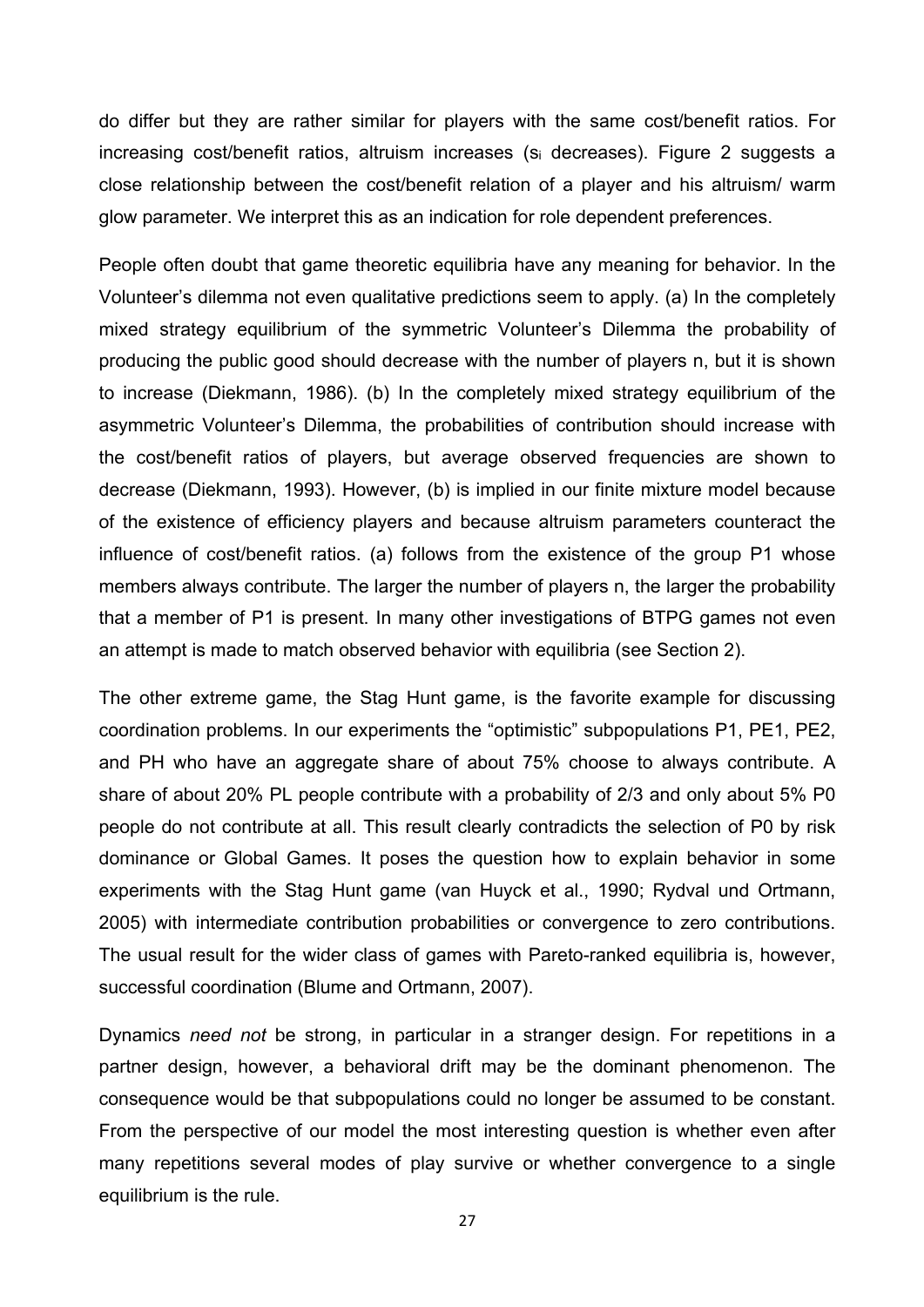**Acknowledgement:** I am grateful for the funding by the Deutsche Forschungsgemeinschaft (project BO 747/14-1)

#### **References**

- Al-Ubaydli, O., Jones, G., Weel, J. (2013) "Patience, cognitive skill, and coordination in the repeated stag hunt" *Journal of Neuroscience, Psychology, and Economics*, *6*(2), 71.
- Andrae, R., Schulze-Hartung, T., Melchior, P. (2010). Dos and don'ts of reduced chisquared. *arXiv preprint arXiv:1012.3754*.
- Andreoni, J. (1989) "Giving with impure altruism: applications to charity and Ricardian equivalence" *The Journal of Political Economy*, 1447-1458.
- Andreoni, J. (1990) "Impure altruism and donations to public goods: a theory of warmglow giving" *The Economic Journal*, 464-477.
- Bartling, B., Fischbacher, U., Schudy, S. (2015) "Pivotality and responsibility attribution in sequential voting" *Journal of Public Economics*.
- Battalio, R., Samuelson, L., Van Huyck, J. (2001) "Optimization incentives and coordination failure in laboratory stag hunt games" *Econometrica*, 69(3), 749-764.
- Berkson, J. (1980) "Minimum Chi-Square, not Maximum Likelihood!" *The Annals of Statistics* 8 (3), 457-487.
- Berninghaus, S. K., & Ehrhart, K. M. (1998). Time horizon and equilibrium selection in tacit coordination games: Experimental results. *Journal of Economic Behavior & Organization*, *37*(2), 231-248.
- Bester, H. and Güth, W., 1998. Is altruism evolutionarily stable. Journal of Economic Behavior & Organization 34, pp. 193–209.
- Binmore, K., & Samuelson, L. (1999). Evolutionary drift and equilibrium selection. *The Review of Economic Studies*, *66*(2), 363-393.
- Blume, A., & Ortmann, A. (2007). The effects of costless pre-play communication: Experimental evidence from games with Pareto-ranked equilibria. *Journal of Economic Theory*, *132*(1), 274-290.
- Bolle, F. (2000): "Is Altruism Evolutionarily Stable? And Envy and Malevolence? Remarkson Bester and Güth", Journal of Economic Behavior and Organization 42, 131-133.
- Bolle, F. (2015a). A Note on Payoff Equivalence of the Volunteer's Dilemma and the Stag Hunt Game and Inferiority of Intermediate Thresholds. *International Game Theory Review*, *17*(03), 1550004.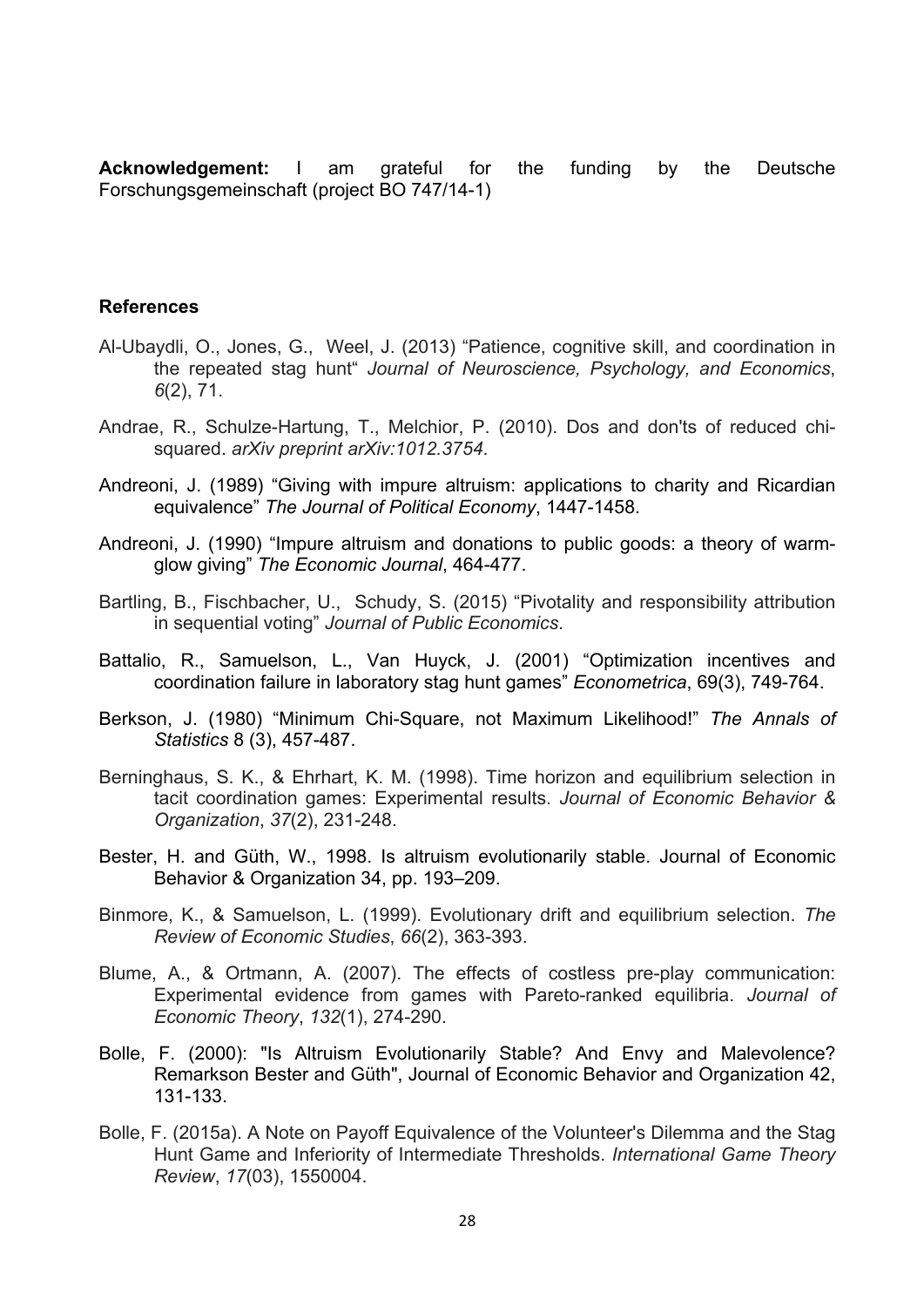- Bolle, F. (2015b) "Costly Voting A General Theory of Binary Threshold Public Goods" *Discussion Paper, Frankfurt (Oder)*.
- Bolle, F., Otto, P.E. (2016). "Role-dependent social preferences" Economica, DOI: 10.1111/ecca.12180.
- Bullinger, A. F., Wyman, E., Melis, A. P., Tomasello, M. (2011) "Coordination of chimpanzees (Pan troglodytes) in a stag hunt game" *International Journal of Primatology*, *32*(6), 1296-1310.
- Büyükboyacı, M. (2014) "Risk attitudes and the stag-hunt game" *Economics Letters*, *124*(3), 323-325.
- Cabrales, A., Nagel, R., Armenter, R. (2007). Equilibrium selection through incomplete information in coordination games: an experimental study. *Experimental Economics*, *10*(3), 221-234.
- Carlsson, H., Van Damme, E. (1993). Global games and equilibrium selection. *Econometrica*, 989-1018.
- Chen, R., Chen, Y. (2011). The potential of social identity for equilibrium selection. *The American Economic Review*, 2562-2589.
- Chen, X. P., Au, W. T., Komorita, S. S. (1996). Sequential choice in a step-level public goods dilemma: The effects of criticality and uncertainty. *Organizational Behavior and Human Decision Processes*, *65*(1), 37-47.
- Cooper, R., DeJong, D. V., Forsythe, R., & Ross, T. W. (1996). Cooperation without reputation: Experimental evidence from prisoner's dilemma games. *Games and Economic Behavior*, *12*(2), 187-218.
- Crawford, V. P., Iriberri, N. (2007). Level‐k Auctions: Can a Nonequilibrium Model of Strategic Thinking Explain the Winner's Curse and Overbidding in Private‐Value Auctions?. *Econometrica*, *75*(6), 1721-1770.
- Diekmann, A. (1985) "Volunteer's Dilemma" *Journal of Conflict Resolution*, Vol. 29/4, 605-610.
- Diekmann, A. (1986). Volunteer's Dilemma. A Social Trap without a Dominant Strategy and some Empirical Results. In *Paradoxical Effects of Social Behavior* (pp. 187- 197). Physica-Verlag HD.
- Diekmann, A. (1993) "Cooperation in an Asymmetric Volunteer's Dilemma Game Theory and Experimental Evidence" *International Journal of Game Theory* 22, 75- 85
- Diekmann, A., Przepiorka, W. (2015a). "Punitive preferences, monetary incentives and tacit coordination in the punishment of defectors promote cooperation in humans" *Scientific reports*, 5.
- Diekmann, A., & Przepiorka, W. (2015b). "Take One for the Team!" Individual Heterogeneity and the Emergence of Latent Norms in a Volunteer's Dilemma. *Social Forces*, sov107.
- Downs, A. (1957) "An Economic Theory of Democracy" *New York: Harper*.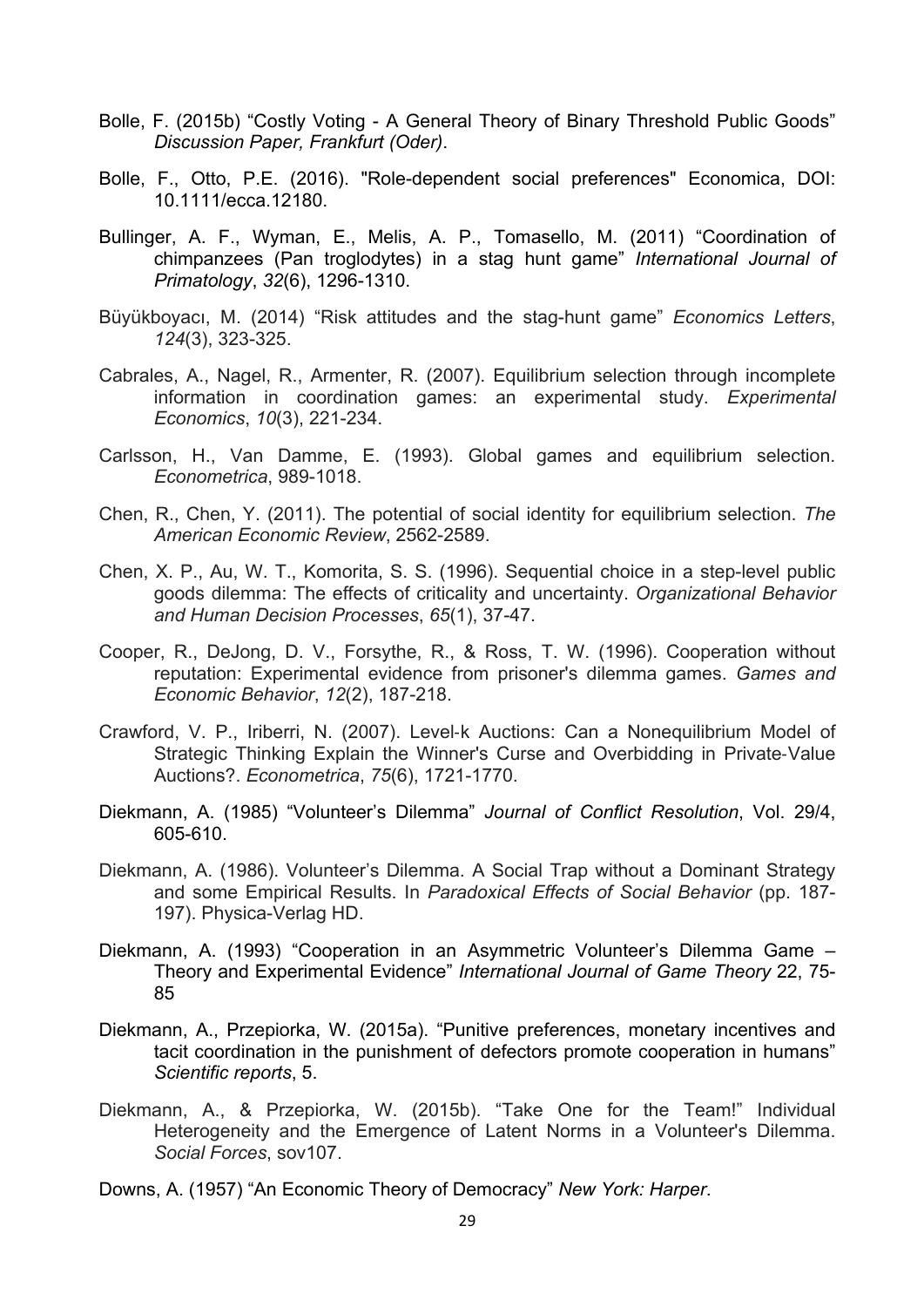- Dufwenberg, M., Gächter, S., Hennig-Schmidt, H. (2011). The framing of games and the psychology of play. *Games and Economic Behavior*, *73*(2), 459-478.
- Duffy, J., & Ochs, J. (2012). Equilibrium selection in static and dynamic entry games. *Games and Economic Behavior*, *76*(1), 97-116.
- Engelmann, D., and Strobel, M. (2004). Inequality aversion, efficiency, and maximin preferences in simple distribution experiments. *The American Economic Review*, *94*(4), 857-869.
- Erev, I., Rapoport, A. (1990) "Provision of Step-Level Public Goods: The Sequential Contribution Mechanism" *Journal of Conflict Resolution*, Vol. 34/3, 401-425.
- Fehr, E., Gächter, S. (2002) "Altruistic punishment in humans" *Nature*, 415(6868), 137- 140.
- Feltovich, N., & Grossman, P. J. (2013) "The effect of group size and cheap talk in the multi-player stag hunt: experimental evidence" *(No. 52-13). Monash University, Department of Economics*.
- Fershtman, C., Judd, K. L., & Kalai, E. (1991). Observable contracts: Strategic delegation and cooperation. *International Economic Review*, 551-559.
- Fischbacher, U. (2007) "Z-tree: Zurich toolbox for ready-made economic experiments" *Experimental Economics* 10, 10(2):171 – 178.
- Frankel, D. M., Morris, S., & Pauzner, A. (2003). Equilibrium selection in global games with strategic complementarities. *Journal of Economic Theory*, *108*(1), 1-44.
- Franzen, A. (1995) "Group size and one-shot collective action" *Rationality and Society*, 7, 183-200.
- Gigerenzer, G. (2008). Why heuristics work. *Perspectives on psychological science*, *3*(1), 20-29.
- Goeree, J.K., Holt, C.,Moore, A. (2005) "An Experimental Examination of the Volunteer's Dilemma", *www.people.virginia.edu/~akm9a/Volunteers Dilemma/vg\_paperAug1.pdf.*
- Güth, W., Kalkofen, B. (1989), "Unique Solutions for Strategic Games Equilibrium Selection Based on Resistance Avoidance". Lecture Notes in Economics and Mathematical Systems, Vol. 328.
- Harsanyi, J. C., Selten, R. (1988) A general theory of equilibrium selection in games. *MIT Press Books*.
- Harsanyi, J.C. (1995) "A New Theory of Equilibrium Selection for Games with Complete Information", *Games and Econonmic Behavior* 8, 91–122.
- Heifetz, A., Shannon, C., Spiegel, Y. ( 2007): "What to maximize if you must", Journal of Economic Theory 133, 31-57.
- Heinemann, F., Nagel, R., & Ockenfels, P. (2004). The theory of global games on test: Experimental analysis of coordination games with public and private information. *Econometrica*, *72*(5), 1583-1599.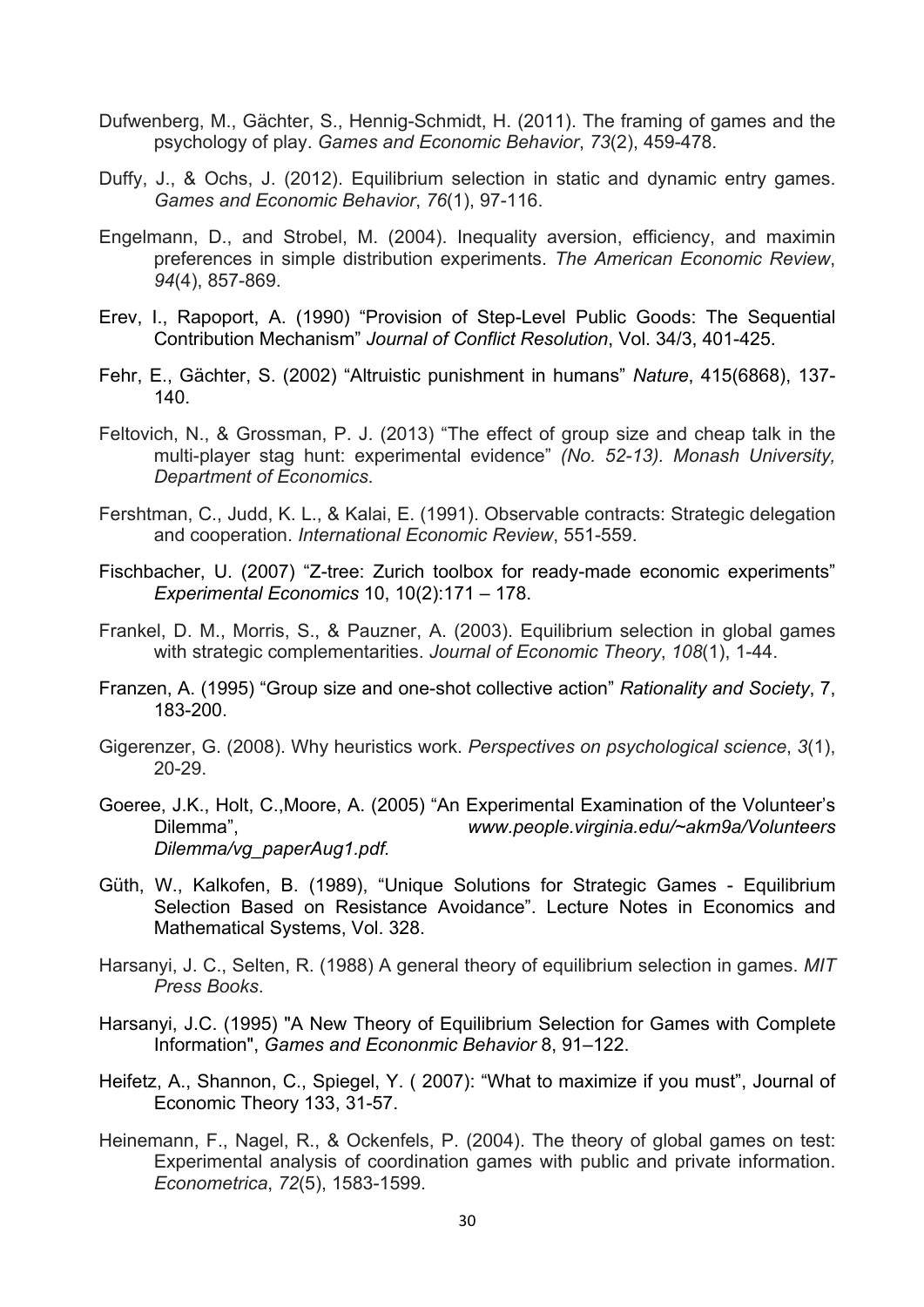- Kahneman, D., Tversky, A. (1979). Prospect theory: An analysis of decision under risk. Econometrica:, 263-291.
- Kübler, D., Weizsäcker, G. (2004). "Limited depth of reasoning and failure of cascade formation in the laboratory", The Review of Economic Studies, 71, 425-441.
- McEvoy, D. (2010) "Not it: opting out of voluntary coalitions that provide a public good" *Public Choice, Springer*, vol. 142(1), 9-23.
- McKelvey, R. D., Palfrey, T. R. (1995). "Quantal response equilibria for normal form games". Games and Economic Behavior, 10(1), 6-38.
- Nagel, R. (1995) "Unraveling in Guessing Games: An Experimental Study". The American Economic Review, Vol. 85.
- Newey, W.K., West, K.D. (1987) "Hypothesis Testing with Efficient Method of Moments Estimation" *International Economic Review* 28 (3), 777-787.
- Przepiorka, W., Diekmann, A. (2013) "Individual heterogeneity and costly punishment: a volunteer's dilemma" *Proceedings of the Royal Society of London B: Biological Sciences*, 280(1759), 20130247.
- Rousseau, J.J. (1997) "The Social Contract' and Other Later Political Writings, trans. Victor Gourevitch" *Cambridge University Press*.
- Russill, C., and Nyssa, Z. (2009). The tipping point trend in climate change communication. *Global environmental change*, *19*(3), 336-344.
- Rydval, O., Ortmann, A. (2005) "Loss avoidance as selection principle: evidence from simple stag-hunt games" *Economics Letters*, 88(1), 101-107.
- Spiller, J., Bolle, F., (2016). "Experimental investigations of binary threshold public good games". Manuscript, Europa-Universität Viadrina Frankfurt (Oder).
- Van Huyck, J. B., Battalio, R. C., Beil, R. O. (1990) "Tacit coordination games, strategic uncertainty, and coordination failure" *American Economic Review*, 80(1), 234-248.
- Vickers, J. (1985). Delegation and the Theory of the Firm. *The Economic Journal*, *95*, 138-147.
- Whiteman, M. A., Scholz, J. T. (2010) "Social Capital in Coordination Experiments: Risk, Trust and Position". Working Paper, Southern Illinois University Carbondale.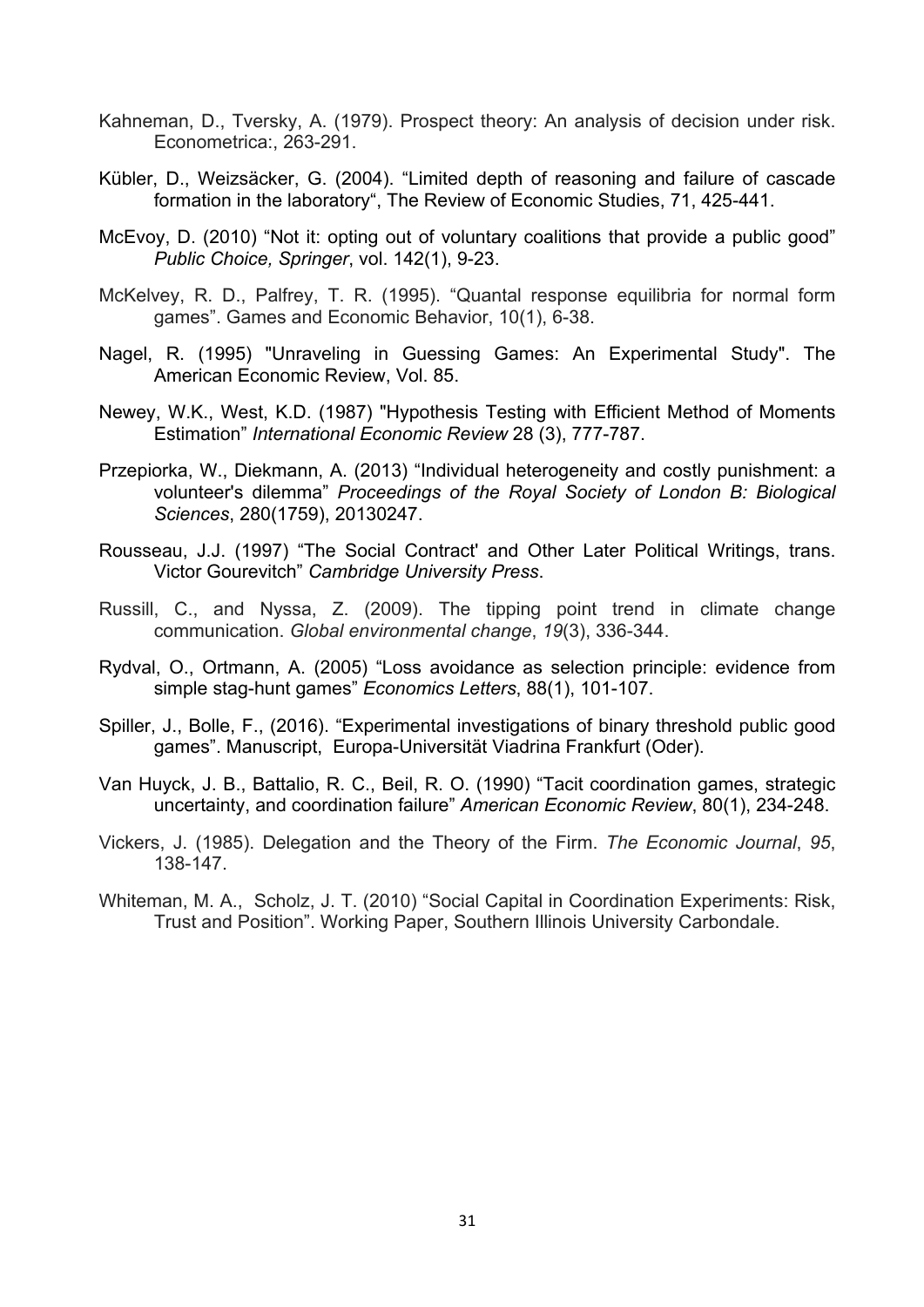## **Appendix**

## **A1 Proofs**

**Lemma 1 (**for the proof of Proposition 2): In a BTPG game with k=n, the strategy profile  $a^* = (0, ..., 0)$  is a local potential maximizer.

**Proof:** Let  $a = (a_i, a_{-i})$  denote a vector of actions of the players with  $a_i = 1$  denoting contribution to the production of the public good and  $a_i = 0$  denoting non-contribution. Adapting the requirements on a local potential maximizer  $a^* = (0, ..., 0)$  from Frankel et al. (2003) to our binary choice game we have to find a function  $v(a) = v(a_i, a_{-i})$  which takes a strict local maximum at  $a = a^*$  and find positive numbers  $\mu_i$  so that

$$
v(0, a_{-i}) - v(1, a_{-i}) \le \mu_i[R_i(0, a_{-i}) - R_i(1, a_{-i})] = \begin{cases} \mu_i c_i & \text{for } a_{-i} \ne (1, \dots, 1) \\ & \\ -\mu_i(G_i - c_i) & \text{for } a_{-i} = (1, \dots, 1) \end{cases}
$$

for all i. The function  $v(a) = \sum_i R_i(a)$  and  $\mu_i = 1$  fulfill these conditions.

**Proposition 2:**  $a^* = (0, ..., 0)$  is the unique global game equilibrium of a BTPG game with k=n.

**Proof:** Because of Frankel et al. (2003), Theorem 1, the equilibrium is unique, because of Theorem 2 it is a pure strategy Nash equilibrium, and because of Theorem 3 (which needs Lemma 1 above) it is independent of the distribution of noise.

**Proposition 3:** In the case k=n, if  $r_i > \prod_{j \neq i} r_j$  for all *i* then  $(0, ..., 0)$  risk dominates all other equilibria p.

**Proof:** According to Harsanyi and Selten (1988), for the question whether a mixed or pure strategy equilibrium p risk dominates another equilibrium p' first the *bicentric prior* of p and p' is derived. For BTPG games we have to determine, for every  $0 \le t \le 1$ , whether  $a_i = 1$  or  $a_i = 0$  is a best reply of player i to the other players contributing with probabilities  $t * p_{-i} + (1-t) * p'_{-i}$ . The shares of t values with  $a_i = 1$  constitute a vector x of prior probabilities. With these priors the *tracing procedure* is carried out where for every  $0 \le t \le 1$  equilibria are determined in a game where player i assumes that, with probability t, the BTPG game is played and with 1-t the other players decide according to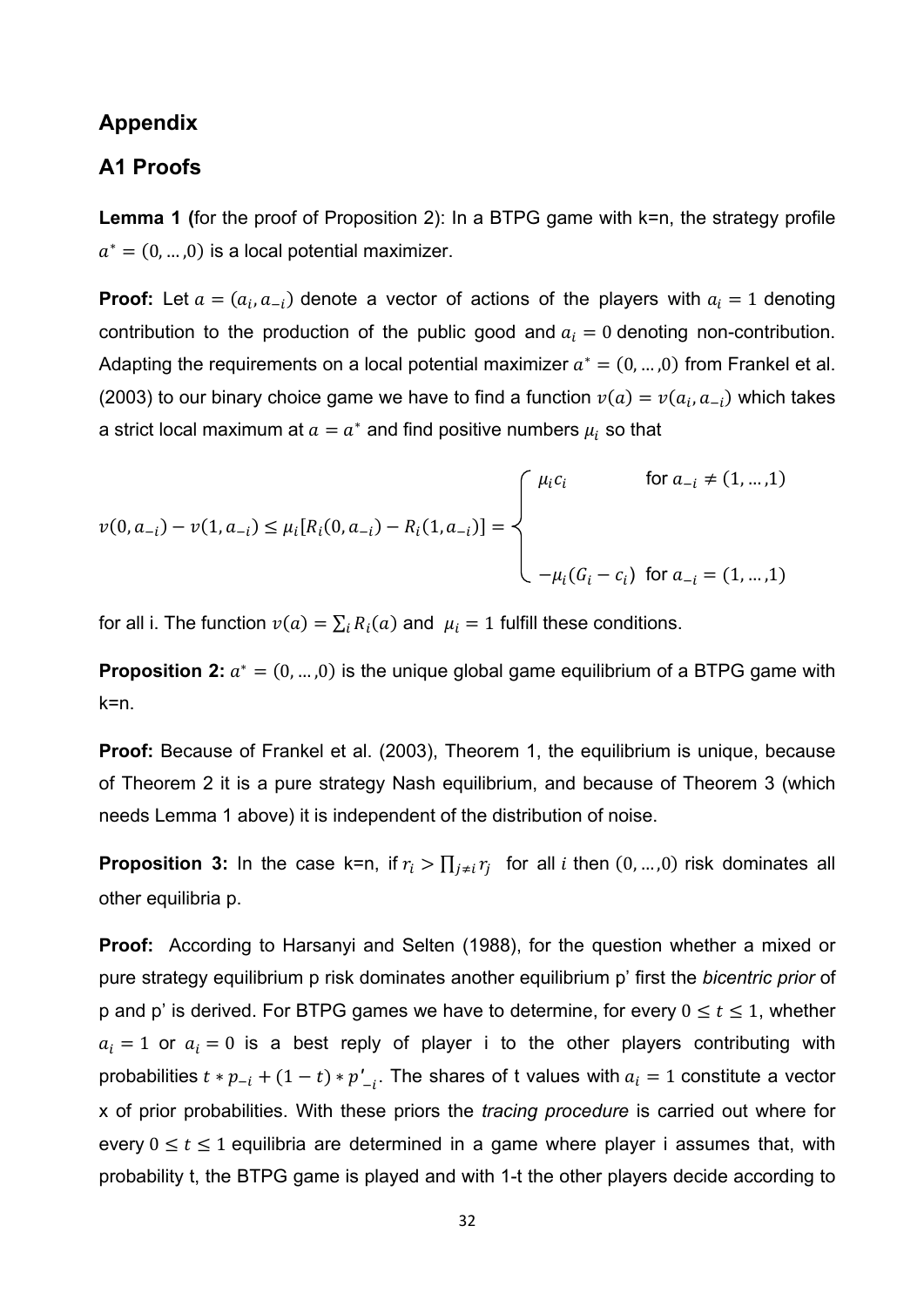the prior probability. If there is a continuous path of equilibria from t=0 to t=1 then the corresponding equilibrium for t= 1 is selected.

The bicentric priors of the equilibria  $(1, ..., 1)$  and  $(0, ..., 0)$  are  $x_i^* = r_i$  and are at least as large as the bicentric priors of any strategy profile p and  $(0,...,0).$  Because of  $q_i = \prod_{j\neq i} r_j$ the best reply to these priors is  $p_i=0$  (Proposition 1 (ii)). Then there is a constant path of equilibria  $(0, \ldots, 0)$  for all t which constitutes the generically unique risk dominant equilibrium. (Lemma 4.17.7 in Harsanyi and Selten, 1988).

**Proposition 2:** In a BTPG game with identical  $r_i$  the following equilibria are selected according to the Harsanyi-Selten theory.

- (i) For  $k = 1$  in the positive (negative) frame (5) applies (no player contributes).
- (ii) For  $k = n$  in the positive (negative) frame all players contribute ((6) applies).
- (iii) For  $1 < k < n$  in the positive (negative) frame we get: if solutions  $\pi'' \geq \pi'$  of (4) exist, then  $p_i = \pi''(\pi')$  otherwise  $p_i = 0$  (1).

**Proof:** (i) In the positive frame, (5) denotes the only symmetric equilibrium. In the negative frame, because of Proposition 2, the equilibrium defined by (5) yields  $R_i =$  $G_i Q_{-i} < 0$  and is therefore Pareto-dominated by the equilibrium where no one contributes. (ii) In the positive frame, Proposition 2 implies that the mixed strategy equilibrium for k=n has zero payoff (because of  $Q_{-i} = 0$ ) and is therefore Paretodominated by the symmetric equilibrium where all contribute with certainty  $(Q_{+i} = 1)$ . In the negative frame, the mixed strategy equilibrium defined by (6) is the only symmetric equilibrium. (iii) For  $\pi$ " >  $\pi$ ',  $Q_{-i}$  computed with  $\pi$ " is larger than  $Q_{-i}$  computed with  $\pi$ '. Therefore, if (4) has a solution,  $\pi$ <sup>*"*</sup> is used in the positive and  $\pi$ <sup>*'*</sup> in the negative frame. If (4) has no solution, then no one contributing (all contributing) is the only symmetric equilibrium in the positive (negative) frame.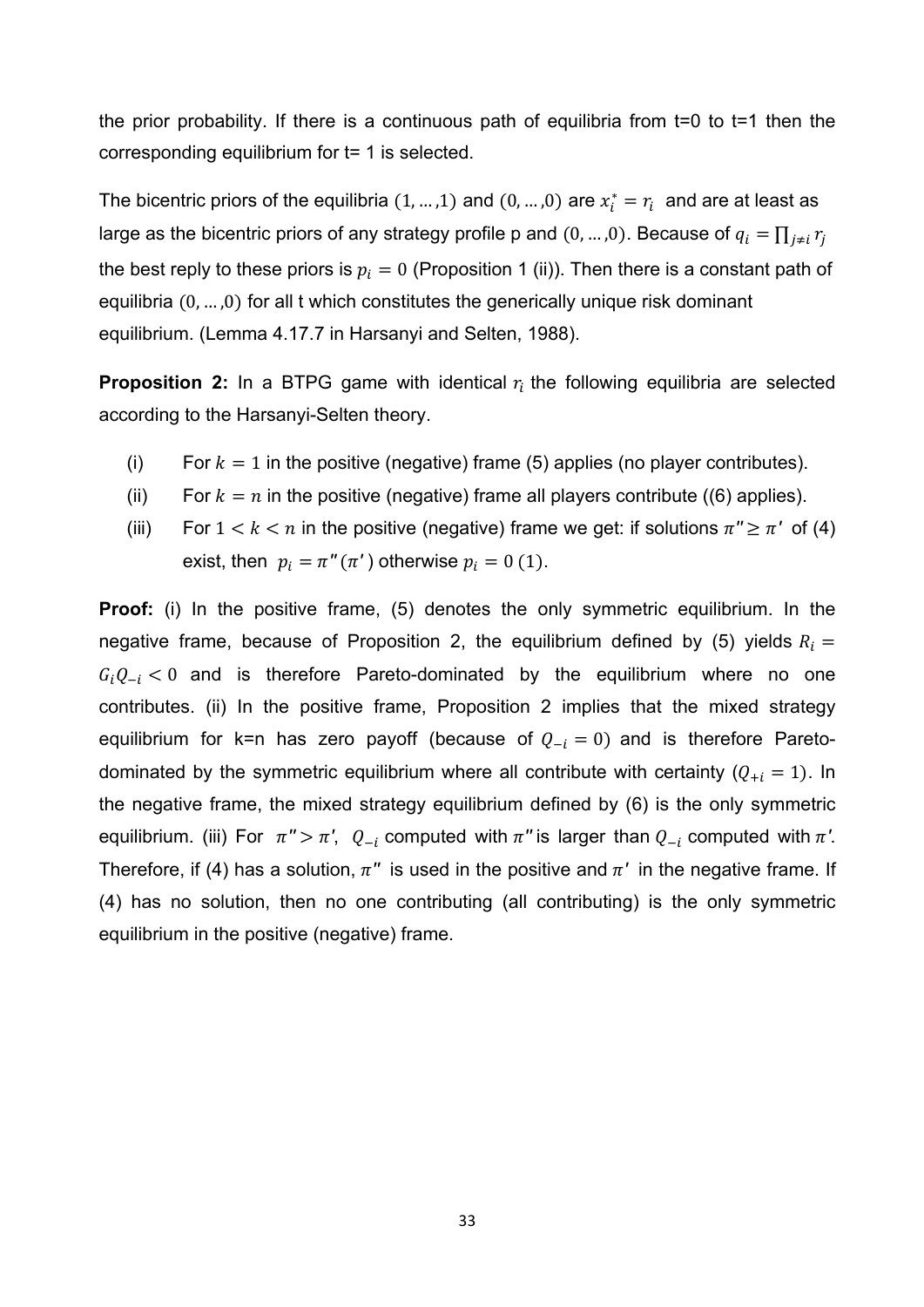|   | pos. frame S+ |         | neg. frame S- |         |  |
|---|---------------|---------|---------------|---------|--|
| k | Small         | Large   | Small         | L arge  |  |
| 1 | $0.35*$       | $0.37*$ | 0.30          | 0.26    |  |
|   | $0.49*$       | 0.56    | $0.43*$       | $0.39*$ |  |
| 3 | $0.61*$       | $0.63*$ | $0.57*$       | $0.49*$ |  |
|   | $0.74^{5}$    | 0.81    | $0.75^{6}$    | 0.59    |  |

## **A2 Average contribution frequencies**

**Table A1:** Average contribution probabilities (ACPs) in treatments S+ and S-. *Source: Spiller and Bolle (2016).*

Explanatory note: Small player type S with  $(G<sub>s</sub>,c<sub>s</sub>)=(10,4)$  and large player type L with  $(G<sub>L</sub>, G<sub>L</sub>)$ =(20,8) in the positive frame. k= threshold. HS= equilibrium according to Harsanyi and Selten (1992) as described in Proposition 3 and without altruism or warm glow. § Two-sided Wilcoxon matched pairs-test for small vs. large players. \* One-sided Wilcoxon matched pairs-test of non-increasing ACPs for k (position of \*) vs. k+1. No significant results in two-sided Mann-Whitney tests between  $ACP(k, c_i, G_i)$  and  $1 - ACP(5 - k, -c_i, -G_i)$ . All tests are based on averages from 10 sessions and p<0.05.

|           | Exp A $(A_{\text{TU}} + A_{\text{V}})$ |          |           | Exp B $(B_{\text{TU}} + B_{\text{V}})$ |       |          |           |           |
|-----------|----------------------------------------|----------|-----------|----------------------------------------|-------|----------|-----------|-----------|
| $c_i/G_i$ | 0.225                                  | 0.25     | 0.275     | 0.3                                    | 0.1   | 0.2      | 0.3       | 0.4       |
| k         |                                        |          |           |                                        |       |          |           |           |
|           | 0.389                                  | $0.497*$ | $0.333*$  | $0.250*$                               | 0.676 | $0.344*$ | $0.227*$  | $0.277*$  |
| 2         | 0.622                                  | 0.625    | $0.483*$  | $0.483*$                               | 0.781 | 0.613    | $0.398*$  | $0.418*$  |
| 3         | 0.733                                  | 0.792    | $0.733**$ | $0.559**$                              | 0.930 | 0.840    | $0.688**$ | $0.637**$ |
| 4         | 0.997                                  | 0.948    | 0.931     | $0.944*$                               | 0.984 | 0.945    | 0.918     | $0.883*$  |

**Table A2:** Average contribution frequencies in treatments A and B. *Source: Spiller and Bolle (2016).*

*Explanatory note:* There are four significant differences (bold types) between V and TU subjects in two-sided Wilcoxon tests on the 5% level, in three cases higher probabilities in TU, in one case in V. All differences between threshold k and threshold k+1 are significant in two-sided Wilcoxon match-pairs tests (except in three cases) on the 5% level. \* (§) Significant differences between player types compared with type  $c_i/G_i = 0.225$  (0.25) in treatment A and  $c_i/G_i = 0.1$  (0.2) in treatment B in a two-sided Wilcoxon test on the 5% level. Tests are based on averages from 16 sessions (A) and 18 sessions (B) and  $p<0.05$ .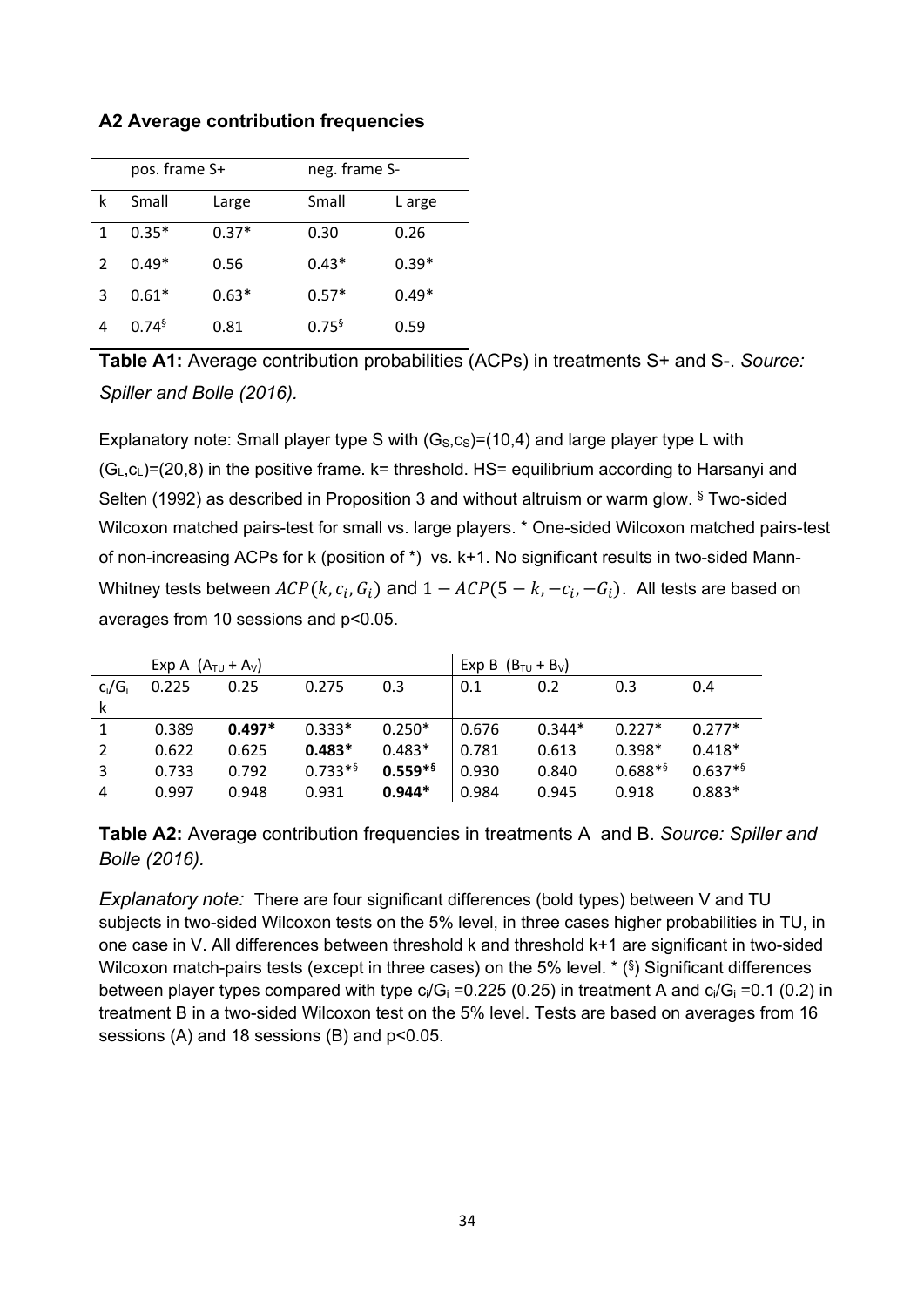## **A3 Chi-square and Log-likelihood functions**

In the following description the treatment and the subject pool are kept constant.

For the three alternative hypotheses about the duration of subpopulation (group) membership we use the following representation of our data. Let k denote the threshold of a game, h the player type, and i=ICF the individual contribution frequency of a player in the 8 repetitions of a game.  $F(k, h, i)$  denotes how many players h in a game with threshold k contributed i times to the production of the public good. (See A3.)  $H(h, i_1, i_2, i_3, i_4)$  denotes the number of players h who contributed  $i_1$  times in the game with threshold k=1,  $i_2$  times in the game with threshold k=2, etc.. Most of the 4\*9<sup>4</sup>=26244 cells of H are empty, i.e. H(.)=0.

The theoretical prediction about frequency distributions depend on the hypothesis about the duration of membership in a subpopulation. In Section 5.3 we regarded the three alternatives *HypNo, HypThresh, and HypAll.* 

In the subpopulation  $j \in \{1, E1, E1, F1, F2, 0\}$  a player h in game k contributes with probability  $p_1^*(k,h/X)$  which depends on the parameter vector  $X=(s_1, s_2, s_3, s_4)$ . The shares of the groups are  $\alpha_1$ ,  $\alpha_{E1}$ ,  $\alpha_{E2}$ ,  $\alpha_{F1}$ ,  $\alpha_{F2}$  and  $\alpha_0=1-\alpha_1-\alpha_{E1}-\alpha_{E2}-\alpha_{F1}-\alpha_{F2}$ . The parameters are defined in Section 5.3 and are assumed to be independent of the group. The equilibrium contribution probabilities  $p_j^*(k,h/X)$  and their determination are described in Section 3.2. Taking into account the perturbation probability  $\varepsilon$ , the effective contribution probability is  $p_i(k,h/X,\epsilon) = (1-\epsilon) p_i^* + \epsilon(1-p_i^*)$ . This perturbation is most important for the pure strategies  $pi^* = 1$  or 0.

Under *HypNo* the probability of player h contributing in a game with threshold k is

$$
prob_{No}(\mathbf{k}, \mathbf{h}/\mathbf{X}, \varepsilon) = \sum\nolimits_{j=1, E1, E2, F1, F2, 0} \alpha_j * p_j(\mathbf{k}, \mathbf{h}/\mathbf{X}, \varepsilon)
$$

and the log-likelihood function is

$$
logL_{No} = \sum_{k,h,i} F(k,h,i) * (i * log(prob_{No}(k,h/X,\varepsilon)) + (8-i) * log(1-prob_{No}(k,h/X,\varepsilon)).
$$

Under HypThresh, after 8 independent repetitions the number of contributions i=ICF is binomially distributed with a probability  $B(i,8; p_i(k,h/X))$ . Taking into account the different groups j we get a probability for i contributions by player h in a game with threshold k of

*prob*<sub>*Thresh*</sub>(*k*, *h*, *i*/*X*) = 
$$
\sum_{j=1,E1,E2,F1,F2,0} \alpha_j * B(i,8; p_j(k,h/X,ε)).
$$

The log-likelihood function is

$$
logL_{Thresh} = \sum_{k,h,i} F(k,h,i) * log(prob_{Thresh}(k,h/X,\varepsilon)).
$$

Under *HypAll*, the probability of observing  $(i_1, i_2, i_3, i_4)$  in the games with k=1, 2, 3, 4 is

 $prob_{All}(h, i_1, i_2, i_3, i_4/X, \varepsilon) = \sum_{i=1, E1, E2, F1, F2, 0} \alpha_i * \prod_k B(i_k, 8; p_i(k, h/X, \varepsilon)).$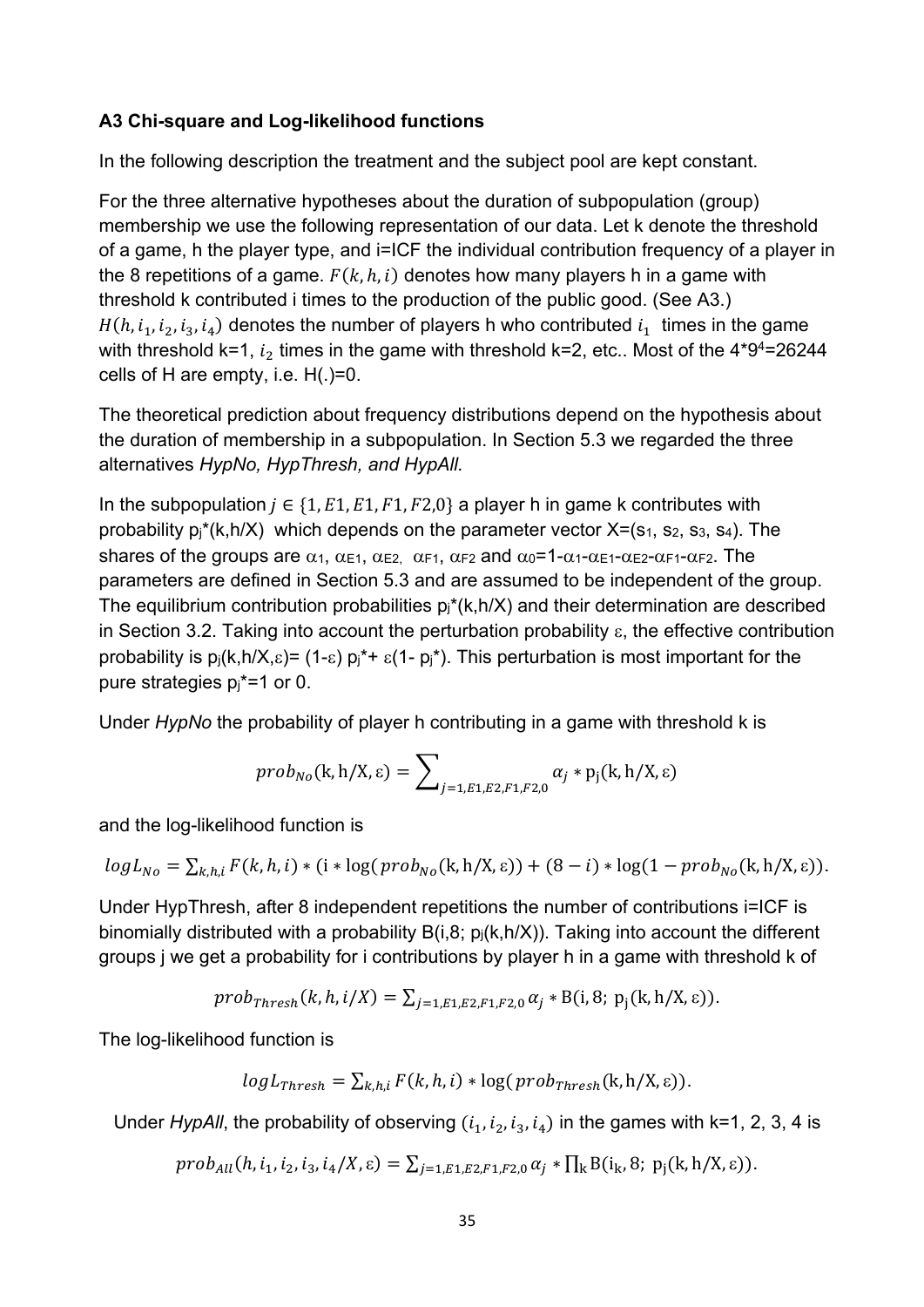The log-likelihood function is

$$
log L_{All} = \sum_{h,i_1,i_2,i_3,i_4} H(h,i_1,i_2,i_3,i_4) * log(prob_{All}(h,i_1,i_2,i_3,i_4/X,\epsilon)).
$$

The chi-square score is computed only for *HypThresh*:

$$
\chi^2 = \sum\nolimits_{k,h,i} (F(k,h,i) - N * prob_{Thresh} (k,h/X, \varepsilon))^2 / (N * prob(k,h/X, \varepsilon))
$$

with  $N = \sum_i F(k, h, i)$  = number of players of type h in game k (independent of h and k in our experiment).

X and the shares of groups and  $\varepsilon$  are chosen such that -logL or  $\chi^2$  is minimized. For this purpose the Nelder-Mead algorithm from the R-library is used with a large number of starting values. For the model specification outlined in subsections 3.2 and 5.2 HypThresh is the clear winner of the competition as Table A1 shows. Note that computations of S+/S-(per<17) or S+/S-(per>16) for  $-logL_{All}$  requires the computation of products of two binomial distributions for different combinations of thresholds k.

| Data               | $-logL_{No}$ | $-logL_{Thresh}$ | $-logL_{All}$ |  |
|--------------------|--------------|------------------|---------------|--|
| $S+/S$ -(all per.) | 3282.4       | 1329.5           | 1463.3        |  |
| $A_{\text{TU}}$    | 1529.2       | 604.5            | 705.9         |  |
| $A_V$              | 869.1        | 347.6            | 384.1         |  |
| $B_{\text{TU}}$    | 733.9        | 279.2            | 373.9         |  |
| $B_V$              | 1282.6       | 544.4            | 599.7         |  |

**Table A3:** Maximum likelihood scores of the finite mixture model under the hypotheses *HypNo, HypThresh*, and *HypAll*. For treatments A and B, ten parameters are estimated, for treatments S+/S-, six.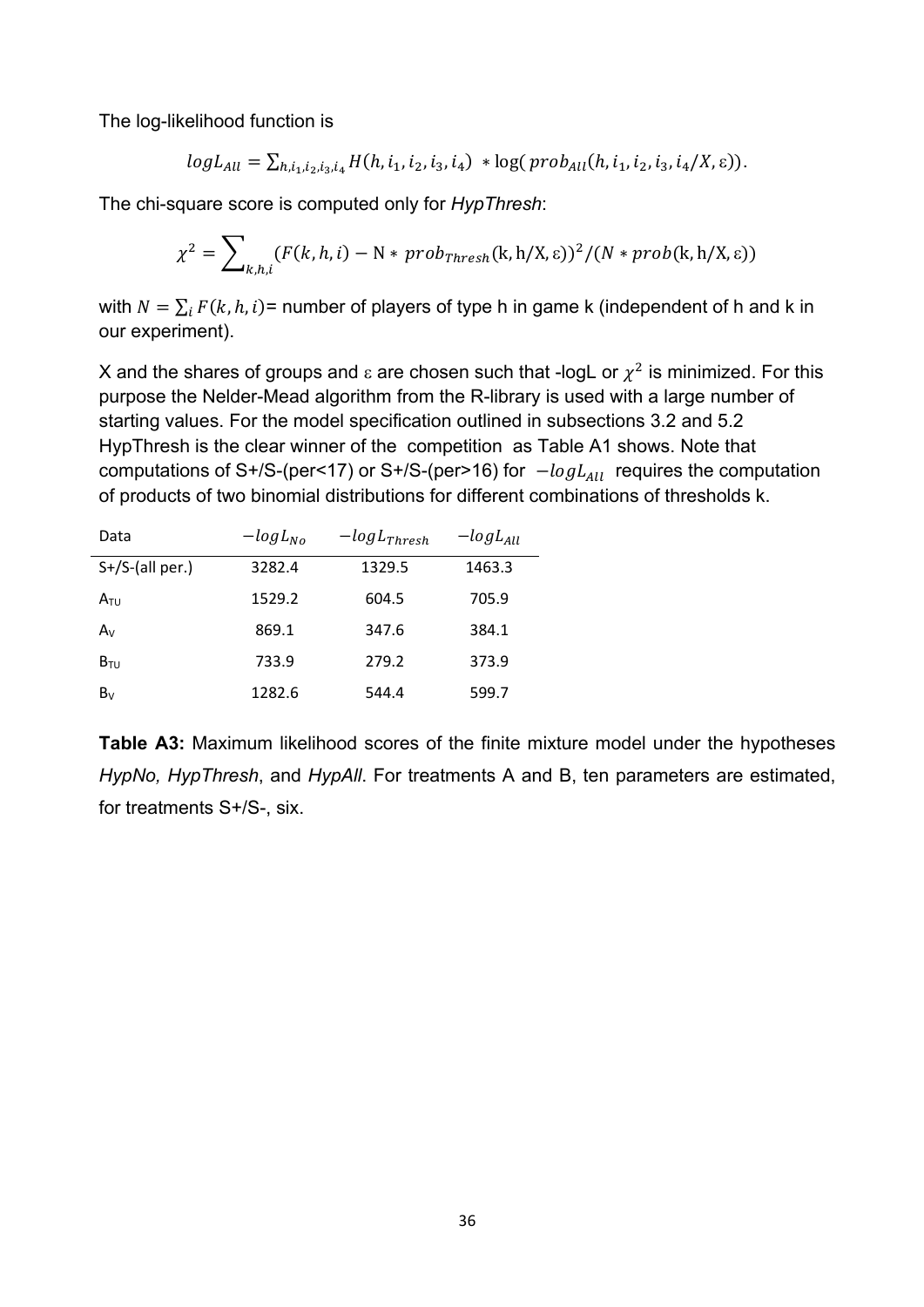|                 | share | $k=1$      | $k=2$      | $k = 3$    | $k = 4$    |
|-----------------|-------|------------|------------|------------|------------|
| P1              | .122  | $(1, 1)^*$ | $(1, 1)^*$ | $(1, 1)^*$ | (1, 1)     |
| PE <sub>1</sub> | .035  | (.67, 0)   | (1, 0)     | (1, 0.67)  | (1, 1)     |
| PE <sub>2</sub> | .109  | (0, .67)   | (0, 1)     | (0.67, 1)  | (1, 1)     |
| PF1             | .406  | (.31, .31) | (.56, .56) | (.85, .85) | (1, 1)     |
| PF <sub>2</sub> | .259  | (.31, .31) | (.15, .15) | (.44, .44) | (.69, .69) |
| P <sub>0</sub>  | .070  | $(0, 0)^*$ | (0, 0)     | (0, 0)     | (0, 0)     |

**A4 Equilibrium contribution probabilities with Parameters from Table 5** 

**Table A4 :** Share of groups and equilibrium probabilities of player types (small players, large players) for treatment S+. Parameters estimated from data S+/S-(per>16). \* Nonequilibria.

|                 | share | $k = 1$                    | $k=2$                            | $k=3$                         | $k = 4$                |
|-----------------|-------|----------------------------|----------------------------------|-------------------------------|------------------------|
| P1              | .180  | $(1, 1, 1, 1)^*$           | $(1, 1, 1, 1)^*$                 | $(1, 1, 1, 1)^*$              | (1, 1, 1, 1)           |
| PE1             | .083  | (1, 0, 0, 0)               | (1, 1, 0, 0)                     | (1, 1, 1, 0)                  | (1, 1, 1, 1)           |
| PE <sub>2</sub> | .214  | (.53,.68,0,0)              | (1, .54, .53, 0)                 | (1,1, .54, .54)               | (1, 1, 1, 1)           |
| PF1             | .322  | $(0^{\rm S}, .32,.31,.31)$ | (.08,.61,.55,.55)                | (.55,.84,1 <sup>6</sup> ,.77) | (1,1,1,1)              |
| PF <sub>2</sub> | .171  | $(0^{\rm S}, 32, 31, 31)$  | (.45, .16, 0 <sup>6</sup> , .23) | (.91, .39, .45, .45)          | $(1^5, .68, .69, .69)$ |
| P <sub>0</sub>  | .029  | $(0,0,0,0)^*$              | (0,0,0,0)                        | (0,0,0,0)                     | (0,0,0,0)              |

**Table A5 :** Share of groups and equilibrium probabilities of player types with cost/benefit ratios (.225, .25, .275, .3). Parameters estimated from data  $A_{\text{TU}}$  \* Non-equilibria. § More exactly:  $$0$  <p1 < 10<sup>-8</sup> or 1-10<sup>-8</sup> <p1 < 1.  $$0$  <p2 < 10<sup>-4</sup> or 1-10<sup>-4</sup> <p1 < 1.

|                 | share | $k = 1$              | $k=2$                | $k=3$                | $k = 4$              |
|-----------------|-------|----------------------|----------------------|----------------------|----------------------|
| P1              | .110  | $(1,1,1,1)^*$        | $(1,1,1,1)^*$        | $(1,1,1,1)^*$        | (1,1,1,1)            |
| PE1             | .119  | (1,0,0,0)            | (1,1,0,0)            | (1,1,1,0)            | (1,1,1,1)            |
| PE <sub>2</sub> | .0217 | (.73,.67,0,0)        | (1, .69, .73, 0, 0)  | (1,1,.70,.69)        | (1,1,1,1)            |
| PF1             | .321  | (.40, .23, .35, .34) | (.69, .46, .61, .60) | (.93, .80, .88, .87) | (1,1,1,1)            |
| PF <sub>2</sub> | .188  | (.40, .23, .35, .34) | (.07,.20,.12,.13)    | (.31, .54, .39, .40) | (.60, .77, .65, .66) |
| P <sub>0</sub>  | .045  | $(0,0,0,0)^*$        | (0,0,0,0)            | (0,0,0,0)            | (0,0,0,0)            |

**Table A6 :** Share of groups and equilibrium contribution probabilities of player types with cost/benefit ratios (.1, .2, .3, .4). Parameters estimated from data B<sub>V</sub>. \* Non-equilibria.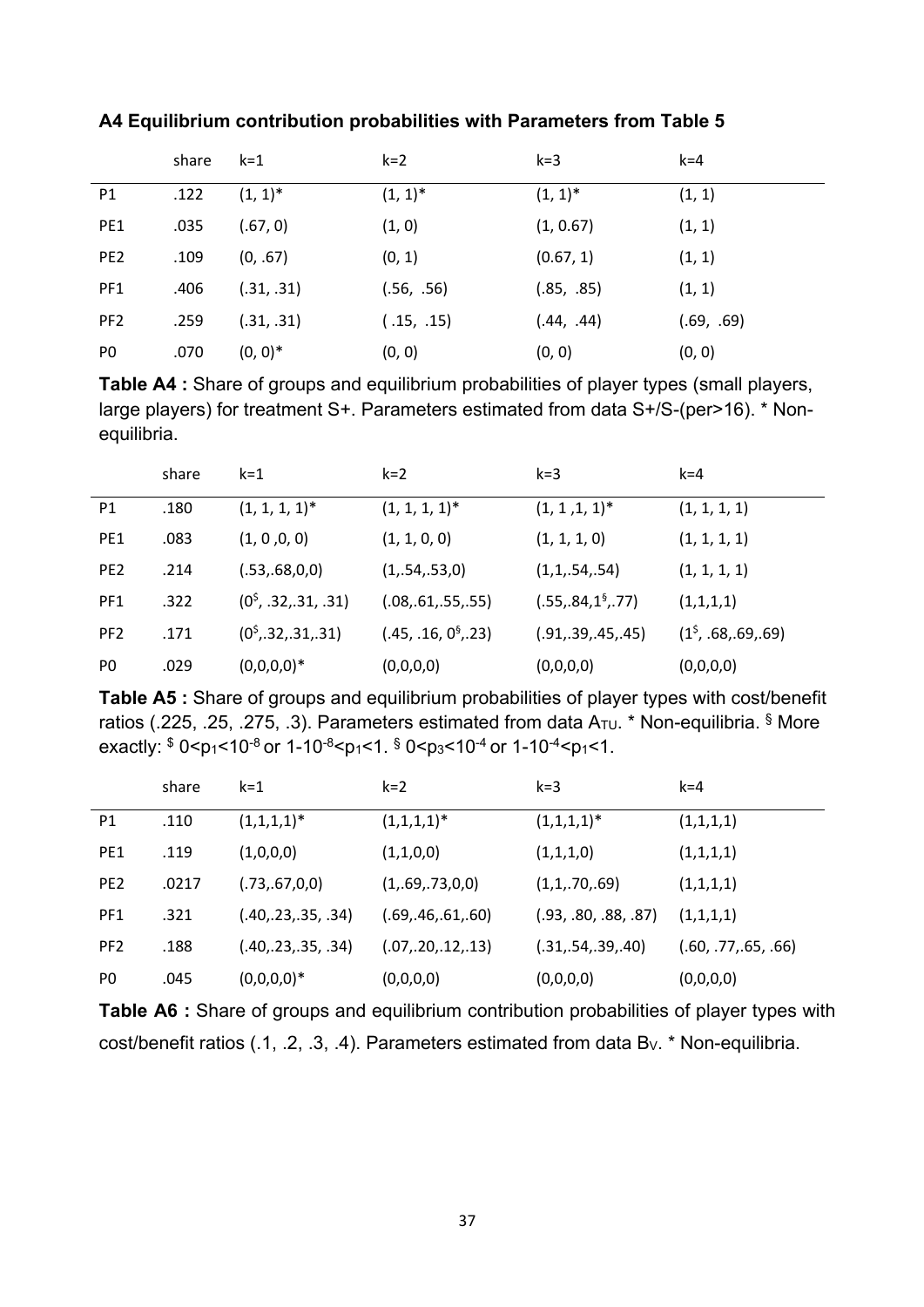## **A5 Data: The distribution of individual contribution frequencies (number of players with a certain ICF)**

|              |            |               |                          |               |   | Periods 1-16, small players |   |   |                         |                |               |                |               | Periods $17 - 32$ , small players |   |          |          |               |    |
|--------------|------------|---------------|--------------------------|---------------|---|-----------------------------|---|---|-------------------------|----------------|---------------|----------------|---------------|-----------------------------------|---|----------|----------|---------------|----|
| k            | <b>ICF</b> | $\Omega$      | 1                        | 2             | 3 | 4                           | 5 | 6 | 7                       | 8              | 0             | 1              |               | 3                                 | 4 | 5        | 6        | 7             | 8  |
| $\mathbf{1}$ |            | 5             | 4                        | 2             | 3 | 1                           | 0 | 2 | 1                       | $\overline{2}$ | 6             | 5              | $\Omega$      | $\overline{2}$                    | 3 | $\Omega$ | $\Omega$ | 0             | 4  |
| 2            |            | 2             | 1                        | 3             | 1 | 2                           | 2 | 1 | 1                       | 3              | 3             | $\overline{2}$ | 4             | 1                                 | 2 | 3        | 4        | 1             | 4  |
| 3            |            | 1             | 1                        | 1             | 3 | 5                           | 4 | 3 | 1                       | 5              | 3             | 1              | 1             | 4                                 | 1 | 1        | 0        | 0             | 5  |
| 4            |            | $\mathcal{P}$ | 1                        | 3             | 0 | 4                           | 0 | 3 | 4                       | 3              | 0             | 0              | 0             | 0                                 | 0 | 2        | 2        | 3             | 13 |
|              |            |               |                          |               |   |                             |   |   |                         |                |               |                |               |                                   |   |          |          |               |    |
|              |            |               |                          |               |   | Periods 1-16, large players |   |   |                         |                |               |                |               | Periods 17 - 32, large players    |   |          |          |               |    |
| k            | <b>ICF</b> | 0             | 1                        | 2             | 3 | 4                           | 5 | 6 | 7                       | 8              | 0             | 1              |               | 3                                 | 4 | 5        | 6        | 7             | 8  |
| 1            |            | 5             | $\overline{\mathcal{L}}$ | $\mathcal{P}$ | 3 | 4                           | 0 | 1 | $\overline{\mathbf{c}}$ | 1              | $\mathcal{P}$ | 6              | 4             | 3                                 | 1 | $\Omega$ | $\Omega$ | 1             | 3  |
| 2            |            | $\Omega$      | 2                        | 3             | 2 | $\mathcal{P}$               | 2 | 2 | 0                       | 3              | 4             | 2              | $\mathcal{P}$ | 0                                 | 4 | 2        | 4        | 0             | 6  |
| 3            |            | 1             | 0                        | 0             | 6 | 3                           | 5 | 3 | 1                       | 5              | $\Omega$      | $\Omega$       | 1             | $\mathbf{0}$                      | 1 | 3        | .5       | $\mathcal{P}$ | 4  |

**Table A7:** Frequency distribution of ICFs (individual contribution frequencies) in Treatment 1. k= threshold. For every k, 8 decisions by 40 individuals.

|               |            | Periods 1-16, small players |                |               |               |                             |   |    |               |               | Periods 17 - 32, small players |                |                |                |   |                |   |   |   |
|---------------|------------|-----------------------------|----------------|---------------|---------------|-----------------------------|---|----|---------------|---------------|--------------------------------|----------------|----------------|----------------|---|----------------|---|---|---|
| k             | ICF        | 0                           | 1              | 2             | 3             | 4                           | 5 | 6  |               | 8             | 0                              | 1              | 2              | 3              | 4 | 5              | 6 | 7 | 8 |
| 1             |            | 3                           | 1              | 0             | 3             | 3                           | 4 | 1  | 4             | 1             | 16                             | 3              | 1              | 0              | 0 | $\mathbf{0}$   | 0 | 0 | 0 |
| $\mathcal{P}$ |            | $\mathcal{P}$               | 4              | $\mathcal{P}$ | $\mathcal{P}$ | 3                           | 4 | 1  | 1             | 1             | 3                              | 2              | 4              | 3              | 1 | 4              | 1 | 1 | 1 |
| 3             |            | 1                           | 1              | 4             | $\mathcal{L}$ | 5                           | 1 | 1  | 3             | $\mathcal{P}$ | $\Omega$                       | $\overline{2}$ | $\overline{2}$ | 3              | 5 | 3              | 0 | 1 | 4 |
| 4             |            | $\Omega$                    | O              | 0             | 0             | 5                           | 4 | 7  | 4             | $\Omega$      | $\overline{2}$                 | 1              | 0              | 0              | 0 | 4              | 5 | 2 | 6 |
|               |            |                             |                |               |               | Periods 1-16, large players |   |    |               |               | Periods 17 - 32, large players |                |                |                |   |                |   |   |   |
| k             |            |                             |                |               |               |                             |   |    |               |               |                                |                |                |                |   |                |   |   |   |
|               | <b>ICF</b> | 0                           |                | 2             | 3             | 4                           | 5 | 6  | 7             | 8             | 0                              | 1              | 2              | 3              | 4 | 5              | 6 | 7 | 8 |
| $\mathbf{1}$  |            | 3                           |                | 1             | 3             | 5                           | 1 | 1  | $\mathcal{P}$ | 3             | 14                             | 4              | 1              | 1              | 0 | $\mathbf{0}$   | 0 | 0 | 0 |
| $\mathcal{P}$ |            | 4                           | $\mathfrak{p}$ | 3             | $\mathcal{P}$ | 1                           | 4 | 1  | 1             | $\mathcal{P}$ | $\overline{4}$                 | 3              | 3              | $\overline{2}$ | 1 | $\mathfrak{p}$ | 3 | 1 | 1 |
| 3             |            | 3                           | 0              | 3             | 2             | 1                           | 2 | 5. | 2             | 2             | 4                              | $\overline{2}$ | 1              | 2              | 1 | 3              | 1 | 3 | 3 |

**Table A8:** Frequency distribution of ICFs (individual contribution frequencies) in Treatment 2. k= threshold. For every k, 8 decisions by 40 individuals.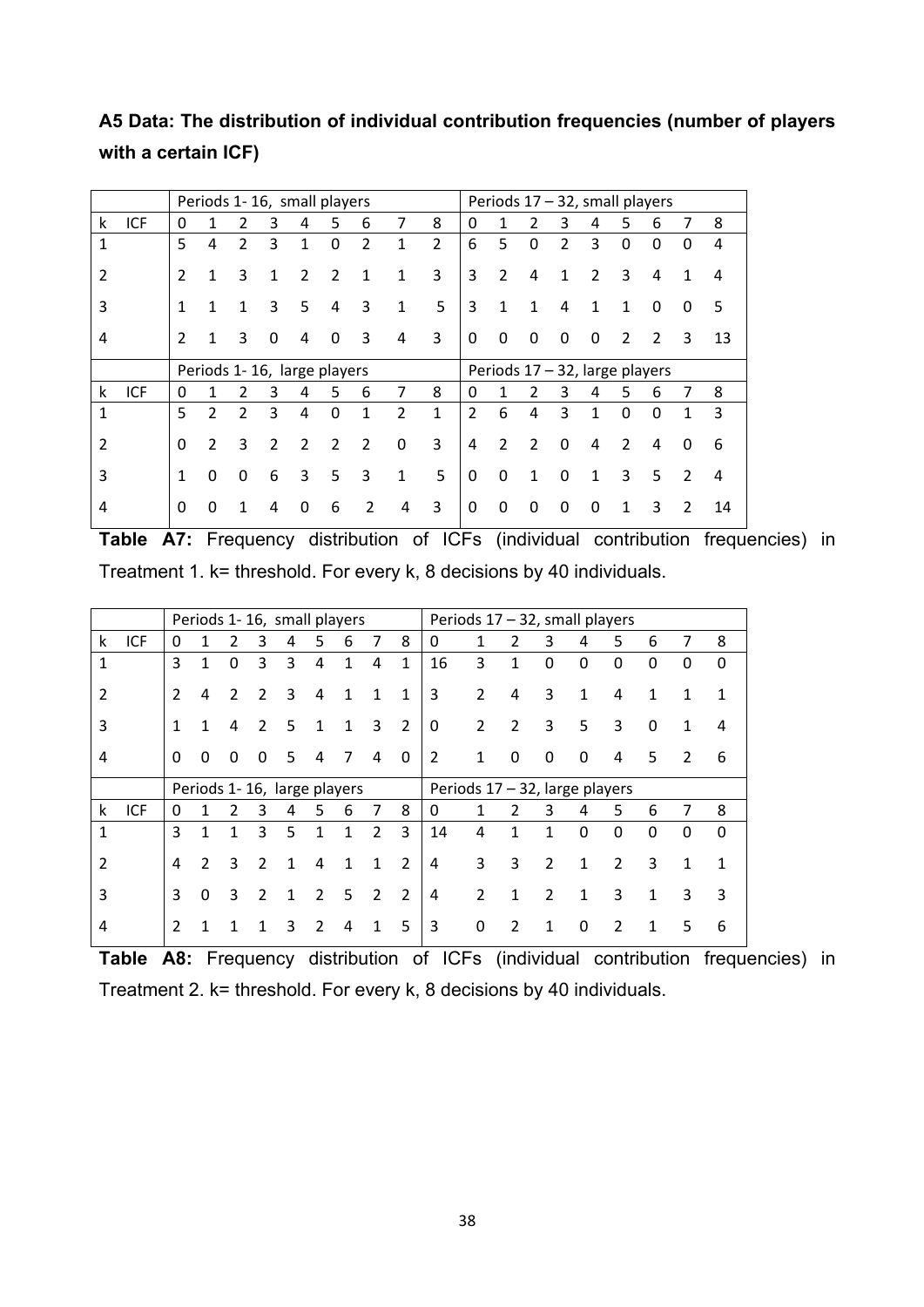|   |     |   | Player type 1: $r1 = 0.225$ |   |   |   |   |   |   |    |               |   |   | Player type 2: $r2 = 0.25$ |          |   |   |   |    |
|---|-----|---|-----------------------------|---|---|---|---|---|---|----|---------------|---|---|----------------------------|----------|---|---|---|----|
| k | ICF | 0 |                             |   | 3 | 4 | 5 | 6 |   | 8  | 0             |   |   | 3                          | 4        | 5 | 6 | 7 | 8  |
|   |     | 9 | 0                           | 7 |   | 3 | 2 |   |   | 4  | 5             | າ | 3 | 4                          | 2        |   | O |   | 5  |
|   |     | 3 | 0                           | ว |   | າ | 3 |   |   | 11 | $\mathfrak z$ |   | 4 | C                          | 3        | 3 | O |   | 8  |
| 3 |     |   | 1                           |   |   | ∩ | 3 |   |   | 14 | 0             |   | O |                            |          |   | 6 | 4 | 11 |
| 4 |     | 0 | 0                           |   |   |   |   |   | n | 24 | 0             | ი | 0 | 0                          |          |   |   |   | 21 |
|   |     |   | Player type 3: r3 = 0.275   |   |   |   |   |   |   |    |               |   |   | Player type 4: $r4 = 0.3$  |          |   |   |   |    |
| k | ICF | O |                             |   | 3 | 4 | 5 | 6 |   | 8  | 0             |   |   | 3                          | 4        |   | 6 |   | 8  |
|   |     | 8 | 5                           |   |   |   |   | 2 | n | 4  | 8             | 4 | 4 | 3                          | 3        |   |   |   |    |
|   |     | 5 |                             |   | 4 |   | 4 | 2 |   | 5  | 4             |   | 1 | 5                          | 2        | ੨ |   |   | 4  |
| 3 |     | 0 |                             |   |   | っ | 2 | ר |   | 13 | 2             | າ | っ | 3                          | $\Omega$ | 4 | 2 | ੨ | 6  |
|   |     |   | ი                           | ი |   |   |   |   |   | 21 | 0             | 0 | 0 | 0                          | O        |   |   |   | 22 |

Table A9: Frequency distribution of ICF. Data A<sub>TU</sub> (Treatment A, subject pool TU). For every game and every player type 24 players (=number of ICF=sum of rows).

|   |     |              |   |   | Player type 1: $r1 = 0.225$ |                           |   |               |   |                |          |               | Player type 2: $r2 = 0.25$ |                           |   |   |   |   |   |
|---|-----|--------------|---|---|-----------------------------|---------------------------|---|---------------|---|----------------|----------|---------------|----------------------------|---------------------------|---|---|---|---|---|
| k | ICF | 0            | 1 | 2 | 3                           | 4                         | 5 | 6             | 7 | 8              | 0        |               | 7                          | 3                         | 4 | 5 | 6 |   | 8 |
|   |     | 1            | 4 | O |                             |                           |   |               | 0 | 1              | $\Omega$ | 2             |                            |                           |   |   |   |   | 3 |
|   |     | <sup>0</sup> | 2 | 3 |                             |                           |   |               |   | $\mathfrak{p}$ | $\Omega$ | $\Omega$      | 3                          |                           |   | o |   |   | 5 |
|   |     | O            | 1 | O | າ                           | າ                         |   |               |   | 3              | $\Omega$ | 1             | ŋ                          |                           |   | 3 |   |   |   |
| 4 |     | 0            | 0 | ი |                             | 0                         |   | 0             |   | 11             | 0        | 0             | 0                          |                           | 0 |   |   |   | 9 |
|   |     |              |   |   |                             | Player type 3: r3 = 0.275 |   |               |   |                |          |               |                            | Player type 4: $r4 = 0.3$ |   |   |   |   |   |
|   |     |              |   |   |                             |                           |   |               |   |                |          |               |                            |                           |   |   |   |   |   |
| k | ICF | 0            |   | 2 | 3                           | 4                         | 5 | 6             |   | 8              | 0        |               |                            | 3                         | 4 | 5 | 6 |   | 8 |
|   |     | 3            | 0 | 3 | $\mathcal{P}$               | 3                         |   | O             | 0 | O              | 1        | 4             | 5                          |                           | 0 | 0 | ∩ |   | n |
|   |     | O            | 1 | 2 | -5.                         | 2                         |   | O             | 0 | 1              | 1        | $\mathcal{P}$ | 2                          |                           | 0 | 2 | 3 | O |   |
|   |     |              | 0 | 0 |                             | ર                         |   | $\mathcal{P}$ | 3 | 1              | 0        |               | 4                          |                           | າ | 2 | ∩ |   |   |

Table A10: Frequency distribution of ICF. Data A<sub>V</sub> (Treatment A, subject pool V). For every game and every player type 12 players (=number of ICF=sum of rows).

|   |            |   |               |   |   | Player type 1: $r1 = 0.225$ |   |   |   |    | Player type 2: $r2 = 0.25$ |   |   |   |                           |   |   |   |    |
|---|------------|---|---------------|---|---|-----------------------------|---|---|---|----|----------------------------|---|---|---|---------------------------|---|---|---|----|
| k | ICF        | 0 |               |   | З | 4                           | 5 | 6 |   | 8  | 0                          |   | 2 | 3 | 4                         | 5 | 6 |   | 8  |
|   |            | 1 | 0             |   |   |                             | 0 | 0 |   | 6  | 4                          |   | 3 | 3 | O                         | O | 0 | 0 | 1  |
|   |            | 0 | 0             | 0 |   | 0                           |   |   |   |    | 2                          | O | 0 | 0 | 3                         |   | O | 2 | 4  |
| 3 |            | 0 | 0             | 0 | Ω |                             | 0 | 0 | O | 11 | O                          | O | 0 | 0 | O                         |   |   | ੨ |    |
| 4 |            | 0 | 0             | 0 | Ω | 0                           | 0 | 0 |   | 11 | 0                          | 0 | 0 | 0 | 0                         | 0 |   |   | 10 |
|   |            |   |               |   |   | Player type 3: r3 = 0.275   |   |   |   |    |                            |   |   |   | Player type 4: $r4 = 0.3$ |   |   |   |    |
| k | <b>ICF</b> | 0 |               |   | 3 | 4                           | 5 | 6 |   | 8  | 0                          |   |   | 3 | 4                         | 5 | 6 |   | 8  |
|   |            | 6 | $\mathcal{P}$ | Ω |   |                             | 0 | 0 |   | 0  | 3                          | 3 | 2 | 0 |                           | 0 | 0 | 0 | ੨  |
|   |            | 5 |               |   |   |                             |   |   |   | 2  | 4                          | O | 0 |   |                           |   | 0 | 0 |    |
| 3 |            | 1 | 0             | O |   |                             |   | O |   | 5  | 3                          | O | 0 | 0 | o                         | 4 |   |   |    |
| 4 |            | 0 | 0             | ი | Ω |                             | 0 | O |   | 10 |                            | O |   | 0 | 0                         |   | 0 |   | 8  |

Table A11: Frequency distribution of ICF. Data B<sub>TU</sub> (Treatment B, subject pool TU). For every game and every player type 12 players (=number of ICF=sum of rows).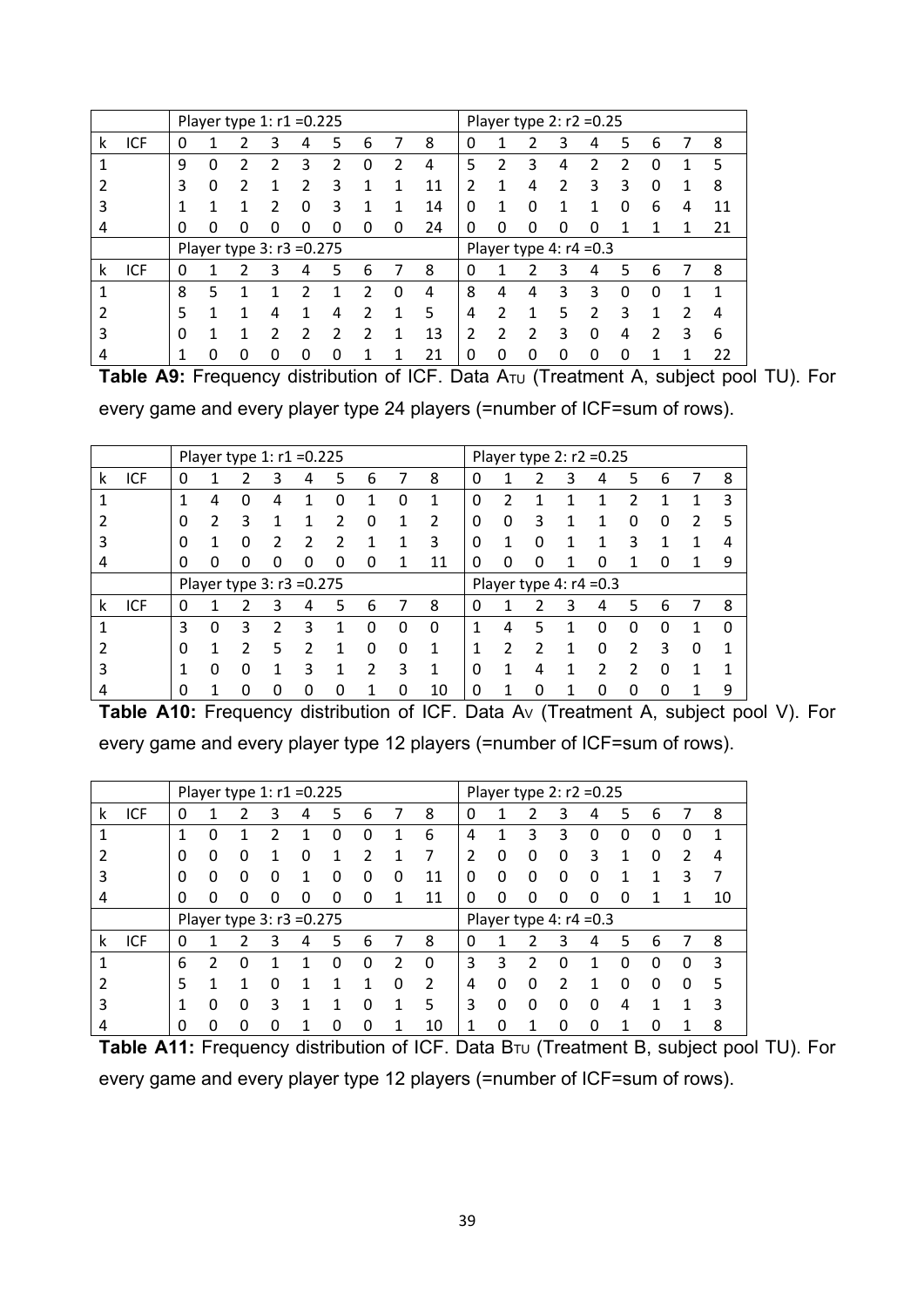|   |     |                | Player type 1: r1 = 0.225 |   |   |   |   |   |   |    |   |   |   | Player type $2: r2 = 0.25$ |   |   |   |    |    |
|---|-----|----------------|---------------------------|---|---|---|---|---|---|----|---|---|---|----------------------------|---|---|---|----|----|
| k | ICF | 0              |                           | 2 | 3 | 4 | 5 | 6 |   | 8  | 0 |   |   | 3                          | 4 | 5 | 6 |    | 8  |
|   |     | $\overline{2}$ | 0                         | 1 | O | 7 | 4 | 5 |   | 4  | 5 | 7 | 3 | 4                          | 0 |   | O |    | 4  |
|   |     | 0              | 0                         | 1 | 1 | າ | 3 | 4 |   | 2  | 2 |   | 4 | າ                          |   | າ | າ | Ͻ. | 5  |
| 3 |     | 0              | o                         | O | O |   |   | っ | 3 | 13 | 0 | n |   | っ                          | O |   | 4 | 3  | 8  |
| 4 |     | 0              | ი                         | O | O |   |   | 0 | 3 | 17 | 0 |   |   | n                          | O |   | 0 | 4  | 15 |
|   |     |                | Player type 3: r3 = 0.275 |   |   |   |   |   |   |    |   |   |   | Player type 4: $r4 = 0.3$  |   |   |   |    |    |
| k | ICF | 0              |                           |   | 3 | 4 | 5 | 6 |   | 8  | 0 |   |   | 3                          | 4 | 5 | 6 |    | 8  |
|   |     | 10             |                           | 2 | 3 |   | O |   |   | 2  | 9 |   |   |                            | 4 |   | O | O  |    |
|   |     | 4              |                           | 4 |   | 4 |   |   |   |    | 6 |   | 3 | 2                          | っ |   | 0 | っ  |    |
| 3 |     | 0              |                           | 3 |   |   | 3 | າ |   |    |   |   |   |                            | ς |   | 3 | 6  | 3  |
| 4 |     | 0              | O                         | 0 |   |   |   |   |   | 14 | 0 |   |   | n                          | Ω |   |   |    | 14 |

**Table A12:** Frequency distribution of ICF. Data B<sub>V</sub> (Treatment B, subject pool V). For every game and every player type 20 players (=number of ICF=sum of rows).

## **A6. Instructions**

## **Welcome**

You are participating in an economic experiment. You will receive your payoff personally and directly after the experiment. The payoff depends on your own decisions and the decisions of your co-players.

Please turn off your cellphone and similar devices. The entire experiment is conducted on the computer. During the course of the experiment, please do not speak and do not communicate with other participants in any other way.

Below you will find an explanation of the experiment. Please read it carefully. If you have questions notify the experimenter. The experimenter will then answer them. After reading these instructions you will answer several test questions. If you have problems answering these questions, please also notify the experimenter.